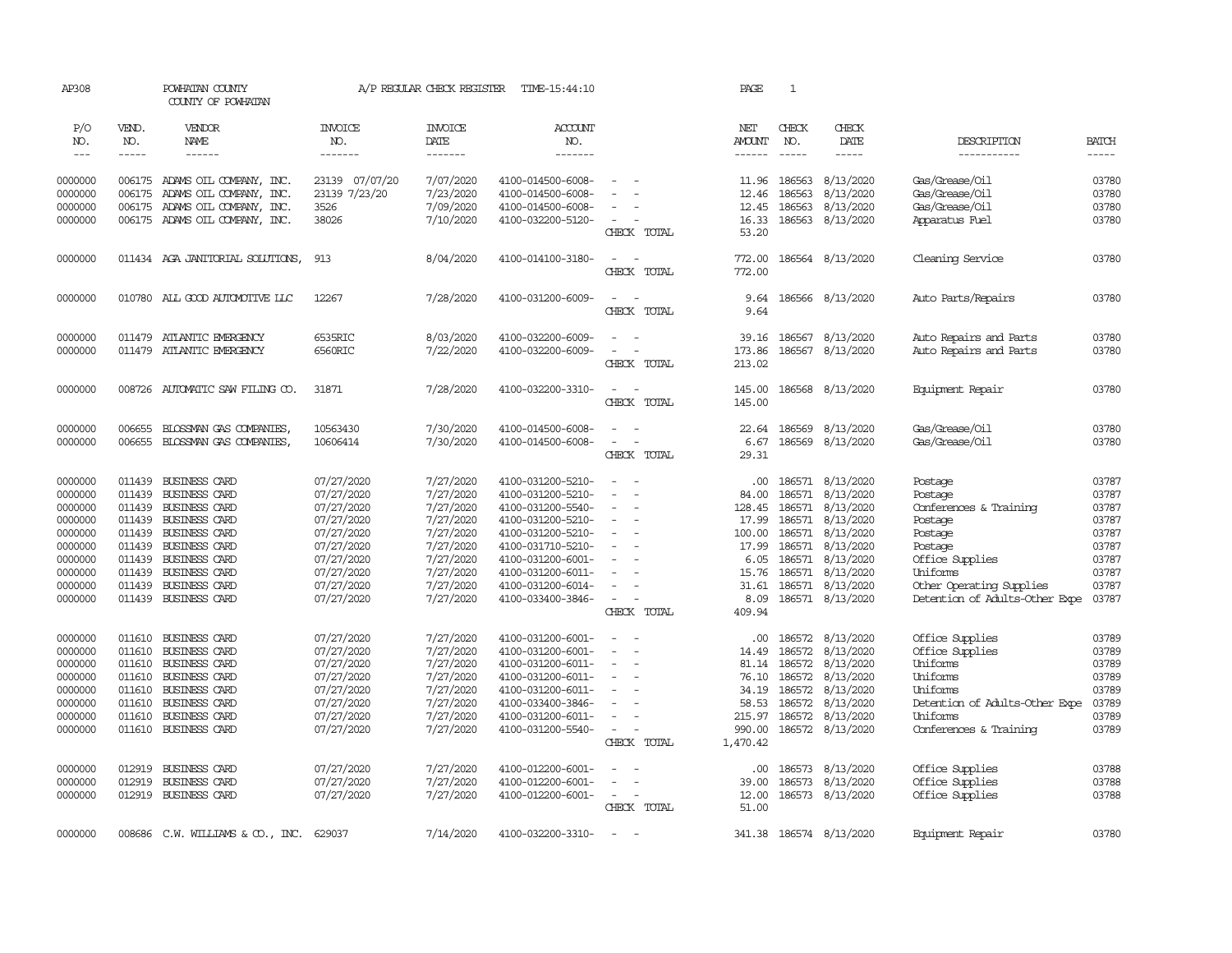| AP308                       |                       | POWHATAN COUNTY<br>COUNTY OF POWHATAN |                                  | A/P REGULAR CHECK REGISTER        | TIME-15:44:10             |                                    | PAGE                                  | 2                                                                                                                                                                                                                                                                                                                                                                                                                                                                                          |                         |                                      |                             |
|-----------------------------|-----------------------|---------------------------------------|----------------------------------|-----------------------------------|---------------------------|------------------------------------|---------------------------------------|--------------------------------------------------------------------------------------------------------------------------------------------------------------------------------------------------------------------------------------------------------------------------------------------------------------------------------------------------------------------------------------------------------------------------------------------------------------------------------------------|-------------------------|--------------------------------------|-----------------------------|
| P/O<br>NO.<br>$\frac{1}{2}$ | VEND.<br>NO.<br>----- | VENDOR<br>NAME                        | <b>INVOICE</b><br>NO.<br>------- | <b>INVOICE</b><br>DATE<br>------- | ACCOUNT<br>NO.<br>------- |                                    | NET<br><b>AMOUNT</b><br>$- - - - - -$ | CHECK<br>NO.<br>$\frac{1}{2} \left( \frac{1}{2} \right) \left( \frac{1}{2} \right) \left( \frac{1}{2} \right) \left( \frac{1}{2} \right) \left( \frac{1}{2} \right) \left( \frac{1}{2} \right) \left( \frac{1}{2} \right) \left( \frac{1}{2} \right) \left( \frac{1}{2} \right) \left( \frac{1}{2} \right) \left( \frac{1}{2} \right) \left( \frac{1}{2} \right) \left( \frac{1}{2} \right) \left( \frac{1}{2} \right) \left( \frac{1}{2} \right) \left( \frac{1}{2} \right) \left( \frac$ | CHECK<br>DATE<br>-----  | DESCRIPTION<br>-----------           | <b>BATCH</b><br>$- - - - -$ |
|                             |                       |                                       |                                  |                                   |                           |                                    |                                       |                                                                                                                                                                                                                                                                                                                                                                                                                                                                                            |                         |                                      |                             |
| 0000000                     | 008686                | C.W. WILLIAMS $\& \text{CO.}$ , INC.  | 629098                           | 7/15/2020                         | 4100-032200-3310-         | $\sim$                             | 97.19                                 |                                                                                                                                                                                                                                                                                                                                                                                                                                                                                            | 186574 8/13/2020        | Equipment Repair                     | 03780                       |
| 0000000                     | 008686                | C.W. WILLIAMS & CO., INC.             | 629432                           | 7/29/2020                         | 4100-032200-3310-         |                                    | 235.43                                | 186574                                                                                                                                                                                                                                                                                                                                                                                                                                                                                     | 8/13/2020               | Equipment Repair                     | 03780                       |
| 0000000                     | 008686                | C.W. WILLIAMS & CO., INC.             | 629588                           | 8/04/2020                         | 4100-032200-6014-         |                                    | 227.70                                |                                                                                                                                                                                                                                                                                                                                                                                                                                                                                            | 186574 8/13/2020        | Dry Hydrants                         | 03780                       |
|                             |                       |                                       |                                  |                                   |                           | CHECK TOTAL                        | 901.70                                |                                                                                                                                                                                                                                                                                                                                                                                                                                                                                            |                         |                                      |                             |
| 0000000                     | 000540                | CENTRAL VIRGINIA WASTE                | 25721                            | 7/31/2020                         | 4100-014300-3176-         | $\equiv$                           | 25.00                                 |                                                                                                                                                                                                                                                                                                                                                                                                                                                                                            | 186575 8/13/2020        | Recycling Pulls                      | 03780                       |
| 0000000                     | 000540                | CENTRAL VIRGINIA WASTE                | 25738                            | 8/04/2020                         | 4100-014300-3175-         | $\sim$<br>$\sim$                   | 750.00                                |                                                                                                                                                                                                                                                                                                                                                                                                                                                                                            | 186575 8/13/2020        | Waste Disposal                       | 03780                       |
|                             |                       |                                       |                                  |                                   |                           | CHECK TOTAL                        | 775.00                                |                                                                                                                                                                                                                                                                                                                                                                                                                                                                                            |                         |                                      |                             |
| 0000000                     | 006965                | CINIAS CORPORATION                    | 4056554690                       | 7/22/2020                         | 4100-014100-6011-         | $\sim$<br>- -                      |                                       |                                                                                                                                                                                                                                                                                                                                                                                                                                                                                            | 23.77 186576 8/13/2020  | Uniforms                             | 03780                       |
| 0000000                     | 006965                | CINIAS CORPORATION                    | 4056554690                       | 7/22/2020                         | 4100-014500-6011-         | $\sim$<br>$\sim$                   | 26.21                                 | 186576                                                                                                                                                                                                                                                                                                                                                                                                                                                                                     | 8/13/2020               | Uniforms                             | 03780                       |
| 0000000                     | 006965                | CINIAS CORPORATION                    | 4056554690                       | 7/22/2020                         | 4100-014300-6011-         | $\equiv$                           | 24.08                                 | 186576                                                                                                                                                                                                                                                                                                                                                                                                                                                                                     | 8/13/2020               | Uniforms                             | 03780                       |
| 0000000                     | 006965                | CINIAS CORPORATION                    | 4057189268                       | 7/29/2020                         | 4100-014100-6011-         | $\sim$                             |                                       |                                                                                                                                                                                                                                                                                                                                                                                                                                                                                            | 23.77 186576 8/13/2020  | Uniforms                             | 03780                       |
| 0000000                     | 006965                | CINIAS CORPORATION                    | 4057189268                       | 7/29/2020                         | 4100-014500-6011-         | $\overline{\phantom{a}}$           | 26.21                                 |                                                                                                                                                                                                                                                                                                                                                                                                                                                                                            | 186576 8/13/2020        | Uniforms                             | 03780                       |
| 0000000                     | 006965                | CINIAS CORPORATION                    | 4057189268                       | 7/29/2020                         | 4100-014300-6011-         | $\equiv$                           | 24.08                                 | 186576                                                                                                                                                                                                                                                                                                                                                                                                                                                                                     | 8/13/2020               | Uniforms                             | 03780                       |
| 0000000                     | 006965                | CINIAS CORPORATION                    | 4057842896                       | 8/05/2020                         | 4100-014100-6011-         | $\sim$                             | 23.77                                 | 186576                                                                                                                                                                                                                                                                                                                                                                                                                                                                                     | 8/13/2020               | Uniforms                             | 03780                       |
| 0000000                     | 006965                | CINIAS CORPORATION                    | 4057842896                       | 8/05/2020                         | 4100-014500-6011-         | $\overline{\phantom{a}}$           | 26.21                                 |                                                                                                                                                                                                                                                                                                                                                                                                                                                                                            | 186576 8/13/2020        | Uniforms                             | 03780                       |
| 0000000                     | 006965                | CINIAS CORPORATION                    | 4057842896                       | 8/05/2020                         | 4100-014300-6011-         | $\sim$                             | 24.08                                 |                                                                                                                                                                                                                                                                                                                                                                                                                                                                                            | 186576 8/13/2020        | Uniforms                             | 03780                       |
|                             |                       |                                       |                                  |                                   |                           | CHECK TOTAL                        | 222.18                                |                                                                                                                                                                                                                                                                                                                                                                                                                                                                                            |                         |                                      |                             |
| 0000000                     |                       | 010949 COMCAST                        | 105693962                        | 8/01/2020                         | 4100-012510-5260-         | $\sim$<br>$\sim$<br>CHECK TOTAL    | 1,127.00<br>1,127.00                  |                                                                                                                                                                                                                                                                                                                                                                                                                                                                                            | 186578 8/13/2020        | Internet Usage                       | 03780                       |
| 0000000                     |                       | 012756 COMCAST                        | 0090493 8/20                     | 7/25/2020                         | 4100-053910-5643-         | $\overline{\phantom{a}}$<br>$\sim$ |                                       |                                                                                                                                                                                                                                                                                                                                                                                                                                                                                            | 169.41 186579 8/13/2020 | PCCAA Services - Federal CSBG        | 03780                       |
|                             |                       |                                       |                                  |                                   |                           | CHECK TOTAL                        | 169.41                                |                                                                                                                                                                                                                                                                                                                                                                                                                                                                                            |                         |                                      |                             |
| 0000000                     |                       | 008445 COMONWEALTH OF VIRGINIA        | T433854                          | 7/21/2020                         | 4100-012510-5260-         | $\sim$ $\sim$                      |                                       |                                                                                                                                                                                                                                                                                                                                                                                                                                                                                            | 301.77 186580 8/13/2020 | Internet Usage                       | 03780                       |
|                             |                       |                                       |                                  |                                   |                           | CHECK TOTAL                        | 301.77                                |                                                                                                                                                                                                                                                                                                                                                                                                                                                                                            |                         |                                      |                             |
| 0000000                     | 013180                | CRABIREE, MICHAEL W                   | 906975                           | 7/31/2020                         | 4100-032200-5815-         | $\sim$ $ \sim$                     | 500.00                                |                                                                                                                                                                                                                                                                                                                                                                                                                                                                                            | 186582 8/13/2020        | Training/Seminars                    | 03780                       |
|                             |                       |                                       |                                  |                                   |                           | CHECK TOTAL                        | 500.00                                |                                                                                                                                                                                                                                                                                                                                                                                                                                                                                            |                         |                                      |                             |
| 0000000                     | 006240                | DIAMOND SPRINGS WATER, INC            | 0000294890                       | 8/03/2020                         | 4100-014100-5130-         | $\sim$<br>$\sim$                   | 29.40                                 | 186583                                                                                                                                                                                                                                                                                                                                                                                                                                                                                     | 8/13/2020               | Water                                | 03780                       |
| 0000000                     | 006240                | DIAMOND SPRINGS WATER, INC            | 0000294891                       | 8/03/2020                         | 4100-031200-5130-         | $\equiv$<br>$\sim$                 | 34.95                                 |                                                                                                                                                                                                                                                                                                                                                                                                                                                                                            | 186583 8/13/2020        | Water                                | 03780                       |
|                             |                       |                                       |                                  |                                   |                           | CHECK TOTAL                        | 64.35                                 |                                                                                                                                                                                                                                                                                                                                                                                                                                                                                            |                         |                                      |                             |
| 0000000                     | 000860                | DOMINION ENERGY VIRGINIA              | 1221667833 7/20                  | 7/31/2020                         | 4100-031210-5110-         |                                    | 242.73                                | 186584                                                                                                                                                                                                                                                                                                                                                                                                                                                                                     | 8/13/2020               | Electricity - Comunications H 03780  |                             |
| 0000000                     | 000860                | DOMINION ENERGY VIRGINIA              | 2322252509 7/29                  | 7/31/2020                         | 4100-031200-5110-         | $\sim$<br>$\overline{a}$           | 218.13                                | 186584                                                                                                                                                                                                                                                                                                                                                                                                                                                                                     | 8/13/2020               | Electricity                          | 03780                       |
| 0000000                     | 000860                | DOMINION ENERGY VIRGINIA              | 4062035391 7/29                  | 7/31/2020                         | 4100-031210-5110-         | $\sim$                             | 191.88                                | 186584                                                                                                                                                                                                                                                                                                                                                                                                                                                                                     | 8/13/2020               | Electricity - Comunications H 03780  |                             |
| 0000000                     | 000860                | DOMINION ENERGY VIRGINIA              | 4165680929 7/31                  | 8/04/2020                         | 4100-031210-5110-         | $\sim$                             | 148.57                                | 186584                                                                                                                                                                                                                                                                                                                                                                                                                                                                                     | 8/13/2020               | Electricity - Comunications H 03780  |                             |
| 0000000                     | 000860                | DOMINION ENERGY VIRGINIA              | 5080654493 7/30                  | 8/03/2020                         | 4100-031210-5110-         | $\overline{\phantom{a}}$           | 44.54                                 | 186584                                                                                                                                                                                                                                                                                                                                                                                                                                                                                     | 8/13/2020               | Electricity - Comunications H 03780  |                             |
| 0000000                     | 000860                | DOMINION ENERGY VIRGINIA              | 6211789810 7/29                  | 7/31/2020                         | 4100-031210-5110-         | $\sim$                             | 134.24                                | 186584                                                                                                                                                                                                                                                                                                                                                                                                                                                                                     | 8/13/2020               | Electricity - Comunications H 03780  |                             |
| 0000000                     | 000860                | DOMINION ENERGY VIRGINIA              | 7765134072 7/27                  | 7/28/2020                         | 4100-014100-5110-         |                                    | 585.89                                | 186584                                                                                                                                                                                                                                                                                                                                                                                                                                                                                     | 8/13/2020               | Electricity                          | 03780                       |
| 0000000                     | 000860                | DOMINION ENERGY VIRGINIA              | 8009370571 7/30                  | 8/03/2020                         | 4100-031210-5110-         | $\equiv$                           | 86.98                                 | 186584                                                                                                                                                                                                                                                                                                                                                                                                                                                                                     | 8/13/2020               | Electricity - Comunications H 03780  |                             |
| 0000000                     | 000860                | DOMINION ENERGY VIRGINIA              | 8971069334 7/29                  | 7/31/2020                         | 4100-014300-5110-         | $\sim$                             | 14.83                                 |                                                                                                                                                                                                                                                                                                                                                                                                                                                                                            | 186584 8/13/2020        | Electricity                          | 03780                       |
|                             |                       |                                       |                                  |                                   |                           | CHECK TOTAL                        | 1,667.79                              |                                                                                                                                                                                                                                                                                                                                                                                                                                                                                            |                         |                                      |                             |
| 0000000                     |                       | 006842 EAGLE FIRE INC.                | <b>SRVCE134036</b>               | 7/20/2020                         | 4100-014100-3320-         | $\overline{\phantom{a}}$           | 7,774.00                              |                                                                                                                                                                                                                                                                                                                                                                                                                                                                                            | 186585 8/13/2020        | Maintenance & Service Contract 03780 |                             |
|                             |                       |                                       |                                  |                                   |                           | CHECK TOTAL                        | 7,774.00                              |                                                                                                                                                                                                                                                                                                                                                                                                                                                                                            |                         |                                      |                             |
| 0000000                     |                       | 011224 ELECTRONIC SYSTEMS, INC.       | IN1628675                        | 7/29/2020                         | 4100-035100-3320-         | $\sim$                             |                                       |                                                                                                                                                                                                                                                                                                                                                                                                                                                                                            | 62.50 186586 8/13/2020  | Landscaping - Animal Control         | 03780                       |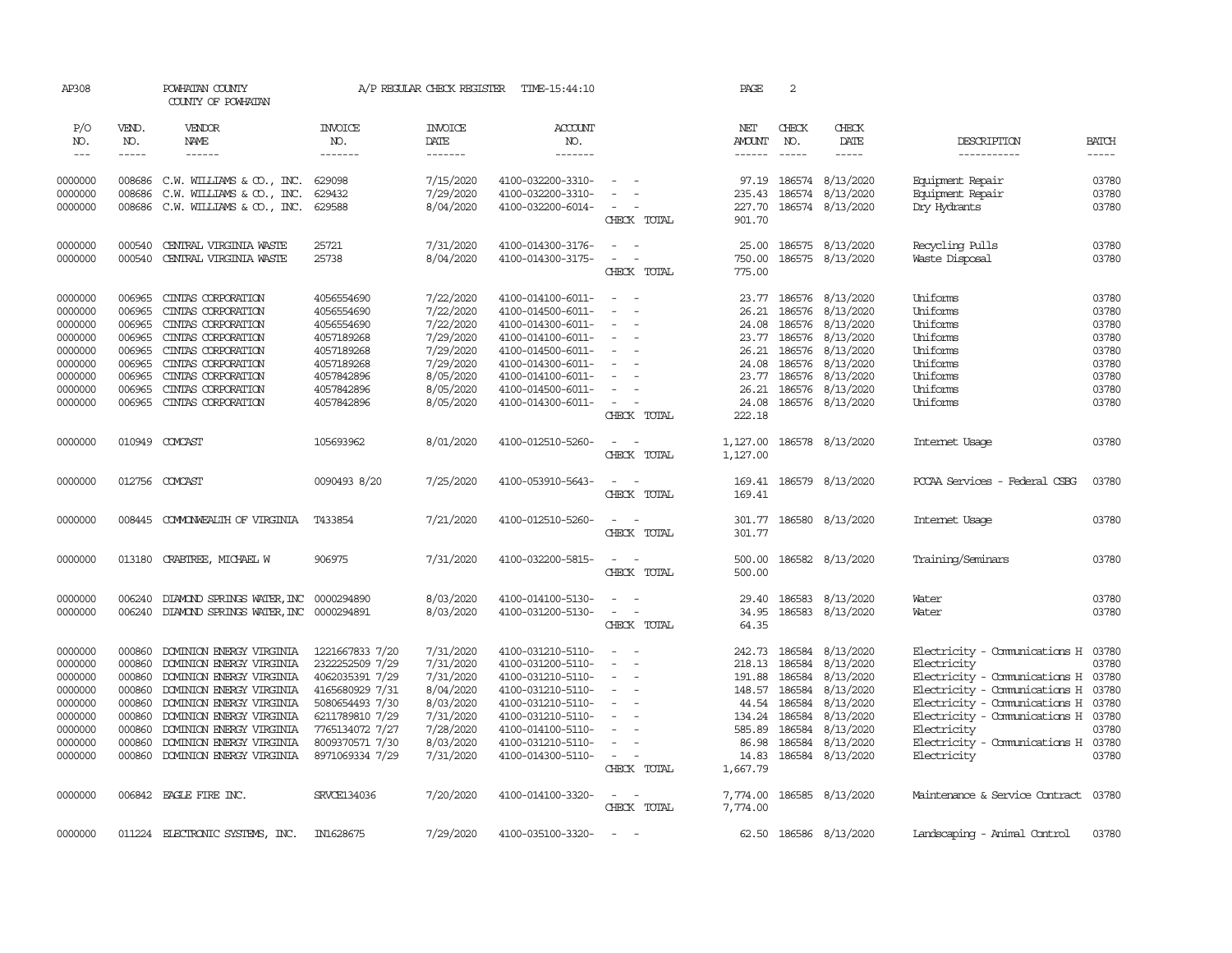| AP308              |                  | POWHATAN COUNTY<br>COUNTY OF POWHATAN                |                        |                        | A/P REGULAR CHECK REGISTER TIME-15:44:10 |                          | PAGE                 | 3                |                        |                                                                  |                |
|--------------------|------------------|------------------------------------------------------|------------------------|------------------------|------------------------------------------|--------------------------|----------------------|------------------|------------------------|------------------------------------------------------------------|----------------|
| P/O<br>NO.         | VEND.<br>NO.     | VENDOR<br>NAME                                       | <b>INVOICE</b><br>NO.  | <b>INVOICE</b><br>DATE | ACCOUNT<br>NO.                           |                          | NET<br><b>AMOUNT</b> | CHECK<br>NO.     | CHECK<br>DATE          | DESCRIPTION                                                      | <b>BATCH</b>   |
| $\frac{1}{2}$      | $- - - - -$      | ------                                               | -------                | -------                | $- - - - - - -$                          |                          | $- - - - - -$        | $- - - - -$      | $\frac{1}{2}$          | -----------                                                      | $- - - - -$    |
| 0000000            | 011224           | ELECTRONIC SYSTEMS, INC.                             | IN1628675              | 7/29/2020              | 4100-014300-3320-                        |                          | 14.00                | 186586           | 8/13/2020              | Maintenance and Service Contra                                   | 03780          |
| 0000000            | 011224           | ELECTRONIC SYSTEMS, INC.                             | IN1628675              | 7/29/2020              | 4100-012100-3320-                        | $\equiv$                 | 14.00                | 186586           | 8/13/2020              | Maintenance & Service Contract                                   | 03780          |
| 0000000            | 011224           | ELECTRONIC SYSTEMS,<br>INC.                          | IN1628675              | 7/29/2020              | 4100-012310-3320-                        | $\equiv$                 | 153.00               | 186586           | 8/13/2020              | Maintenance & Service Contract                                   | 03780          |
| 0000000            | 011224           | ELECTRONIC SYSTEMS, INC.                             | IN1628675              | 7/29/2020              | 4100-013200-3320-                        |                          | 31.25                | 186586           | 8/13/2020              | Maintenance & Service Contract                                   | 03780          |
| 0000000            | 011224           | ELECTRONIC SYSTEMS, INC.                             | IN1628675              | 7/29/2020              | 4100-031210-3320-                        |                          | 89.63                | 186586           | 8/13/2020              | Maintenance and Service Contra                                   | 03780          |
| 0000000            | 011224           | ELECTRONIC SYSTEMS,<br><b>INC</b>                    | IN1628675              | 7/29/2020              | 4100-012200-3320-                        |                          | 31.25                | 186586           | 8/13/2020              | Maintenance & Service Contract                                   | 03780          |
| 0000000            | 011224           | ELECTRONIC SYSTEMS,<br>INC.                          | IN1628675              | 7/29/2020              | 4100-012220-3320-                        |                          | 31.25                | 186586           | 8/13/2020              | Maintenance and service contra                                   | 03780          |
| 0000000            | 011224           | ELECTRONIC SYSTEMS, INC.                             | IN1628675              | 7/29/2020              | 4100-071110-3320-                        |                          | 14.00                | 186586           | 8/13/2020              | General Maintenance                                              | 03780          |
| 0000000            | 011224           | ELECTRONIC SYSTEMS,<br>INC.                          | IN1628675              | 7/29/2020              | 4100-014100-3320-                        |                          | 59.25                | 186586           | 8/13/2020              | Maintenance & Service Contract                                   | 03780          |
| 0000000            | 011224           | ELECTRONIC SYSTEMS, INC.                             | IN1628675              | 7/29/2020              | 4100-013200-3320-                        |                          | 218.25               | 186586           | 8/13/2020              | Maintenance & Service Contract                                   | 03780          |
| 0000000            | 011224           | ELECTRONIC SYSTEMS,<br>INC.                          | IN1628675              | 7/29/2020              | 4100-034100-3320-                        |                          | 62.50                | 186586           | 8/13/2020              | Maintenance & Service Contract                                   | 03780          |
| 0000000            | 011224           | ELECTRONIC SYSTEMS, INC.                             | IN1628675              | 7/29/2020              | 4100-012410-3320-                        |                          | 223.00               | 186586           | 8/13/2020              | Maintenance & Service Contract                                   | 03780          |
| 0000000            | 011224           | ELECTRONIC SYSTEMS, INC.                             | IN1628675              | 7/29/2020              | 4100-021600-8002-                        |                          | 31.25                | 186586           | 8/13/2020              | Copier Lease                                                     | 03780          |
| 0000000            | 011224           | ELECTRONIC SYSTEMS,<br>INC.                          | IN1628675              | 7/29/2020              | 4100-022100-3320-                        |                          | 31.25                | 186586           | 8/13/2020              | Maintenance & Service Contract                                   | 03780          |
| 0000000            | 011224           | INC.<br>ELECTRONIC SYSTEMS,                          | IN1632907              | 8/05/2020              | 4100-035100-3320-                        | $\overline{\phantom{a}}$ | 62.50                | 186586           | 8/13/2020              | Landscaping - Animal Control                                     | 03780          |
| 0000000            | 011224           | ELECTRONIC SYSTEMS, INC.                             | IN1632907              | 8/05/2020              | 4100-014300-3320-                        |                          | 14.00                | 186586           | 8/13/2020              | Maintenance and Service Contra                                   | 03780          |
| 0000000            | 011224           | ELECTRONIC SYSTEMS, INC.                             | IN1632907              | 8/05/2020              | 4100-012100-3320-                        |                          | 14.00                | 186586           | 8/13/2020              | Maintenance & Service Contract                                   | 03780          |
| 0000000            | 011224           | ELECTRONIC SYSTEMS, INC.                             | IN1632907              | 8/05/2020              | 4100-012310-3320-                        |                          | 153.00               | 186586           | 8/13/2020              | Maintenance & Service Contract                                   | 03780          |
| 0000000            | 011224           | ELECTRONIC SYSTEMS,<br>INC.                          | IN1632907              | 8/05/2020              | 4100-013200-3320-                        |                          | 31.25                | 186586           | 8/13/2020              | Maintenance & Service Contract                                   | 03780          |
| 0000000            | 011224           | ELECTRONIC SYSTEMS, INC.                             | IN1632907              | 8/05/2020              | 4100-031210-3320-                        |                          | 89.63                | 186586           | 8/13/2020              | Maintenance and Service Contra                                   | 03780          |
| 0000000            | 011224           | ELECTRONIC SYSTEMS, INC.                             | IN1632907              | 8/05/2020              | 4100-012200-3320-                        |                          | 31.25                | 186586           | 8/13/2020              | Maintenance & Service Contract                                   | 03780          |
| 0000000            | 011224           | ELECTRONIC SYSTEMS, INC.                             | IN1632907              | 8/05/2020              | 4100-012220-3320-                        |                          | 31.25                | 186586           | 8/13/2020              | Maintenance and service contra                                   | 03780          |
| 0000000            | 011224           | ELECTRONIC SYSTEMS,<br>INC.                          | IN1632907              | 8/05/2020              | 4100-071110-3320-                        |                          | 14.00                | 186586           | 8/13/2020              | General Maintenance                                              | 03780<br>03780 |
| 0000000<br>0000000 | 011224<br>011224 | ELECTRONIC SYSTEMS, INC.                             | IN1632907<br>IN1632907 | 8/05/2020<br>8/05/2020 | 4100-014100-3320-<br>4100-031200-3320-   |                          | 59.25<br>218.25      | 186586<br>186586 | 8/13/2020              | Maintenance & Service Contract<br>Maintenance & Service Contract | 03780          |
| 0000000            | 011224           | ELECTRONIC SYSTEMS, INC.<br>ELECTRONIC SYSTEMS, INC. | IN1632907              | 8/05/2020              | 4100-034100-3320-                        |                          | 62.50                | 186586           | 8/13/2020<br>8/13/2020 | Maintenance & Service Contract                                   | 03780          |
| 0000000            | 011224           | ELECTRONIC SYSTEMS,<br>INC.                          | IN1632907              | 8/05/2020              | 4100-012410-3320-                        |                          | 223.00               | 186586           | 8/13/2020              | Maintenance & Service Contract                                   | 03780          |
| 0000000            | 011224           | ELECTRONIC SYSTEMS, INC.                             | IN1632907              | 8/05/2020              | 4100-021600-8002-                        |                          | 31.25                | 186586           | 8/13/2020              | Copier Lease                                                     | 03780          |
| 0000000            |                  | 011224 ELECTRONIC SYSTEMS, INC.                      | IN1632907              | 8/05/2020              | 4100-022100-3320-                        | $\sim$                   | 31.25                |                  | 186586 8/13/2020       | Maintenance & Service Contract                                   | 03780          |
|                    |                  |                                                      |                        |                        |                                          | CHECK TOTAL              | 2,132.76             |                  |                        |                                                                  |                |
| 0000000            | 006666           | FINE CREEK FIRE DEPT                                 | 50/50 GRANT            | 7/20/2020              | 4100-032200-6015-                        | $\sim$<br>$\sim$         | 2,367.38             |                  | 186589 8/13/2020       | Matching Funds for Fire & EMS                                    | 03780          |
|                    |                  |                                                      |                        |                        |                                          | CHECK TOTAL              | 2,367.38             |                  |                        |                                                                  |                |
| 0000000            | 012905           | GALLS, LLC                                           | 016093159              | 7/20/2020              | 4100-031200-6011-                        | $\sim$                   | 142.38               | 186591           | 8/13/2020              | Uniforms                                                         | 03780          |
| 0000000            | 012905           | GALLS, LLC                                           | 016106674              | 7/21/2020              | 4100-031200-6011-                        |                          | 300.36               | 186591           | 8/13/2020              | Uniforms                                                         | 03780          |
| 0000000            | 012905           | GALLS, LLC                                           | 016139823              | 7/27/2020              | 4100-031200-6011-                        | $\sim$                   | 196.00               |                  | 186591 8/13/2020       | Uniforms                                                         | 03780          |
|                    |                  |                                                      |                        |                        |                                          | CHECK TOTAL              | 638.74               |                  |                        |                                                                  |                |
| 0000000            | 009419           | GOV DEALS                                            | 3827 7/21/20           | 7/21/2020              | 3100-018990-0006-                        |                          | 114.37               | 186592           | 8/13/2020              | Sale of Salvage and Surplus                                      | 03780          |
| 0000000            | 009419           | <b>GOV DEALS</b>                                     | 3827 7/24/20           | 7/24/2020              | 3100-018990-0006-                        | $\equiv$                 | 337.50               | 186592           | 8/13/2020              | Sale of Salvage and Surplus                                      | 03780          |
| 0000000            | 009419           | <b>GOV DEALS</b>                                     | 3827 7/26/20           | 7/26/2020              | 3100-018990-0006-                        | $\equiv$                 | 367.50               | 186592           | 8/13/2020              | Sale of Salvage and Surplus                                      | 03780          |
|                    |                  |                                                      |                        |                        |                                          | CHECK TOTAL              | 819.37               |                  |                        |                                                                  |                |
| 0000000            |                  | 005075 GREENE, FLOYD, JR.                            | 26                     | 8/03/2020              | 4100-031210-3320-                        | $\sim$<br>$\sim$         | 120.00               |                  | 186593 8/13/2020       | Maintenance and Service Contra                                   | 03780          |
|                    |                  |                                                      |                        |                        |                                          | CHECK TOTAL              | 120.00               |                  |                        |                                                                  |                |
| 0000000            |                  | 007163 HATCHER, R. KENNETH                           | <b>REFUND</b>          | 8/04/2020              | 3100-013030-0016-                        | $\sim$<br>$\sim$         | 95.00                |                  | 186595 8/13/2020       | Building Permit-Administrative                                   | 03780          |
|                    |                  |                                                      |                        |                        |                                          | CHECK TOTAL              | 95.00                |                  |                        |                                                                  |                |
|                    |                  |                                                      |                        |                        |                                          |                          |                      |                  |                        |                                                                  |                |
| 0000000            |                  | 011149 HERTLESS BROTHERS                             | 14015                  | 7/31/2020              | 4100-014100-3310-                        | $\overline{\phantom{0}}$ | 475.00               |                  | 186596 8/13/2020       | Repairs & Maintenance                                            | 03780          |
|                    |                  |                                                      |                        |                        |                                          | CHECK TOTAL              | 475.00               |                  |                        |                                                                  |                |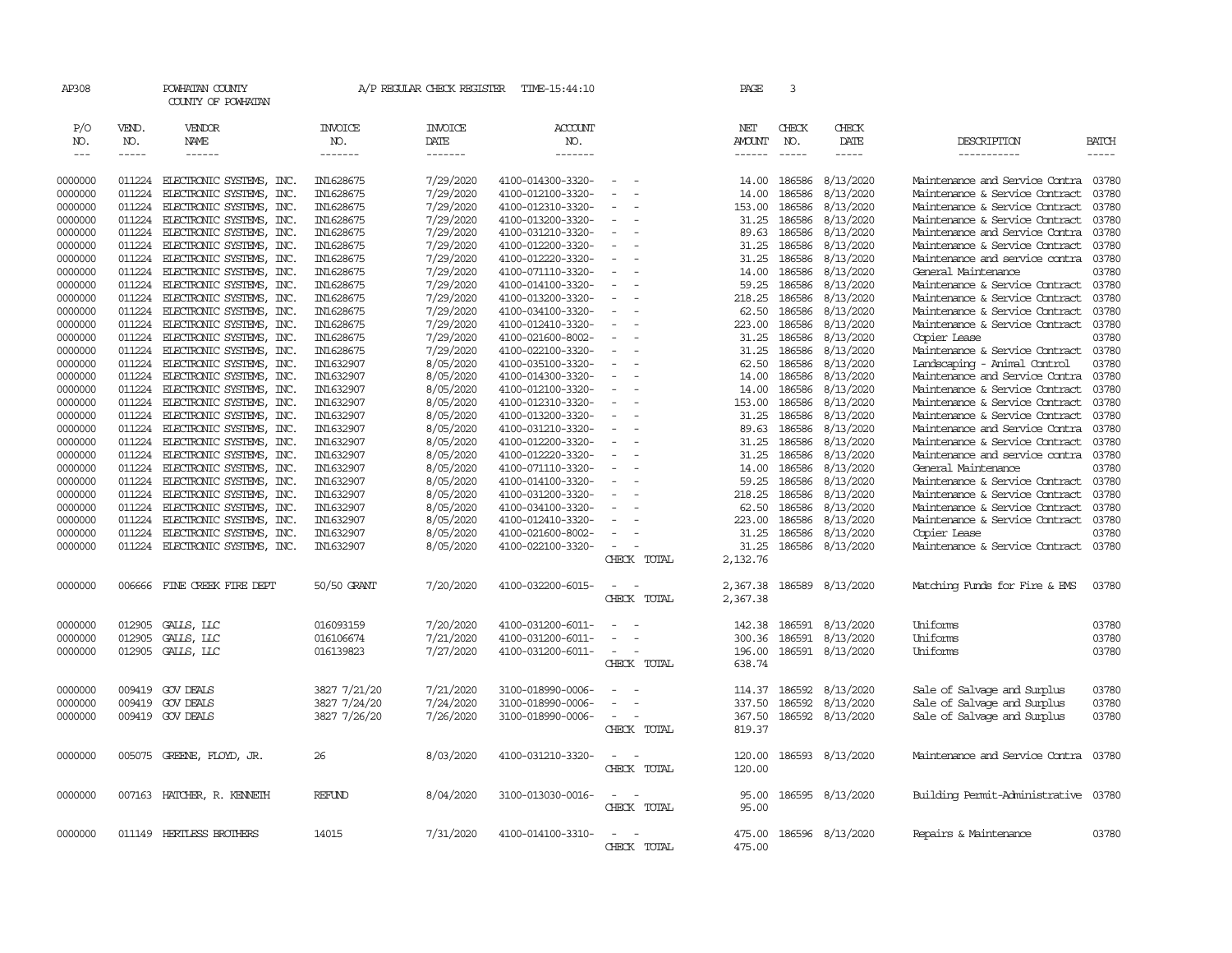| AP308                                                                                                                                       |                                                                                                                      | POWHATAN COUNTY<br>COUNTY OF POWHATAN                                                                                                                                                                                                                                                                          |                                                                                                                                | A/P REGULAR CHECK REGISTER                                                                                                                                            | TIME-15:44:10                                                                                                                                                                                                                                                                 |                                                                                                                                                                                                 | PAGE                                                                                                                                                 | $\overline{4}$                                                                                                                 |                                                                                                                                                                       |                                                                                                                                                                                                                                                                                            |                                                                                                                   |
|---------------------------------------------------------------------------------------------------------------------------------------------|----------------------------------------------------------------------------------------------------------------------|----------------------------------------------------------------------------------------------------------------------------------------------------------------------------------------------------------------------------------------------------------------------------------------------------------------|--------------------------------------------------------------------------------------------------------------------------------|-----------------------------------------------------------------------------------------------------------------------------------------------------------------------|-------------------------------------------------------------------------------------------------------------------------------------------------------------------------------------------------------------------------------------------------------------------------------|-------------------------------------------------------------------------------------------------------------------------------------------------------------------------------------------------|------------------------------------------------------------------------------------------------------------------------------------------------------|--------------------------------------------------------------------------------------------------------------------------------|-----------------------------------------------------------------------------------------------------------------------------------------------------------------------|--------------------------------------------------------------------------------------------------------------------------------------------------------------------------------------------------------------------------------------------------------------------------------------------|-------------------------------------------------------------------------------------------------------------------|
| P/O<br>NO.<br>$---$                                                                                                                         | VEND.<br>NO.<br>$\frac{1}{2}$                                                                                        | VENDOR<br><b>NAME</b><br>------                                                                                                                                                                                                                                                                                | <b>INVOICE</b><br>NO.<br>-------                                                                                               | <b>INVOICE</b><br>DATE<br>-------                                                                                                                                     | <b>ACCOUNT</b><br>NO.<br>-------                                                                                                                                                                                                                                              |                                                                                                                                                                                                 | NET<br><b>AMOUNT</b><br>$- - - - - -$                                                                                                                | CHECK<br>NO.<br>$\frac{1}{2}$                                                                                                  | CHECK<br>DATE<br>$\frac{1}{2}$                                                                                                                                        | DESCRIPTION<br>-----------                                                                                                                                                                                                                                                                 | <b>BATCH</b><br>-----                                                                                             |
| 0000000                                                                                                                                     | 000120                                                                                                               | <b>JAMES RIVER AIR</b>                                                                                                                                                                                                                                                                                         | C224083                                                                                                                        | 8/01/2020                                                                                                                                                             | 4100-031210-3320-                                                                                                                                                                                                                                                             | $\equiv$<br>$\overline{\phantom{a}}$<br>CHECK TOTAL                                                                                                                                             | 1,400.00<br>1,400.00                                                                                                                                 | 186598                                                                                                                         | 8/13/2020                                                                                                                                                             | Maintenance and Service Contra                                                                                                                                                                                                                                                             | 03780                                                                                                             |
| 0000000                                                                                                                                     | 012488                                                                                                               | KEENAN, CHRISTINE M.                                                                                                                                                                                                                                                                                           | CERT REIMBURSE                                                                                                                 | 7/11/2020                                                                                                                                                             | 4100-032200-5815-                                                                                                                                                                                                                                                             | $\sim$<br>$\sim$<br>CHECK TOTAL                                                                                                                                                                 | 65.00<br>65.00                                                                                                                                       | 186600                                                                                                                         | 8/13/2020                                                                                                                                                             | Training/Seminars                                                                                                                                                                                                                                                                          | 03780                                                                                                             |
| 0000000<br>0000000<br>0000000                                                                                                               | 010811                                                                                                               | 010811 IAND AND COATES, INC<br>LAND AND COATES, INC<br>010811 LAND AND COATES, INC                                                                                                                                                                                                                             | 3424471<br>3425276<br>3425276                                                                                                  | 7/30/2020<br>7/31/2020<br>7/31/2020                                                                                                                                   | 4100-014500-6004-<br>4100-014500-3319-<br>4100-014500-6008-                                                                                                                                                                                                                   | $\blacksquare$<br>$\sim$<br>CHECK TOTAL                                                                                                                                                         | 400.00<br>175.02<br>37.56<br>612.58                                                                                                                  | 186601<br>186601                                                                                                               | 8/13/2020<br>8/13/2020<br>186601 8/13/2020                                                                                                                            | Tools and Equipment<br>Equipment Repairs and Maintena<br>Gas/Grease/Oil                                                                                                                                                                                                                    | 03780<br>03780<br>03780                                                                                           |
| 0000000                                                                                                                                     | 000166                                                                                                               | LUCK STONE CORP.                                                                                                                                                                                                                                                                                               | IV-101272328                                                                                                                   | 7/20/2020                                                                                                                                                             | 4100-032200-6014-                                                                                                                                                                                                                                                             | $\overline{\phantom{a}}$<br>$\sim$<br>CHECK TOTAL                                                                                                                                               | 27.67<br>27.67                                                                                                                                       |                                                                                                                                | 186603 8/13/2020                                                                                                                                                      | Dry Hydrants                                                                                                                                                                                                                                                                               | 03780                                                                                                             |
| 0000000<br>0000000                                                                                                                          | 009552<br>009552                                                                                                     | MANSFIELD OIL COMPANY<br>MANSFIELD OIL COMPANY                                                                                                                                                                                                                                                                 | SOLCD-614922<br>SOLCD-617455                                                                                                   | 7/20/2020<br>8/04/2020                                                                                                                                                | 4100-032200-5120-<br>4100-032200-5120-                                                                                                                                                                                                                                        | $\equiv$<br>$\sim$<br>$\blacksquare$<br>$\overline{\phantom{a}}$<br>CHECK TOTAL                                                                                                                 | 136.69<br>82.55<br>219.24                                                                                                                            | 186604                                                                                                                         | 8/13/2020<br>186604 8/13/2020                                                                                                                                         | Apparatus Fuel<br>Apparatus Fuel                                                                                                                                                                                                                                                           | 03780<br>03780                                                                                                    |
| 0000000                                                                                                                                     | 006696                                                                                                               | MCGUIREWOODS LLP                                                                                                                                                                                                                                                                                               | 92366154                                                                                                                       | 5/21/2020                                                                                                                                                             | 4100-095101-9150-                                                                                                                                                                                                                                                             | $\overline{a}$<br>$\sim$<br>CHECK TOTAL                                                                                                                                                         | 450.00<br>450.00                                                                                                                                     |                                                                                                                                | 186605 8/13/2020                                                                                                                                                      | <b>Bond Trustee Fees/Arbitrage</b>                                                                                                                                                                                                                                                         | 03780                                                                                                             |
| 0000000                                                                                                                                     |                                                                                                                      | 011840 MCI COMM SERVICE                                                                                                                                                                                                                                                                                        | 2DG98147 7/17                                                                                                                  | 7/17/2020                                                                                                                                                             | 4100-021100-5230-                                                                                                                                                                                                                                                             | $\sim$<br>$\sim$<br>CHECK TOTAL                                                                                                                                                                 | 33.24<br>33.24                                                                                                                                       |                                                                                                                                | 186606 8/13/2020                                                                                                                                                      | Telephone Services                                                                                                                                                                                                                                                                         | 03780                                                                                                             |
| 0000000                                                                                                                                     | 013176                                                                                                               | MIDWEST TAPE, LLC                                                                                                                                                                                                                                                                                              | 99188006                                                                                                                       | 7/28/2020                                                                                                                                                             | 4100-073100-6012-                                                                                                                                                                                                                                                             | $\sim$<br>$\sim$<br>CHECK TOTAL                                                                                                                                                                 | 182.97<br>182.97                                                                                                                                     |                                                                                                                                | 186607 8/13/2020                                                                                                                                                      | Books & Subscriptions                                                                                                                                                                                                                                                                      | 03780                                                                                                             |
| 0000000<br>0000000<br>0000000<br>0000000<br>0000000<br>0000000<br>0000000<br>0000000<br>0000000<br>0000000<br>0000000<br>0000000<br>0000000 | 006610<br>006610<br>006610<br>006610<br>006610<br>006610<br>006610<br>006610<br>006610<br>006610<br>006610<br>006610 | MO-JOHNS SANITATION<br>MO-JOHNS SANITATION<br>MO-JOHNS SANITATION<br>MO-JOHNS SANITATION<br>MO-JOHNS SANITATION<br>MO-JOHNS SANITATION<br>MO-JOHNS SANITATION<br>MO-JOHNS SANITATION<br>MO-JOHNS SANITATION<br>MO-JOHNS SANITATION<br>MO-JOHNS SANITATION<br>MO-JOHNS SANITATION<br>006610 MO-JOHNS SANITATION | 129599<br>129600<br>129601<br>129602<br>129603<br>129604<br>129605<br>129606<br>129607<br>129608<br>129609<br>129610<br>129611 | 8/03/2020<br>8/03/2020<br>8/03/2020<br>8/03/2020<br>8/03/2020<br>8/03/2020<br>8/03/2020<br>8/03/2020<br>8/03/2020<br>8/03/2020<br>8/03/2020<br>8/03/2020<br>8/03/2020 | 4100-014600-3311-<br>4100-014600-3311-<br>4100-014600-3311-<br>4100-014600-3311-<br>4100-014600-3311-<br>4100-014600-3311-<br>4100-014600-3311-<br>4100-014600-3311-<br>4100-014600-3311-<br>4100-014600-3311-<br>4100-014600-3311-<br>4100-014600-3311-<br>4100-014600-3311- | $\sim$<br>÷<br>$\sim$<br>$\equiv$<br>$\equiv$<br>$\sim$<br>$\sim$<br>$\blacksquare$<br>$\sim$<br>CHECK TOTAL<br>$\overline{\phantom{a}}$<br>$\sim$<br>$\sim$<br>$\sim$<br>$\sim$<br>CHECK TOTAL | 103.00<br>231.00<br>103.00<br>231.00<br>103.00<br>128.00<br>103.00<br>103.00<br>103.00<br>231.00<br>1,439.00<br>103.00<br>256.00<br>103.00<br>462.00 | 186608<br>186608<br>186608<br>186608<br>186608<br>186608<br>186608<br>186608<br>186608<br>186608<br>186609<br>186609<br>186609 | 8/13/2020<br>8/13/2020<br>8/13/2020<br>8/13/2020<br>8/13/2020<br>8/13/2020<br>8/13/2020<br>8/13/2020<br>8/13/2020<br>8/13/2020<br>8/13/2020<br>8/13/2020<br>8/13/2020 | Portable Bathrooms<br>Portable Bathrooms<br>Portable Bathrooms<br>Portable Bathrooms<br>Portable Bathrooms<br>Portable Bathrooms<br>Portable Bathrooms<br>Portable Bathrooms<br>Portable Bathrooms<br>Portable Bathrooms<br>Portable Bathrooms<br>Portable Bathrooms<br>Portable Bathrooms | 03780<br>03780<br>03780<br>03780<br>03780<br>03780<br>03780<br>03780<br>03780<br>03780<br>03780<br>03780<br>03780 |
| 0000000<br>0000000                                                                                                                          | 007297                                                                                                               | NAFECO, INC.<br>007297 NAFECO, INC.                                                                                                                                                                                                                                                                            | 1047035<br>1049037                                                                                                             | 7/23/2020<br>8/05/2020                                                                                                                                                | 4100-032200-3310-<br>4100-032200-6011-                                                                                                                                                                                                                                        | $\overline{\phantom{a}}$<br>$\sim$<br>$\sim$<br>CHECK TOTAL                                                                                                                                     | 89.75<br>132.89<br>222.64                                                                                                                            | 186610                                                                                                                         | 8/13/2020<br>186610 8/13/2020                                                                                                                                         | Equipment Repair<br>Protective Gear/Uniforms                                                                                                                                                                                                                                               | 03781<br>03781                                                                                                    |
| 0000000                                                                                                                                     |                                                                                                                      | 009281 OVERDRIVE, INC.                                                                                                                                                                                                                                                                                         | 01369CO20245719                                                                                                                | 7/29/2020                                                                                                                                                             | 4100-073100-6012-                                                                                                                                                                                                                                                             | CHECK TOTAL                                                                                                                                                                                     | 1,558.50<br>1,558.50                                                                                                                                 |                                                                                                                                | 186611 8/13/2020                                                                                                                                                      | Books & Subscriptions                                                                                                                                                                                                                                                                      | 03781                                                                                                             |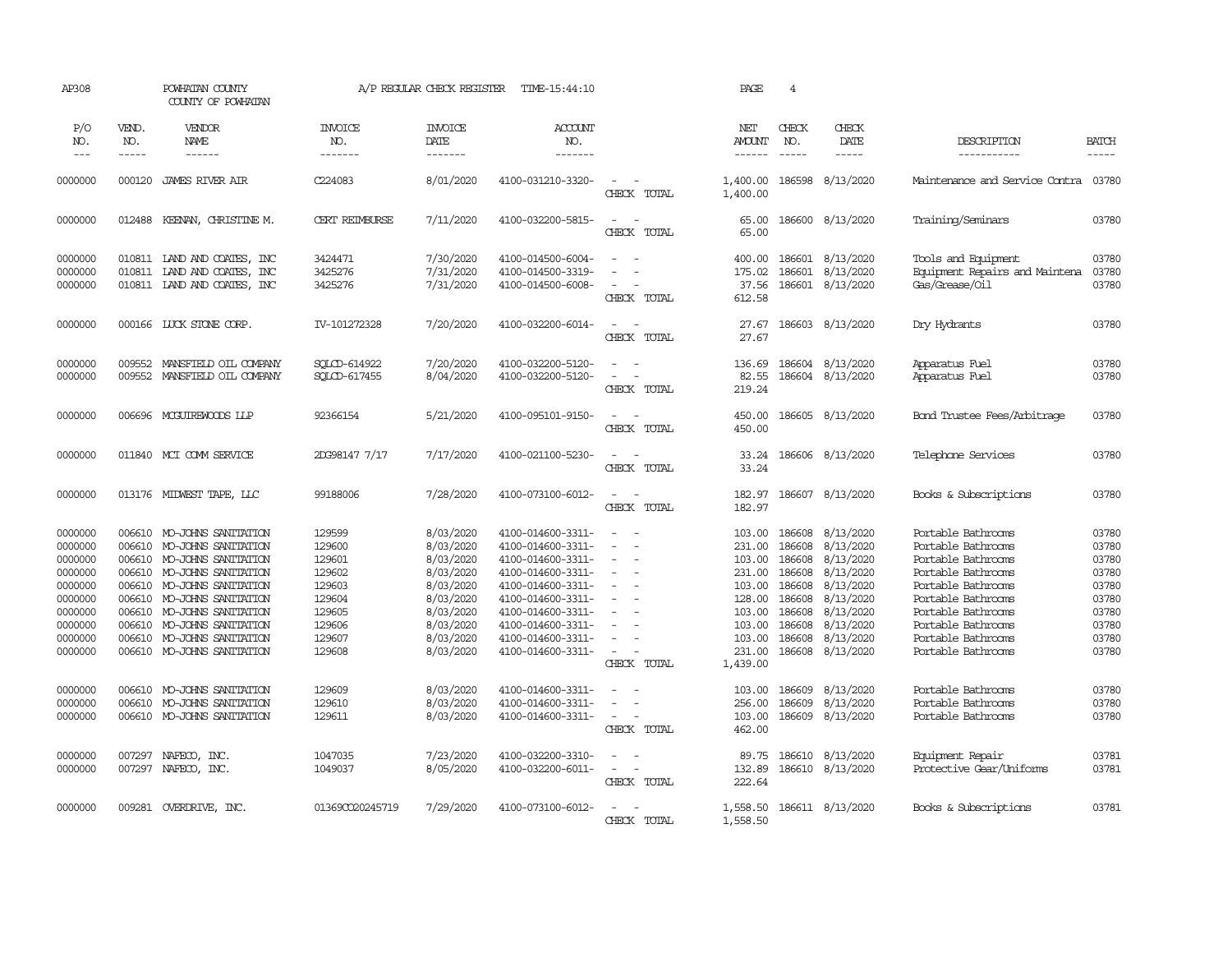| AP308                                               |                                      | POWHATAN COUNTY<br>COUNTY OF POWHATAN                                                                                                                                             |                                                                   | A/P REGULAR CHECK REGISTER                                    | TIME-15:44:10                                                                                         |                                                                                       | PAGE                                             | 5                          |                                                                                           |                                                                                                                                       |                                           |
|-----------------------------------------------------|--------------------------------------|-----------------------------------------------------------------------------------------------------------------------------------------------------------------------------------|-------------------------------------------------------------------|---------------------------------------------------------------|-------------------------------------------------------------------------------------------------------|---------------------------------------------------------------------------------------|--------------------------------------------------|----------------------------|-------------------------------------------------------------------------------------------|---------------------------------------------------------------------------------------------------------------------------------------|-------------------------------------------|
| P/O<br>NO.<br>$---$                                 | VEND.<br>NO.<br>$- - - - -$          | <b>VENDOR</b><br><b>NAME</b><br>$- - - - - -$                                                                                                                                     | <b>INVOICE</b><br>NO.<br>-------                                  | <b>INVOICE</b><br>DATE<br>-------                             | <b>ACCOUNT</b><br>NO.<br>-------                                                                      |                                                                                       | NET<br><b>AMOUNT</b><br>$- - - - - -$            | CHECK<br>NO.<br>$\cdots$   | CHECK<br>DATE<br>-----                                                                    | DESCRIPTION<br>-----------                                                                                                            | <b>BATCH</b><br>-----                     |
| 0000000                                             | 005050                               | POWHATAN LOCK SERVICES                                                                                                                                                            | 1936                                                              | 7/27/2020                                                     | 4100-014100-3310-                                                                                     | $\sim$<br>$\sim$<br>CHECK TOTAL                                                       | 208.60<br>208.60                                 |                            | 186613 8/13/2020                                                                          | Repairs & Maintenance                                                                                                                 | 03781                                     |
| 0000000<br>0000000                                  | 012340<br>012340                     | PRICE SUPPLY COMPANY, INC<br>PRICE SUPPLY COMPANY, INC                                                                                                                            | 2007-086094<br>2007-086161                                        | 7/20/2020<br>7/21/2020                                        | 4100-032220-3310-<br>4100-014100-3310-                                                                | $\sim$ $ \sim$<br>$\overline{\phantom{a}}$<br>$\overline{\phantom{a}}$<br>CHECK TOTAL | 553.87<br>686.15                                 |                            | 132.28 186614 8/13/2020<br>186614 8/13/2020                                               | Repairs & Maintenance<br>Repairs & Maintenance                                                                                        | 03781<br>03781                            |
| 0000000                                             | 009518                               | <b>QUARLES PETROLEUM, INC.</b>                                                                                                                                                    | CT-1265094                                                        | 7/31/2020                                                     | 4100-031200-6008-                                                                                     | $\sim$<br>$\sim$<br>CHECK TOTAL                                                       | 73.99<br>73.99                                   |                            | 186615 8/13/2020                                                                          | Gas/Grease/Oil                                                                                                                        | 03781                                     |
| 0000000                                             | 000780                               | <b>QUILL CORPORATION</b>                                                                                                                                                          | 8974297                                                           | 7/27/2020                                                     | 4100-012310-6001-                                                                                     | $\sim$<br>$\sim$<br>CHECK TOTAL                                                       | 54.77<br>54.77                                   |                            | 186616 8/13/2020                                                                          | Office Supplies                                                                                                                       | 03781                                     |
| 0000000<br>0000000<br>0000000<br>0000000<br>0000000 | 000620<br>000620                     | 000620 R.C. GOODWYN & SONS, INC<br>R. C. GOODWYN & SONS, INC<br>R. C. GOODWIN & SONS, INC 0919536<br>000620 R. C. GOODWIN & SONS, INC<br>000620 R. C. GOODWYN & SONS, INC 0919932 | 0919382<br>0919536<br>0919536                                     | 7/30/2020<br>7/31/2020<br>7/31/2020<br>7/31/2020<br>8/03/2020 | 4100-014100-3310-<br>4100-014600-3310-<br>4100-014500-6004-<br>4100-014500-3319-<br>4100-031200-6014- | $\equiv$<br>$\sim$<br>$\sim$<br>$\overline{\phantom{a}}$<br>CHECK TOTAL               | 7.98<br>11.38<br>6.99<br>1.79<br>3.80<br>31.94   | 186617                     | 186617 8/13/2020<br>8/13/2020<br>186617 8/13/2020<br>186617 8/13/2020<br>186617 8/13/2020 | Repairs & Maintenance<br>Repairs and Maintenance<br>Tools and Equipment<br>Equipment Repairs and Maintena<br>Other Operating Supplies | 03781<br>03781<br>03781<br>03781<br>03781 |
| 0000000                                             | 012509                               | RICHMOND SUBURBAN NEWS                                                                                                                                                            | 6045767 7/20                                                      | 8/02/2020                                                     | 4100-012320-3600-                                                                                     | $\sim$ $\sim$<br>CHECK TOTAL                                                          | 317.50                                           |                            | 317.50 186619 8/13/2020                                                                   | Advertising                                                                                                                           | 03781                                     |
| 0000000                                             | 011935                               | SOUKUP, MICHELLE                                                                                                                                                                  | RIEMB POSTAGE                                                     | 8/03/2020                                                     | 4100-021200-5210-                                                                                     | $\sim$ $ \sim$<br>CHECK TOTAL                                                         | 110.00<br>110.00                                 |                            | 186620 8/13/2020                                                                          | Postage                                                                                                                               | 03781                                     |
| 0000000<br>0000000<br>0000000<br>0000000            | 001940<br>001940<br>001940<br>001940 | STANDBY SYSTEMS, INC.<br>STANDBY SYSTEMS, INC.<br>STANDBY SYSTEMS, INC.<br>STANDBY SYSTEMS, INC.                                                                                  | 07201282<br>07201289<br>07201299<br>07201305                      | 7/27/2020<br>7/31/2020<br>7/31/2020<br>7/31/2020              | 4100-032220-3320-<br>4100-032210-3310-<br>4100-032220-3310-<br>4100-032220-3310-                      | $\equiv$<br>$\equiv$<br>$\sim$<br>$\sim$<br>CHECK TOTAL                               | 255.00<br>297.43<br>890.57<br>273.50<br>1,716.50 | 186621<br>186621           | 186621 8/13/2020<br>8/13/2020<br>8/13/2020<br>186621 8/13/2020                            | Maintenance & Service Contract<br>Repairs & Maintenance<br>Repairs & Maintenance<br>Repairs & Maintenance                             | 03781<br>03781<br>03781<br>03781          |
| 0000000                                             | 008015                               | STRYKER SALES CORPORATION                                                                                                                                                         | 3070436M                                                          | 7/01/2020                                                     | 4100-032200-3320-                                                                                     | $\sim$<br>$\sim$<br>CHECK TOTAL                                                       | 10,893.60<br>10,893.60                           |                            | 186622 8/13/2020                                                                          | Maintenance & Service Contract                                                                                                        | 03781                                     |
| 0000000                                             | 013294                               | SYDNOR, LEON                                                                                                                                                                      | REIMB HOMEDEPOT                                                   | 7/23/2020                                                     | 4100-032200-5815-                                                                                     | $\sim$<br>$\sim$<br>CHECK TOTAL                                                       | 123.56<br>123.56                                 |                            | 186623 8/13/2020                                                                          | Training/Seminars                                                                                                                     | 03781                                     |
| 0000000                                             | 013600                               | THE BOOKER LAW FORM                                                                                                                                                               | 9188017                                                           | 7/30/2020                                                     | 4100-021200-3150-                                                                                     | $\overline{\phantom{a}}$<br>$\sim$<br>CHECK TOTAL                                     | 120.00<br>120.00                                 |                            | 186624 8/13/2020                                                                          | Outside Counsel                                                                                                                       | 03781                                     |
| 0000000                                             |                                      | 007450 THOMSON REUTERS -                                                                                                                                                          | 842767246                                                         | 8/01/2020                                                     | 4100-031200-3320-                                                                                     | $\sim$ $\sim$<br>CHECK TOTAL                                                          | 307.45                                           |                            | 307.45 186625 8/13/2020                                                                   | Maintenance & Service Contract 03781                                                                                                  |                                           |
| 0000000                                             |                                      | 008125 U.S. BANK                                                                                                                                                                  | 5815855                                                           | 7/27/2020                                                     | 4100-095101-9150-                                                                                     | $\sim$<br>$\sim$<br>CHECK TOTAL                                                       | 2,500.00<br>2,500.00                             |                            | 186626 8/13/2020                                                                          | Bond Trustee Fees/Arbitrage                                                                                                           | 03781                                     |
| 0000000<br>0000000<br>0000000<br>0000000            | 011193<br>011193<br>011193           | VERIZON<br>VERIZON<br>VERIZON<br>011193 VERIZON                                                                                                                                   | 13574714 7/27<br>016581077 7/31<br>13574714 7/27<br>13574714 7/27 | 7/27/2020<br>7/31/2020<br>7/27/2020<br>7/27/2020              | 100-000100-0006-<br>4100-031210-5232-<br>4100-012310-5230-<br>4100-012510-5230-                       | $\sim$<br>$\sim$                                                                      | 123.08<br>956.64<br>52.09<br>58.88               | 186627<br>186627<br>186627 | 8/13/2020<br>8/13/2020<br>8/13/2020<br>186627 8/13/2020                                   | Due from Other Agencies<br>Wireline 911<br>Telephone Services<br>Telephone Services                                                   | 03781<br>03781<br>03781<br>03781          |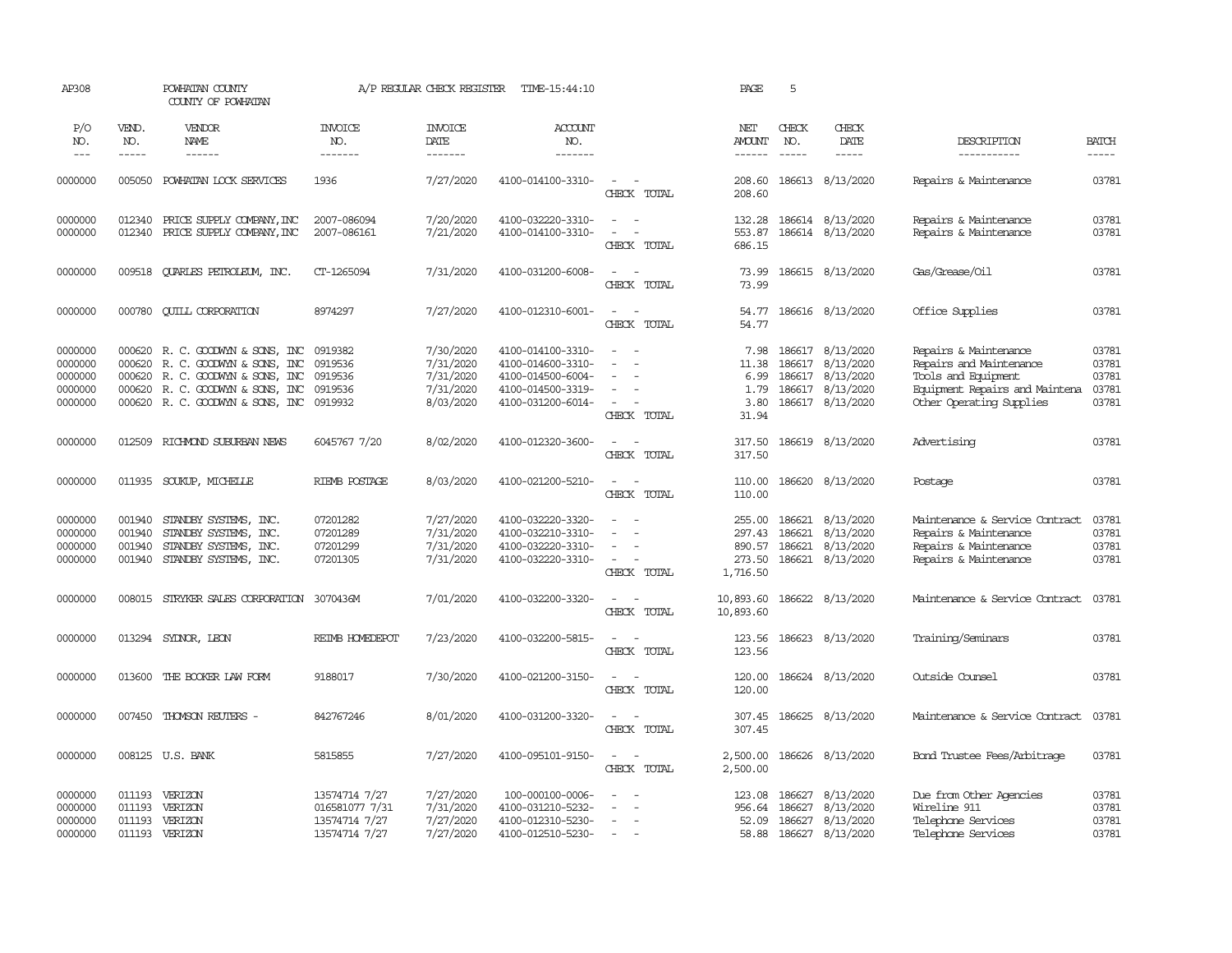| AP308              |                  | POWHATAN COUNTY<br>COUNTY OF POWHATAN |                                | A/P REGULAR CHECK REGISTER | TIME-15:44:10         |        |             | PAGE           | 6            |                               |                                       |                |
|--------------------|------------------|---------------------------------------|--------------------------------|----------------------------|-----------------------|--------|-------------|----------------|--------------|-------------------------------|---------------------------------------|----------------|
| P/O<br>NO.         | VEND.<br>NO.     | VENDOR<br>NAME                        | <b>INVOICE</b><br>NO.          | <b>INVOICE</b><br>DATE     | <b>ACCOUNT</b><br>NO. |        |             | NET<br>AMOUNT  | CHECK<br>NO. | CHECK<br>DATE                 | DESCRIPTION                           | <b>BATCH</b>   |
| $---$              | $- - - - -$      | $- - - - - -$                         | -------                        | -------                    | -------               |        |             | ------         | $- - - - -$  | $- - - - -$                   | -----------                           | -----          |
| 0000000            | 011193           | VERIZON                               | 13574714 7/27                  | 7/27/2020                  | 4100-014100-5230-     |        |             | 217.99         | 186627       | 8/13/2020                     | Telephone Services                    | 03781          |
| 0000000            | 011193           | VERIZON                               | 13574714 7/27                  | 7/27/2020                  | 4100-014300-5230-     |        |             | 86.38          | 186627       | 8/13/2020                     | Telephone Services                    | 03781          |
| 0000000            | 011193           | VERIZON                               | 13574714 7/27                  | 7/27/2020                  | 4100-012100-5230-     |        |             | 45.90          | 186627       | 8/13/2020                     | Telephone Services                    | 03781          |
| 0000000            | 011193           | VERIZON                               | 13574714 7/27                  | 7/27/2020                  | 4100-031200-5230-     |        |             | 172.36         | 186627       | 8/13/2020                     | Telephone Services                    | 03781          |
| 0000000            | 011193           | VERIZON                               | 13574714 7/27                  | 7/27/2020                  | 4100-031710-5230-     |        |             | 51.48          | 186627       | 8/13/2020                     | Telephone Services                    | 03781          |
| 0000000            | 011193           | VERIZON                               | 13574714 7/27                  | 7/27/2020                  | 4100-021200-5230-     |        |             | 15.46          | 186627       | 8/13/2020                     | Telephone Services                    | 03781          |
| 0000000            | 011193           | VERIZON                               | 13574714 7/27                  | 7/27/2020                  | 4100-031210-5230-     |        |             | 48.18          | 186627       | 8/13/2020                     | Telephone Services                    | 03781          |
| 0000000            | 011193           | VERIZON                               |                                | 7/27/2020                  | 4100-032200-5230-     |        |             | 307.03         | 186627       | 8/13/2020                     |                                       | 03781          |
| 0000000            | 011193           | VERIZON                               | 13574714 7/27<br>13574714 7/27 | 7/27/2020                  | 4100-032200-5260-     |        |             | 207.97         | 186627       | 8/13/2020                     | Telephone Services<br><b>Internet</b> | 03781          |
| 0000000            | 011193           | VERIZON                               | 13574714 7/27                  | 7/27/2020                  | 4100-032210-5230-     |        |             | 79.91          | 186627       | 8/13/2020                     | Telephone Services                    | 03781          |
|                    | 011193           | VERIZON                               |                                | 7/27/2020                  | 4100-035500-5230-     |        |             | 45.13          | 186627       | 8/13/2020                     | Telephone Services                    | 03781          |
| 0000000<br>0000000 | 011193           | VERIZON                               | 13574714 7/27                  | 7/27/2020                  | 4100-071110-5230-     |        |             | 47.42          | 186627       | 8/13/2020                     |                                       | 03781          |
|                    | 011193           | VERIZON                               | 13574714 7/27                  | 7/27/2020                  |                       |        |             |                | 186627       | 8/13/2020                     | Telephone Services                    | 03781          |
| 0000000            |                  |                                       | 13574714 7/27                  |                            | 4100-073100-5230-     |        |             | 104.78         |              |                               | Telephone Services                    |                |
| 0000000            | 011193           | VERIZON                               | 867318708 7/27                 | 7/27/2020                  | 4100-031210-5232-     |        |             | 133.60         | 186627       | 8/13/2020                     | Wireline 911                          | 03781<br>03781 |
| 0000000            | 011193<br>011193 | VERIZON                               | 878401797 7/27                 | 7/27/2020                  | 4100-022100-5230-     |        |             | 52.27<br>68.56 | 186627       | 8/13/2020<br>186627 8/13/2020 | Telephone Services                    | 03781          |
| 0000000            |                  | VERIZON                               | 990421450 7/22                 | 7/22/2020                  | 4100-031210-5230-     |        |             |                |              |                               | Telephone Services                    |                |
|                    |                  |                                       |                                |                            |                       |        | CHECK TOTAL | 2,875.11       |              |                               |                                       |                |
| 0000000            | 013390           | VERIZON                               | M55049170620207                | 7/25/2020                  | 4100-031210-5232-     | $\sim$ |             | 852.24         | 186628       | 8/13/2020                     | Wireline 911                          | 03781          |
|                    |                  |                                       |                                |                            |                       |        | CHECK TOTAL | 852.24         |              |                               |                                       |                |
| 0000000            | 013459           | VERIZON                               | 9859365274                     | 7/23/2020                  | 4100-031200-5250-     |        |             | 2,504.77       | 186629       | 8/13/2020                     | Cell Phones                           | 03781          |
|                    |                  |                                       |                                |                            |                       |        | CHECK TOTAL | 2,504.77       |              |                               |                                       |                |
|                    |                  |                                       |                                |                            |                       |        |             |                |              |                               |                                       |                |
| 0000000            |                  | 009768 WAMPLER EANES APPRAISAL        | 123PERMITS 7/20                | 7/31/2020                  | 4100-012320-3160-     | $\sim$ |             | 4,305.00       |              | 186631 8/13/2020              | Reassessment Services                 | 03781          |
|                    |                  |                                       |                                |                            |                       |        | CHECK TOTAL | 4,305.00       |              |                               |                                       |                |
| 0000000            | 012458           | WIMMER, WILLIE                        | 1609                           | 7/21/2020                  | 4100-032200-6009-     |        |             | 2,638.64       | 186632       | 8/13/2020                     | Auto Repairs and Parts                | 03781          |
| 0000000            | 012458           | WIMMER, WILLIE                        | 1610                           | 7/21/2020                  | 4100-032200-6009-     |        |             | 1,013.60       | 186632       | 8/13/2020                     | Auto Repairs and Parts                | 03781          |
| 0000000            | 012458           | WIMMER, WILLIE                        | 1611                           | 7/21/2020                  | 4100-032200-6009-     |        |             | 3,440.10       |              | 186632 8/13/2020              | Auto Repairs and Parts                | 03781          |
| 0000000            | 012458           | WIMMER, WILLIE                        | 1617                           | 7/27/2020                  | 4100-032200-6009-     |        |             | 807.46         | 186632       | 8/13/2020                     | Auto Repairs and Parts                | 03781          |
| 0000000            | 012458           | WIMMER, WILLIE                        | 1618                           | 7/27/2020                  | 4100-032200-6009-     |        |             | 1,243.70       | 186632       | 8/13/2020                     | Auto Repairs and Parts                | 03781          |
| 0000000            | 012458           | WIMMER, WILLIE                        | 1621                           | 7/28/2020                  | 4100-032200-6009-     |        |             | 675.00         |              | 186632 8/13/2020              | Auto Repairs and Parts                | 03781          |
|                    |                  |                                       |                                |                            |                       |        | CHECK TOTAL | 9,818.50       |              |                               |                                       |                |
| 0000000            | 012063           | WINDSTREAM                            | 012272474 7/20                 | 7/28/2020                  | 4100-012510-5230-     | $\sim$ |             | 788.58         |              | 186633 8/13/2020              | Telephone Services                    | 03781          |
|                    |                  |                                       |                                |                            |                       |        | CHECK TOTAL | 788.58         |              |                               |                                       |                |
| 0000000            | 007755           | WITMER PUBLIC SAFETY                  | E1978466                       | 7/21/2020                  | 4100-032200-6011-     |        |             | 3,398.00       | 186634       | 8/13/2020                     | Protective Gear/Uniforms              | 03781          |
| 0000000            | 007755           | WITMER PUBLIC SAFETY                  | 2002903.001                    | 7/31/2020                  | 4100-031200-6011-     |        |             | 1,201.00       | 186634       | 8/13/2020                     | Uniforms                              | 03781          |
|                    |                  |                                       |                                |                            |                       |        | CHECK TOTAL | 4,599.00       |              |                               |                                       |                |
|                    |                  |                                       |                                |                            |                       |        |             |                |              |                               |                                       |                |
| 0000000            | 008668           | BANK OF AMERICA                       | 08/03/2020                     | 8/03/2020                  | 4100-081500-5540-     |        |             | .00.           | 186635       | 8/14/2020                     | Conferences & Training                | 03791          |
| 0000000            | 008668           | BANK OF AMERICA                       | 08/03/2020                     | 8/03/2020                  | 4100-081500-5540-     |        |             | 12.00          | 186635       | 8/14/2020                     | Conferences & Training                | 03791          |
| 0000000            | 008668           | BANK OF AMERICA                       | 08/03/2020                     | 8/03/2020                  | 4100-012200-5210-     |        |             | 6.95           | 186635       | 8/14/2020                     | Postage                               | 03791          |
| 0000000            | 008668           | BANK OF AMERICA                       | 08/03/2020                     | 8/03/2020                  | 4100-012200-5210-     |        |             | 33.45          | 186635       | 8/14/2020                     | Postage                               | 03791          |
| 0000000            | 008668           | BANK OF AMERICA                       | 08/03/2020                     | 8/03/2020                  | 4100-013200-5210-     |        |             | 101.55         | 186635       | 8/14/2020                     | Postage                               | 03791          |
| 0000000            | 008668           | BANK OF AMERICA                       | 08/03/2020                     | 8/03/2020                  | 4100-013200-5210-     |        |             | 110.00         | 186635       | 8/14/2020                     | Postage                               | 03791          |
| 0000000            | 008668           | BANK OF AMERICA                       | 08/03/2020                     | 8/03/2020                  | 4100-013200-5210-     |        |             | 42.00          | 186635       | 8/14/2020                     | Postage                               | 03791          |
| 0000000            | 008668           | BANK OF AMERICA                       | 08/03/2020                     | 8/03/2020                  | 4100-013200-5210-     |        |             | 124.00         | 186635       | 8/14/2020                     | Postage                               | 03791          |
| 0000000            | 008668           | BANK OF AMERICA                       | 08/03/2020                     | 8/03/2020                  | 4100-012100-6001-     |        |             | 7.35           |              | 186635 8/14/2020              | Office Supplies                       | 03791          |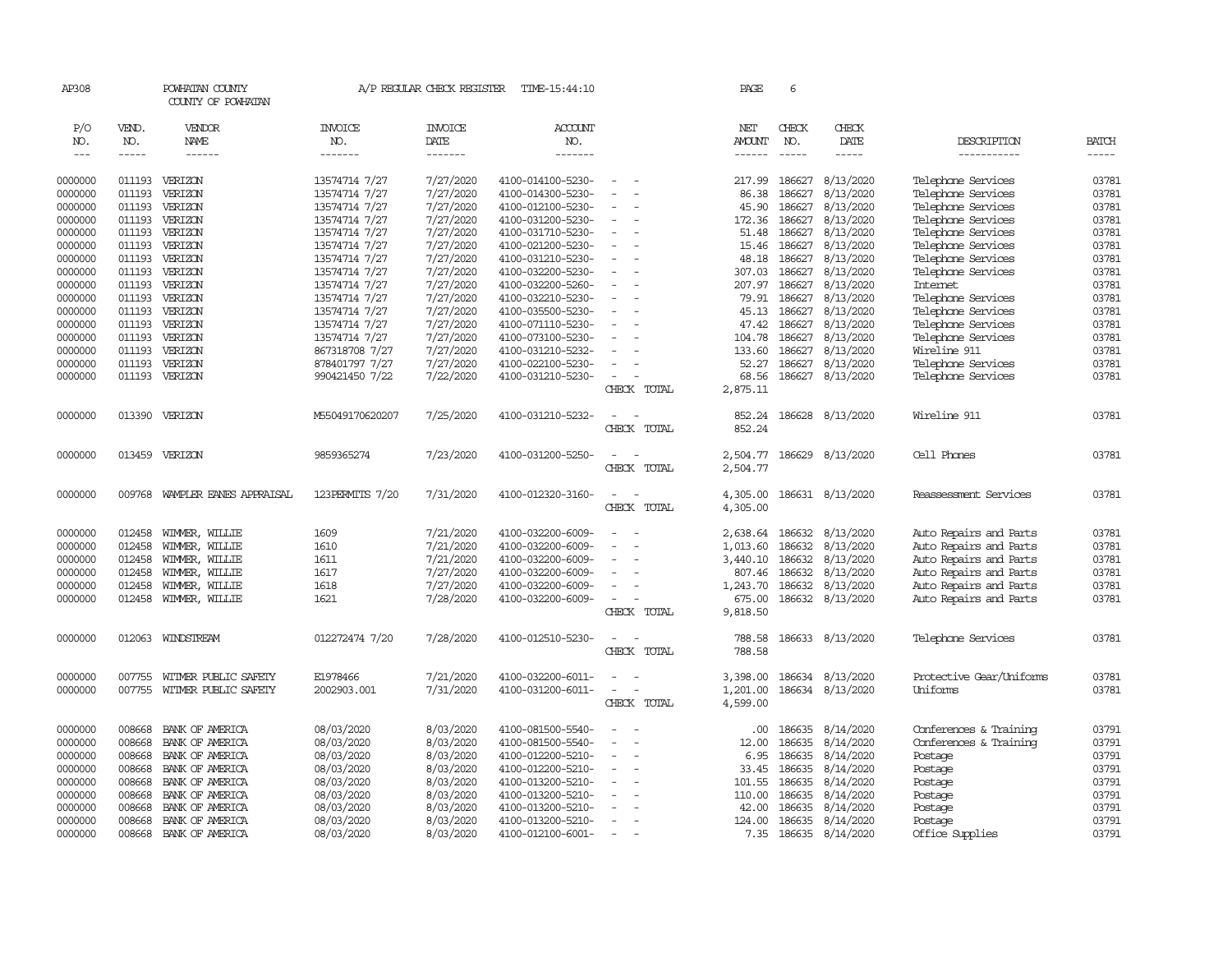| AP308                       |                             | POWHATAN COUNTY<br>COUNTY OF POWHATAN |                                  | A/P REGULAR CHECK REGISTER        | TIME-15:44:10             |                          |        | PAGE                                  | 7                             |                        |                                |                |
|-----------------------------|-----------------------------|---------------------------------------|----------------------------------|-----------------------------------|---------------------------|--------------------------|--------|---------------------------------------|-------------------------------|------------------------|--------------------------------|----------------|
| P/O<br>NO.<br>$\frac{1}{2}$ | VEND.<br>NO.<br>$- - - - -$ | VENDOR<br>NAME<br>$- - - - - -$       | <b>INVOICE</b><br>NO.<br>------- | <b>INVOICE</b><br>DATE<br>------- | ACCOUNT<br>NO.<br>------- |                          |        | NET<br><b>AMOUNT</b><br>$- - - - - -$ | CHECK<br>NO.<br>$\frac{1}{2}$ | CHECK<br>DATE<br>----- | DESCRIPTION<br>-----------     | BATCH<br>----- |
| 0000000                     | 008668                      | BANK OF AMERICA                       | 08/03/2020                       | 8/03/2020                         | 4100-014100-6005-         |                          |        | 27.94                                 | 186635                        | 8/14/2020              | Cleaning Supplies              | 03791          |
| 0000000                     | 008668                      | BANK OF AMERICA                       | 08/03/2020                       | 8/03/2020                         | 4100-032200-6001-         | $\equiv$                 |        | 30.50                                 | 186635                        | 8/14/2020              | Stationery/Office Supplies     | 03791          |
| 0000000                     | 008668                      | BANK OF AMERICA                       | 08/03/2020                       | 8/03/2020                         | 4100-032200-6001-         | $\equiv$                 |        | 35.59                                 | 186635                        | 8/14/2020              | Stationery/Office Supplies     | 03791          |
| 0000000                     | 008668                      | BANK OF AMERICA                       | 08/03/2020                       | 8/03/2020                         | 4100-012510-6014-         | $\overline{\phantom{a}}$ |        | 2,599.99-186635                       |                               | 8/14/2020              | Other Operating Supplies       | 03791          |
| 0000000                     | 008668                      | BANK OF AMERICA                       | 08/03/2020                       | 8/03/2020                         | 4100-012510-6014-         |                          |        | 297.22                                | 186635                        | 8/14/2020              | Other Operating Supplies       | 03791          |
| 0000000                     | 008668                      | BANK OF AMERICA                       | 08/03/2020                       | 8/03/2020                         | 4100-012510-6014-         | $\sim$                   |        | 147.96                                | 186635                        | 8/14/2020              | Other Operating Supplies       | 03791          |
| 0000000                     | 008668                      | BANK OF AMERICA                       | 08/03/2020                       | 8/03/2020                         | 4100-014300-3310-         | $\sim$                   |        | 499.99                                | 186635                        | 8/14/2020              | Repairs & Maintenance          | 03791          |
| 0000000                     | 008668                      | BANK OF AMERICA                       | 08/03/2020                       | 8/03/2020                         | 4100-014400-6001-         |                          |        | 87.99                                 | 186635                        | 8/14/2020              | Stationery/Office Supplies     | 03791          |
| 0000000                     | 008668                      | BANK OF AMERICA                       | 08/03/2020                       | 8/03/2020                         | 4100-021600-6001-         | $\sim$                   |        | 18.94                                 | 186635                        | 8/14/2020              | Office Supplies                | 03791          |
| 0000000                     | 008668                      | BANK OF AMERICA                       | 08/03/2020                       | 8/03/2020                         | 4100-021600-6001-         | $\equiv$                 |        | 53.55                                 | 186635                        | 8/14/2020              | Office Supplies                | 03791          |
| 0000000                     | 008668                      | BANK OF AMERICA                       | 08/03/2020                       | 8/03/2020                         | 4100-021600-6001-         | $\equiv$                 |        | 50.00                                 | 186635                        | 8/14/2020              | Office Supplies                | 03791          |
| 0000000                     | 008668                      | BANK OF AMERICA                       | 08/03/2020                       | 8/03/2020                         | 4100-031210-6001-         |                          |        | 23.94                                 | 186635                        | 8/14/2020              | Office Supplies                | 03791          |
| 0000000                     | 008668                      | BANK OF AMERICA                       | 08/03/2020                       | 8/03/2020                         | 4100-032200-3310-         | $\equiv$                 | $\sim$ | 178.99                                | 186635                        | 8/14/2020              | Equipment Repair               | 03791          |
| 0000000                     | 008668                      | BANK OF AMERICA                       | 08/03/2020                       | 8/03/2020                         | 4100-032200-3310-         | $\sim$                   |        | 49.90                                 | 186635                        | 8/14/2020              | Equipment Repair               | 03791          |
| 0000000                     | 008668                      | BANK OF AMERICA                       | 08/03/2020                       | 8/03/2020                         | 4100-032200-6016-         | $\equiv$                 |        | 93.50                                 | 186635                        | 8/14/2020              | <b>JET</b> Program             | 03791          |
| 0000000                     | 008668                      | BANK OF AMERICA                       | 08/03/2020                       | 8/03/2020                         | 4100-073100-6002-         | $\equiv$                 |        | 175.98                                | 186635                        | 8/14/2020              | Computer Equipment-non-capital | 03791          |
| 0000000                     | 008668                      | BANK OF AMERICA                       | 08/03/2020                       | 8/03/2020                         | 4100-073100-6012-         | $\equiv$                 |        | 14.99                                 | 186635                        | 8/14/2020              | Books & Subscriptions          | 03791          |
| 0000000                     | 008668                      | BANK OF AMERICA                       | 08/03/2020                       | 8/03/2020                         | 4100-073100-6012-         | $\equiv$                 |        | 15.70                                 | 186635                        | 8/14/2020              | Books & Subscriptions          | 03791          |
| 0000000                     | 008668                      | BANK OF AMERICA                       | 08/03/2020                       | 8/03/2020                         | 4100-083500-6014-         |                          |        | 113.60                                | 186635                        | 8/14/2020              | Other Operating Supplies       | 03791          |
| 0000000                     | 008668                      | BANK OF AMERICA                       | 08/03/2020                       | 8/03/2020                         | 4100-083500-6014-         | $\equiv$                 |        | 69.89                                 | 186635                        | 8/14/2020              | Other Operating Supplies       | 03791          |
| 0000000                     | 008668                      | BANK OF AMERICA                       | 08/03/2020                       | 8/03/2020                         | 4100-073100-6012-         |                          |        | 17.00                                 | 186635                        | 8/14/2020              | Books & Subscriptions          | 03791          |
| 0000000                     | 008668                      | BANK OF AMERICA                       | 08/03/2020                       | 8/03/2020                         | 4100-012200-5130-         | $\equiv$                 |        | 41.35                                 | 186635                        | 8/14/2020              | Water                          | 03791          |
| 0000000                     | 008668                      | BANK OF AMERICA                       | 08/03/2020                       | 8/03/2020                         | 4100-014500-3190-         |                          |        | 89.98                                 | 186635                        | 8/14/2020              | Grounds Maintenance            | 03791          |
| 0000000                     | 008668                      | BANK OF AMERICA                       | 08/03/2020                       | 8/03/2020                         | 4100-014500-3319-         | $\sim$                   |        | 49.98                                 | 186635                        | 8/14/2020              | Equipment Repairs and Maintena | 03791          |
| 0000000                     | 008668                      | BANK OF AMERICA                       | 08/03/2020                       | 8/03/2020                         | 4100-014500-6004-         | $\overline{\phantom{a}}$ |        | 89.99                                 | 186635                        | 8/14/2020              | Tools and Equipment            | 03791          |
| 0000000                     | 008668                      | BANK OF AMERICA                       | 08/03/2020                       | 8/03/2020                         | 4100-014500-6004-         |                          |        | 117.02                                | 186635                        | 8/14/2020              | Tools and Equipment            | 03791          |
| 0000000                     | 008668                      | BANK OF AMERICA                       | 08/03/2020                       | 8/03/2020                         | 4100-014500-6004-         | $\equiv$                 |        | 49.99                                 | 186635                        | 8/14/2020              | Tools and Equipment            | 03791          |
| 0000000                     | 008668                      | BANK OF AMERICA                       | 08/03/2020                       | 8/03/2020                         | 4100-014100-5810-         | $\overline{\phantom{a}}$ |        | 375.00                                | 186635                        | 8/14/2020              | Dues/Association Memberships   | 03791          |
| 0000000                     | 008668                      | BANK OF AMERICA                       | 08/03/2020                       | 8/03/2020                         | 4100-012510-5260-         | $\equiv$                 |        | 17.49                                 | 186635                        | 8/14/2020              | Internet Usage                 | 03791          |
| 0000000                     | 008668                      | BANK OF AMERICA                       | 08/03/2020                       | 8/03/2020                         | 4100-012510-5260-         |                          |        | 17.49                                 | 186635                        | 8/14/2020              | Internet Usage                 | 03791          |
| 0000000                     | 008668                      | BANK OF AMERICA                       | 08/03/2020                       | 8/03/2020                         | 4100-012510-5260-         | $\sim$                   |        |                                       | 17.49 186635                  | 8/14/2020              | Internet Usage                 | 03791          |
| 0000000                     | 008668                      | BANK OF AMERICA                       | 08/03/2020                       | 8/03/2020                         | 4100-012510-5260-         | $\sim$                   |        | 17.49                                 | 186635                        | 8/14/2020              | Internet Usage                 | 03791          |
| 0000000                     | 008668                      | BANK OF AMERICA                       | 08/03/2020                       | 8/03/2020                         | 4100-032200-5815-         |                          |        | 267.62                                | 186635                        | 8/14/2020              | Training/Seminars              | 03791          |
| 0000000                     | 008668                      | BANK OF AMERICA                       | 08/03/2020                       | 8/03/2020                         | 4100-012510-5260-         | $\equiv$                 |        | 71.97                                 | 186635                        | 8/14/2020              | Internet Usage                 | 03791          |
| 0000000                     | 008668                      | BANK OF AMERICA                       | 08/03/2020                       | 8/03/2020                         | 4100-032200-6001-         |                          |        | 117.88                                | 186635                        | 8/14/2020              | Stationery/Office Supplies     | 03791          |
| 0000000                     | 008668                      | BANK OF AMERICA                       | 08/03/2020                       | 8/03/2020                         | 4100-012200-5540-         | $\equiv$                 |        | 285.00                                | 186635                        | 8/14/2020              | Conferences & Training         | 03791          |
| 0000000                     | 008668                      | BANK OF AMERICA                       | 08/03/2020                       | 8/03/2020                         | 4100-012410-5540-         |                          |        | 185.00                                | 186635                        | 8/14/2020              | Conferences & Training         | 03791          |
| 0000000                     | 008668                      | BANK OF AMERICA                       | 08/03/2020                       | 8/03/2020                         | 4100-012410-5540-         | $\sim$                   |        | 175.00-186635                         |                               | 8/14/2020              | Conferences & Training         | 03791          |
| 0000000                     | 008668                      | BANK OF AMERICA                       | 08/03/2020                       | 8/03/2020                         | 4100-014600-3312-         | $\sim$                   |        | 91.98                                 | 186635                        | 8/14/2020              | Field Maintenance              | 03791          |
| 0000000                     | 008668                      | BANK OF AMERICA                       | 08/03/2020                       | 8/03/2020                         | 4100-035500-3320-         | $\sim$                   |        | 29.24                                 | 186635                        | 8/14/2020              | Maintenance & Service Contract | 03791          |
| 0000000                     | 008668                      | BANK OF AMERICA                       | 08/03/2020                       | 8/03/2020                         | 4100-034100-3320-         | $\blacksquare$           |        | 49.00                                 | 186635                        | 8/14/2020              | Maintenance & Service Contract | 03791          |
| 0000000                     | 008668                      | BANK OF AMERICA                       | 08/03/2020                       | 8/03/2020                         | 4100-012510-6014-         |                          |        | 24.09                                 | 186635                        | 8/14/2020              | Other Operating Supplies       | 03791          |
| 0000000                     | 008668                      | BANK OF AMERICA                       | 08/03/2020                       | 8/03/2020                         | 4100-012510-6014-         | $\equiv$                 |        |                                       | 1.01-186635                   | 8/14/2020              | Other Operating Supplies       | 03791          |
| 0000000                     | 008668                      | BANK OF AMERICA                       | 08/03/2020                       | 8/03/2020                         | 4100-012510-6014-         |                          |        | 75.00                                 | 186635                        | 8/14/2020              | Other Operating Supplies       | 03791          |
| 0000000                     | 008668                      | BANK OF AMERICA                       | 08/03/2020                       | 8/03/2020                         | 4100-073100-3320-         | $\sim$                   |        | 50.00                                 | 186635                        | 8/14/2020              | Maintenance & Service Contract | 03791          |
| 0000000                     | 008668                      | BANK OF AMERICA                       | 08/03/2020                       | 8/03/2020                         | 4100-014100-6006-         |                          |        | 999.28                                | 186635                        | 8/14/2020              | Memorial Benches               | 03791          |
| 0000000                     | 008668                      | BANK OF AMERICA                       | 08/03/2020                       | 8/03/2020                         | 4100-014100-6006-         |                          |        | 219.85                                | 186635                        | 8/14/2020              | Memorial Benches               | 03791          |
| 0000000                     | 008668                      | BANK OF AMERICA                       | 08/03/2020                       | 8/03/2020                         | 4100-032200-5815-         |                          |        | 2,684.31                              | 186635                        | 8/14/2020              | Training/Seminars              | 03791          |
| 0000000                     | 008668                      | BANK OF AMERICA                       | 08/03/2020                       | 8/03/2020                         | 4100-012100-5530-         |                          |        | 324.75                                | 186635                        | 8/14/2020              | Business Meetings              | 03791          |
| 0000000                     | 008668                      | BANK OF AMERICA                       | 08/03/2020                       | 8/03/2020                         | 4100-012510-3320-         | $\equiv$                 |        | 1,800.00                              | 186635                        | 8/14/2020              | Maintenance & Service Contract | 03791          |
| 0000000                     | 008668                      | BANK OF AMERICA                       | 08/03/2020                       | 8/03/2020                         | 4100-012510-6014-         |                          |        | 60.00                                 |                               | 186635 8/14/2020       | Other Operating Supplies       | 03791          |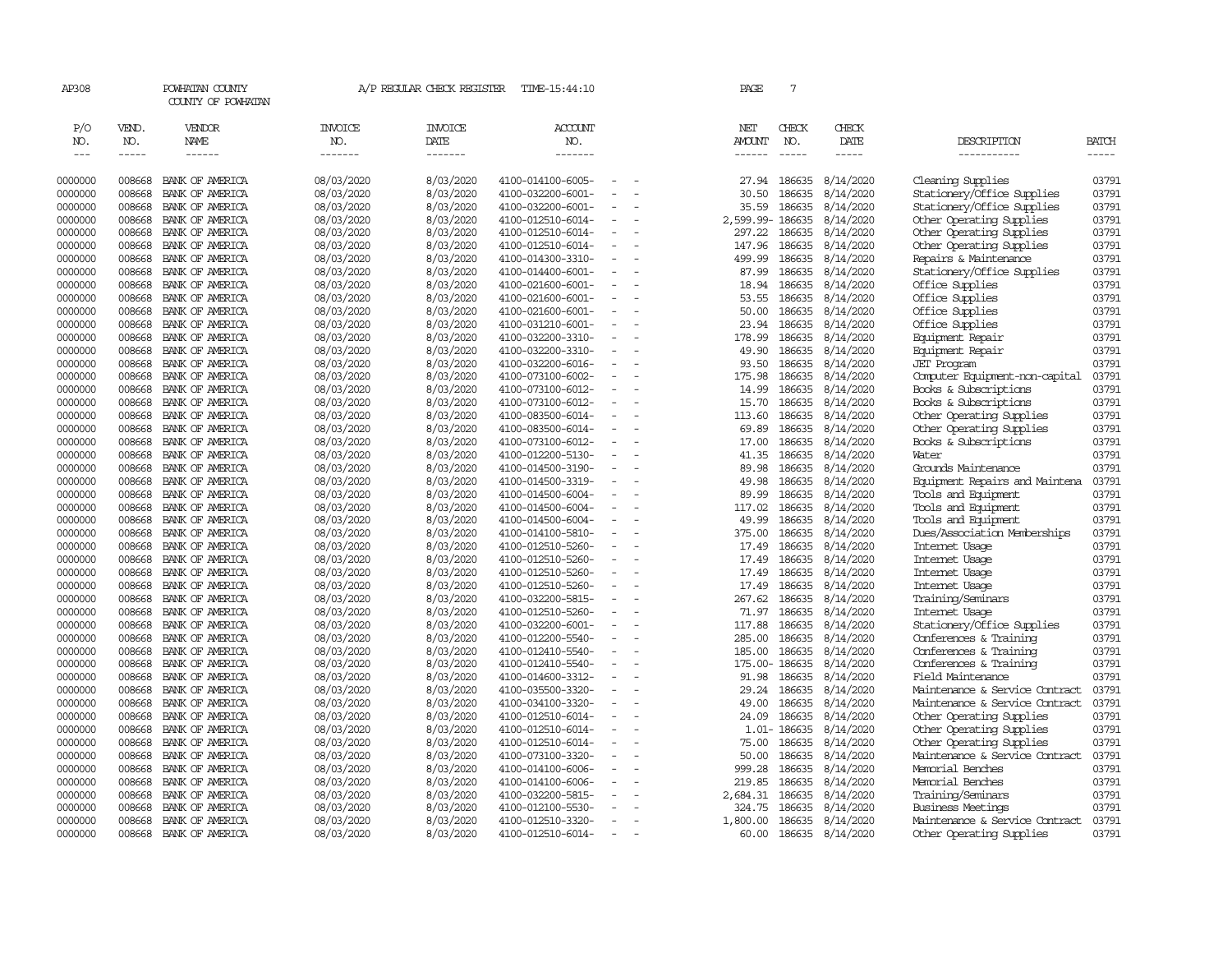| AP308         |                  | POWHATAN COUNTY<br>COUNTY OF POWHATAN |                       | A/P REGULAR CHECK REGISTER | TIME-15:44:10         |                                      | PAGE                 | 8               |                        |                                |              |
|---------------|------------------|---------------------------------------|-----------------------|----------------------------|-----------------------|--------------------------------------|----------------------|-----------------|------------------------|--------------------------------|--------------|
| P/O<br>NO.    | VEND.<br>NO.     | VENDOR<br>NAME                        | <b>INVOICE</b><br>NO. | <b>INVOICE</b><br>DATE     | <b>ACCOUNT</b><br>NO. |                                      | NET<br><b>AMOUNT</b> | CHECK<br>NO.    | CHECK<br>DATE          | DESCRIPTION                    | <b>BATCH</b> |
| $\frac{1}{2}$ | -----            | ------                                | -------               | -------                    | -------               |                                      | $- - - - - -$        | $\frac{1}{2}$   | -----                  | -----------                    | $- - - - -$  |
|               |                  |                                       |                       |                            |                       | $\sim$                               |                      |                 |                        |                                |              |
| 0000000       | 008668<br>008668 | BANK OF AMERICA                       | 08/03/2020            | 8/03/2020                  | 4100-011010-6014-     |                                      |                      | 32.82 186635    | 8/14/2020              | Other Operating Supplies       | 03791        |
| 0000000       |                  | BANK OF AMERICA                       | 08/03/2020            | 8/03/2020                  | 4100-012100-6001-     |                                      | 10.93                | 186635          | 8/14/2020              | Office Supplies                | 03791        |
| 0000000       | 008668           | BANK OF AMERICA                       | 08/03/2020            | 8/03/2020                  | 4100-034100-6001-     |                                      |                      | $6.00 - 186635$ | 8/14/2020              | Office Supplies                | 03791        |
| 0000000       | 008668           | BANK OF AMERICA                       | 08/03/2020            | 8/03/2020                  | 4100-012100-6001-     | $\overline{\phantom{a}}$<br>$\equiv$ | 5.26                 | 186635          | 8/14/2020              | Office Supplies                | 03791        |
| 0000000       | 008668           | BANK OF AMERICA                       | 08/03/2020            | 8/03/2020                  | 4100-012510-6014-     |                                      | 680.78               | 186635          | 8/14/2020              | Other Operating Supplies       | 03791        |
| 0000000       | 008668           | BANK OF AMERICA                       | 08/03/2020            | 8/03/2020                  | 4100-012410-3321-     | $\equiv$                             | 58.45                | 186635          | 8/14/2020              | BAI.NET Credit Card Fees       | 03791        |
| 0000000       | 008668           | BANK OF AMERICA                       | 08/03/2020            | 8/03/2020                  | 4100-031210-3320-     |                                      | 204.74               | 186635          | 8/14/2020              | Maintenance and Service Contra | 03791        |
| 0000000       | 008668           | BANK OF AMERICA                       | 08/03/2020            | 8/03/2020                  | 4100-032200-3310-     | $\equiv$                             | 1,156.35             | 186635          | 8/14/2020              | Equipment Repair               | 03791        |
| 0000000       | 008668           | BANK OF AMERICA                       | 08/03/2020            | 8/03/2020                  | 4100-012100-6001-     | $\blacksquare$                       | 15.80                | 186635          | 8/14/2020              | Office Supplies                | 03791        |
| 0000000       | 008668           | BANK OF AMERICA                       | 08/03/2020            | 8/03/2020                  | 4100-073100-5540-     |                                      | 50.00                | 186635          | 8/14/2020              | Conferences & Training         | 03791        |
| 0000000       | 008668           | BANK OF AMERICA                       | 08/03/2020            | 8/03/2020                  | 4100-032200-6009-     | $\overline{\phantom{a}}$             | 61.64                | 186635          | 8/14/2020              | Auto Repairs and Parts         | 03791        |
| 0000000       | 008668           | BANK OF AMERICA                       | 08/03/2020            | 8/03/2020                  | 4100-032200-5815-     |                                      | 1,272.00- 186635     |                 | 8/14/2020              | Training/Seminars              | 03791        |
| 0000000       | 008668           | BANK OF AMERICA                       | 08/03/2020            | 8/03/2020                  | 4100-032200-5815-     |                                      | 1,107.00-186635      |                 | 8/14/2020              | Training/Seminars              | 03791        |
| 0000000       | 008668           | BANK OF AMERICA                       | 08/03/2020            | 8/03/2020                  | 4100-035500-3320-     | $\sim$                               | 600.00               | 186635          | 8/14/2020              | Maintenance & Service Contract | 03791        |
| 0000000       | 008668           | BANK OF AMERICA                       | 08/03/2020            | 8/03/2020                  | 4100-034100-6001-     | $\overline{\phantom{a}}$             | 28.01                | 186635          | 8/14/2020              | Office Supplies                | 03791        |
|               |                  |                                       |                       |                            |                       | CHECK TOTAL                          | 8,402.49             |                 |                        |                                |              |
| 0000000       | 010088           | TREASURER                             | 08/13/2020            | 8/13/2020                  | 4100-031200-6009-     | $\sim$                               | .00                  | 186636          | 8/14/2020              | Auto Parts/Repairs             | 03794        |
| 0000000       | 010088           | TREASURER                             | 08/13/2020            | 8/13/2020                  | 4100-031200-6009-     | $\sim$                               | 1,026.80             | 186636          | 8/14/2020              | Auto Parts/Repairs             | 03794        |
|               |                  |                                       |                       |                            |                       | CHECK TOTAL                          | 1,026.80             |                 |                        |                                |              |
|               |                  |                                       |                       |                            |                       |                                      |                      |                 |                        |                                |              |
| 0000000       | 007436           | AQUA VIRGINIA, INC.                   | 0559914 8/2020        | 8/28/2020                  | 4100-014100-5130-     |                                      | 51.44                | 186640          | 8/19/2020              | Water                          | 03795        |
| 0000000       | 007436           | AQUA VIRGINIA, INC.                   | 0559913 8/2020        | 8/06/2020                  | 4100-014100-5130-     |                                      | 24.90                | 186640          | 8/19/2020              | Water                          | 03796        |
| 0000000       | 007436           | AQUA VIRGINIA, INC.                   | 0574622 8/2020        | 8/06/2020                  | 4100-014100-5130-     |                                      | 59.64                | 186640          | 8/19/2020              | Water                          | 03796        |
| 0000000       | 007436           | AQUA VIRGINIA, INC.                   | 0575072 8/2020        | 8/06/2020                  | 4100-014100-5130-     | $\sim$                               |                      | 56.52 186640    | 8/19/2020              | Water                          | 03796        |
| 0000000       | 007436           | AQUA VIRGINIA, INC.                   | 0575528 8/2020        | 8/06/2020                  | 4100-032210-5130-     | $\equiv$                             | 67.44                | 186640          | 8/19/2020              | Water                          | 03796        |
| 0000000       | 007436           | AQUA VIRGINIA, INC.                   | 0620830 7/2020        | 8/06/2020                  | 4100-014100-5130-     |                                      | 98.85                | 186640          | 8/19/2020              | Water                          | 03796        |
| 0000000       | 007436           | AQUA VIRGINIA, INC.                   | 0620830 7/2020        | 8/06/2020                  | 4100-031200-5130-     | $\overline{\phantom{a}}$             | 98.85                | 186640          | 8/19/2020              | Water                          | 03796        |
| 0000000       | 007436           | AQUA VIRGINIA, INC.                   | 0621132 8/2020        | 8/06/2020                  | 4100-014600-5130-     | $\sim$                               | 900.56               | 186640          | 8/19/2020              | Water - Field Irrigation       | 03796        |
| 0000000       | 007436           | AQUA VIRGINIA, INC.                   | 0621730 08/2020       | 8/06/2020                  | 4100-014100-5130-     | $\equiv$                             | 171.69               | 186640          | 8/19/2020              | Water                          | 03796        |
| 0000000       |                  | 007436 AQUA VIRGINIA, INC.            | 0621781 8/2020        | 8/06/2020                  | 4100-014100-5130-     | $\overline{\phantom{a}}$             | 24.38                |                 | 186640 8/19/2020       | Water                          | 03796        |
|               |                  |                                       |                       |                            |                       | CHECK TOTAL                          | 1,554.27             |                 |                        |                                |              |
| 0000000       | 007436           | AQUA VIRGINIA, INC.                   | 0621784 8/2020        | 8/06/2020                  | 4100-014100-5130-     |                                      | 69.00                | 186641          | 8/19/2020              | Water                          | 03796        |
| 0000000       | 007436           | AQUA VIRGINIA, INC.                   | 0621880 8/2020        | 8/06/2020                  | 4100-014600-5130-     | $\overline{\phantom{a}}$             | 18.14                | 186641          | 8/19/2020              | Water - Field Irrigation       | 03796        |
| 0000000       | 007436           | AQUA VIRGINIA, INC.                   | 1100656 8/2020        | 8/06/2020                  | 4100-014600-5130-     | $\sim$                               | 1,364.01             | 186641          | 8/19/2020              | Water - Field Irrigation       | 03796        |
| 0000000       | 007436           | ACUA VIRGINIA, INC.                   | 1100657 8/2020        | 8/06/2020                  | 4100-014100-5130-     | $\sim$                               | 161.29               | 186641          | 8/19/2020              | Water                          | 03796        |
| 0000000       |                  | 007436 AQUA VIRGINIA, INC.            | 1401897 8/2020        | 8/06/2020                  | 4100-014600-5130-     | $\sim$                               | 40.51                |                 | 186641 8/19/2020       | Water - Field Irrigation       | 03796        |
|               |                  |                                       |                       |                            |                       | CHECK TOTAL                          | 1,652.95             |                 |                        |                                |              |
|               |                  |                                       |                       |                            |                       |                                      |                      |                 |                        |                                |              |
| 0000000       | 000660           | BAI MUNICIPAL SOFIWARE                | ESD2020-34            | 7/25/2020                  | 4100-012510-3320-     | $\sim$<br>$\sim$                     | 3,154.00             |                 | 186643 8/19/2020       | Maintenance & Service Contract | 03785        |
|               |                  |                                       |                       |                            |                       | CHECK TOTAL                          | 3,154.00             |                 |                        |                                |              |
| 0000000       | 007941           | BAKER & TAYLOR                        | H48702940             | 7/15/2020                  | 4100-073100-6012-     |                                      | 20.67                | 186644          | 8/19/2020              | Books & Subscriptions          | 03785        |
| 0000000       | 007941           | BAKER & TAYLOR                        | H48961130             | 7/27/2020                  | 4100-073100-6012-     | $\equiv$                             | 44.83                | 186644          | 8/19/2020              | Books & Subscriptions          | 03785        |
| 0000000       | 007941           | BAKER & TAYLOR                        | 5016103554            | 6/13/2020                  | 4100-073100-6012-     | $\sim$                               | 171.74               | 186644          | 8/19/2020              | Books & Subscriptions          | 03785        |
| 0000000       | 007941           | BAKER & TAYLOR                        | 5016217247            | 6/12/2020                  | 4100-073100-6012-     | $\sim$                               | 28.05                | 186644          | 8/19/2020              | Books & Subscriptions          | 03785        |
| 0000000       | 007941           | BAKER & TAYLOR                        | 5016217452            | 6/12/2020                  | 4100-073100-6012-     |                                      | 8.05                 | 186644          | 8/19/2020              | Books & Subscriptions          | 03785        |
| 0000000       | 007941           | BAKER & TAYLOR                        | 5016217463            | 8/12/2020                  | 4100-073100-6012-     |                                      | 23.20                | 186644          | 8/19/2020              | Books & Subscriptions          | 03785        |
| 0000000       | 007941           | BAKER & TAYLOR                        | 5016217486            | 6/12/2020                  | 4100-073100-6012-     | $\sim$                               | 8.09                 | 186644          | 8/19/2020              | Books & Subscriptions          | 03785        |
| 0000000       | 007941           | BAKER & TAYLOR                        | 5016217783            | 6/15/2020                  | 4100-073100-6012-     |                                      |                      |                 | 21.47 186644 8/19/2020 | Books & Subscriptions          | 03785        |
|               |                  |                                       |                       |                            |                       |                                      |                      |                 |                        |                                |              |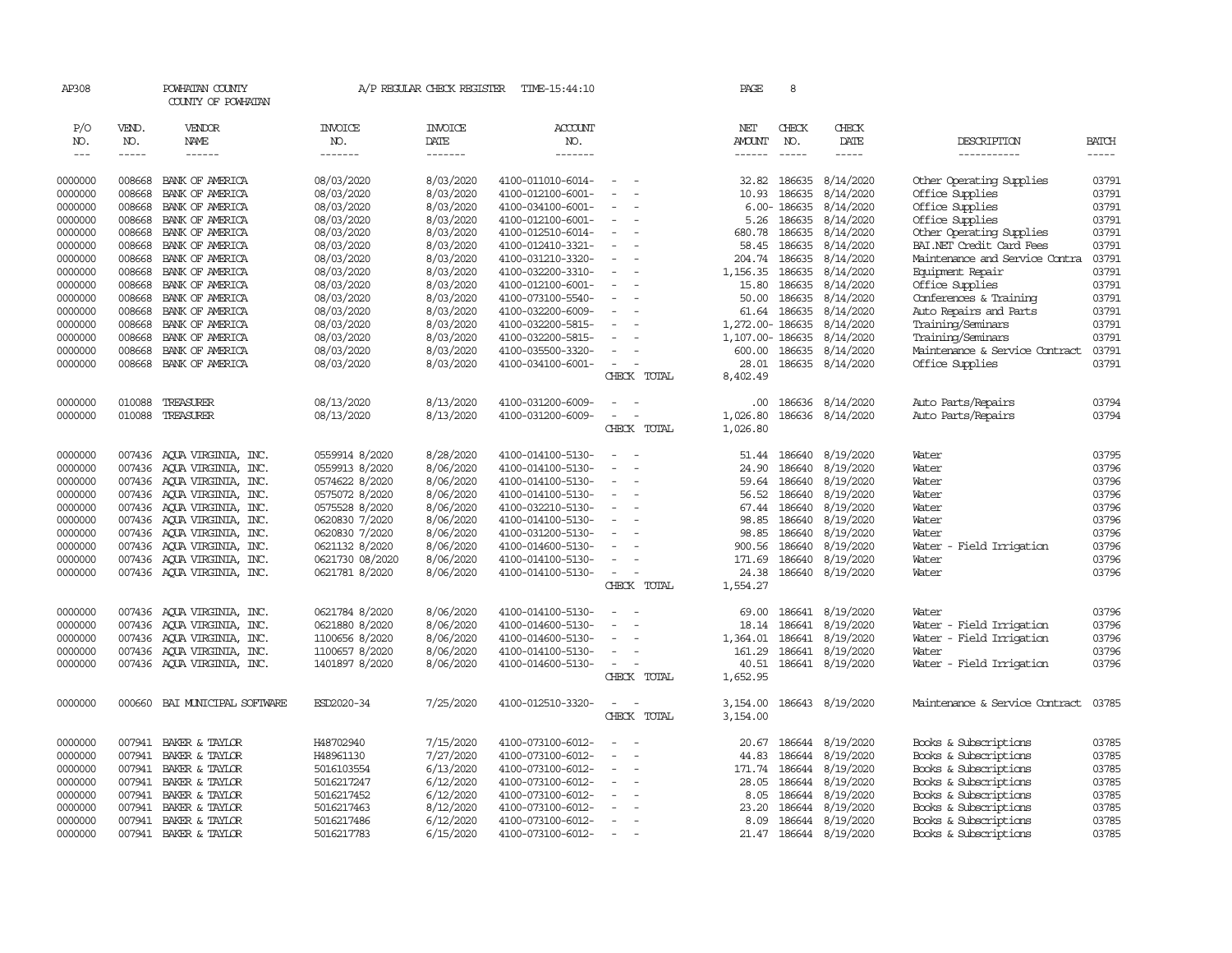| AP308      |              | POWHATAN COUNTY<br>COUNTY OF POWHATAN |                       | A/P REGULAR CHECK REGISTER | TIME-15:44:10         |                                      | PAGE                 | 9             |                  |                                |              |
|------------|--------------|---------------------------------------|-----------------------|----------------------------|-----------------------|--------------------------------------|----------------------|---------------|------------------|--------------------------------|--------------|
| P/O<br>NO. | VEND.<br>NO. | <b>VENDOR</b><br>NAME                 | <b>INVOICE</b><br>NO. | <b>INVOICE</b><br>DATE     | <b>ACCOUNT</b><br>NO. |                                      | <b>NET</b><br>AMOUNT | CHECK<br>NO.  | CHECK<br>DATE    | DESCRIPTION                    | <b>BATCH</b> |
| $---$      | $- - - - -$  | ------                                | -------               | $- - - - - - -$            | -------               |                                      | ------               | $\frac{1}{2}$ | $- - - - -$      | -----------                    | $- - - - -$  |
| 0000000    | 007941       | BAKER & TAYLOR                        | 5016217787            | 6/15/2020                  | 4100-073100-6012-     |                                      | 85.97                | 186644        | 8/19/2020        | Books & Subscriptions          | 03785        |
| 0000000    | 007941       | BAKER & TAYLOR                        | 5016217790            | 6/15/2020                  | 4100-073100-6012-     | $\equiv$                             | 37.27                |               | 186644 8/19/2020 | Books & Subscriptions          | 03785        |
|            |              |                                       |                       |                            |                       | CHECK TOTAL                          | 449.34               |               |                  |                                |              |
| 0000000    | 007941       | BAKER & TAYLOR                        | 5016217800            | 6/15/2020                  | 4100-073100-6012-     |                                      | 64.12                | 186645        | 8/19/2020        | Books & Subscriptions          | 03785        |
| 0000000    | 007941       | BAKER & TAYLOR                        | 5016217812            | 6/15/2020                  | 4100-073100-6012-     |                                      | 81.07                | 186645        | 8/19/2020        | Books & Subscriptions          | 03785        |
| 0000000    | 007941       | BAKER & TAYLOR                        | 5016217845            | 6/15/2020                  | 4100-073100-6012-     | $\equiv$                             | 70.98                | 186645        | 8/19/2020        | Books & Subscriptions          | 03785        |
| 0000000    | 007941       | BAKER & TAYLOR                        | 5016217881            | 6/15/2020                  | 4100-073100-6012-     |                                      | 58.92                | 186645        | 8/19/2020        | Books & Subscriptions          | 03785        |
| 0000000    | 007941       | BAKER & TAYLOR                        | 5016217900            | 6/15/2020                  | 4100-073100-6012-     |                                      | 29.10                | 186645        | 8/19/2020        | Books & Subscriptions          | 03785        |
| 0000000    | 007941       | BAKER & TAYLOR                        | 5016217904            | 6/15/2020                  | 4100-073100-6012-     | $\overline{\phantom{a}}$             | 15.65                | 186645        | 8/19/2020        | Books & Subscriptions          | 03785        |
| 0000000    | 007941       | BAKER & TAYLOR                        | 5016217907            | 6/15/2020                  | 4100-073100-6012-     |                                      | 46.40                | 186645        | 8/19/2020        | Books & Subscriptions          | 03785        |
| 0000000    | 007941       | BAKER & TAYLOR                        | 5016217912            | 6/15/2020                  | 4100-073100-6012-     |                                      |                      | 29.14 186645  | 8/19/2020        | Books & Subscriptions          | 03785        |
| 0000000    | 007941       | BAKER & TAYLOR                        | 5016217927            | 6/15/2020                  | 4100-073100-6012-     | $\equiv$                             | 14.58                | 186645        | 8/19/2020        | Books & Subscriptions          | 03785        |
| 0000000    | 007941       | BAKER & TAYLOR                        | 5016217935            | 6/15/2020                  | 4100-073100-6012-     | $\overline{\phantom{a}}$             | 14.04                | 186645        | 8/19/2020        | Books & Subscriptions          | 03785        |
|            |              |                                       |                       |                            |                       | CHECK TOTAL                          | 424.00               |               |                  |                                |              |
| 0000000    | 007941       | BAKER & TAYLOR                        | 5016217948            | 6/15/2020                  | 4100-073100-6012-     | $\equiv$                             | 28.07                | 186646        | 8/19/2020        | Books & Subscriptions          | 03785        |
| 0000000    | 007941       | BAKER & TAYLOR                        | 5016217950            | 6/15/2020                  | 4100-073100-6012-     |                                      | 25.35                | 186646        | 8/19/2020        | Books & Subscriptions          | 03785        |
| 0000000    | 007941       | BAKER & TAYLOR                        | 5016217969            | 6/15/2020                  | 4100-073100-6012-     |                                      | 31.31                | 186646        | 8/19/2020        | Books & Subscriptions          | 03785        |
| 0000000    | 007941       | BAKER & TAYLOR                        | 5016217973            | 6/15/2020                  | 4100-073100-6012-     |                                      | 46.42                | 186646        | 8/19/2020        | Books & Subscriptions          | 03785        |
| 0000000    | 007941       | BAKER & TAYLOR                        | 5016217981            | 6/15/2020                  | 4100-073100-6012-     | $\equiv$                             | 52.33                | 186646        | 8/19/2020        | Books & Subscriptions          | 03785        |
| 0000000    | 007941       | BAKER & TAYLOR                        | 5016218008            | 6/15/2020                  | 4100-073100-6012-     |                                      | 15.11                | 186646        | 8/19/2020        | Books & Subscriptions          | 03785        |
| 0000000    | 007941       | BAKER & TAYLOR                        | 5016218058            | 6/15/2020                  | 4100-073100-6012-     |                                      | 15.12                | 186646        | 8/19/2020        | Books & Subscriptions          | 03785        |
| 0000000    | 007941       | BAKER & TAYLOR                        | 5016218075            | 6/15/2020                  | 4100-073100-6012-     |                                      | 46.42                | 186646        | 8/19/2020        | Books & Subscriptions          | 03785        |
| 0000000    | 007941       | BAKER & TAYLOR                        | 5016218078            | 6/15/2020                  | 4100-073100-6012-     |                                      | 46.44                | 186646        | 8/19/2020        | Books & Subscriptions          | 03785        |
| 0000000    | 007941       | BAKER & TAYLOR                        | 5016218082            | 6/15/2020                  | 4100-073100-6012-     | $\sim$                               | 39.95                | 186646        | 8/19/2020        | Books & Subscriptions          | 03785        |
|            |              |                                       |                       |                            |                       | CHECK TOTAL                          | 346.52               |               |                  |                                |              |
| 0000000    | 007941       | BAKER & TAYLOR                        | 5016218083            | 6/15/2020                  | 4100-073100-6012-     | $\equiv$                             | 55.87                | 186647        | 8/19/2020        | Books & Subscriptions          | 03785        |
| 0000000    | 007941       | BAKER & TAYLOR                        | 5016229221            | 6/24/2020                  | 4100-073100-6012-     | $\equiv$                             | 354.24               | 186647        | 8/19/2020        | Books & Subscriptions          | 03785        |
| 0000000    | 007941       | BAKER & TAYLOR                        | 5016233653            | 6/26/2020                  | 4100-073100-6012-     |                                      | 708.88               | 186647        | 8/19/2020        | Books & Subscriptions          | 03785        |
| 0000000    | 007941       | BAKER & TAYLOR                        | 5016237012            | 6/26/2020                  | 4100-073100-6012-     | $\equiv$                             |                      | 453.63 186647 | 8/19/2020        | Books & Subscriptions          | 03785        |
| 0000000    | 007941       | BAKER & TAYLOR                        | 5016249770            | 7/02/2020                  | 4100-073100-6012-     | $\sim$                               | 357.89               | 186647        | 8/19/2020        | Books & Subscriptions          | 03785        |
| 0000000    | 007941       | BAKER & TAYLOR                        | 5016255108            | 7/06/2020                  | 4100-073100-6012-     |                                      | 724.75               | 186647        | 8/19/2020        | Books & Subscriptions          | 03785        |
| 0000000    | 007941       | BAKER & TAYLOR                        | 5016264132            | 8/15/2020                  | 4100-073100-6012-     | $\equiv$                             |                      | 176.68 186647 | 8/19/2020        | Books & Subscriptions          | 03785        |
| 0000000    | 007941       | BAKER & TAYLOR                        | 5016273657            | 7/20/2020                  | 4100-073100-6012-     |                                      | 159.34               | 186647        | 8/19/2020        | Books & Subscriptions          | 03785        |
| 0000000    | 007941       | BAKER & TAYLOR                        | 5016283014            | 7/23/2020                  | 4100-073100-6012-     |                                      | 429.87               | 186647        | 8/19/2020        | Books & Subscriptions          | 03785        |
| 0000000    |              | 007941 BAKER & TAYLOR                 | 5016290427            | 7/28/2020                  | 4100-073100-6012-     | $\equiv$                             | 418.28               |               | 186647 8/19/2020 | Books & Subscriptions          | 03785        |
|            |              |                                       |                       |                            |                       | CHECK TOTAL                          | 3,839.43             |               |                  |                                |              |
| 0000000    | 006655       | BLOSSMAN GAS COMPANIES,               | 10563429              | 7/30/2020                  | 4100-014500-6008-     |                                      | 29.16                | 186648        | 8/19/2020        | Gas/Grease/Oil                 | 03796        |
| 0000000    | 006655       | BLOSSMAN GAS COMPANIES,               | 10604969              | 8/05/2020                  | 4100-014500-6008-     |                                      | 20.03                | 186648        | 8/19/2020        | Gas/Grease/Oil                 | 03796        |
| 0000000    | 006655       | BLOSSMAN GAS COMPANIES,               | 10701505              | 8/10/2020                  | 4100-035100-5120-     | $\equiv$<br>$\overline{\phantom{a}}$ | 77.40                |               | 186648 8/19/2020 | Fuel                           | 03796        |
|            |              |                                       |                       |                            |                       | CHECK TOTAL                          | 126.59               |               |                  |                                |              |
| 0000000    |              | 011010 BOX ALARM TEES LLC             | 452                   | 8/06/2020                  | 4100-032200-6011-     | $\equiv$                             | 1,178.40             |               | 186651 8/19/2020 | Protective Gear/Uniforms       | 03785        |
|            |              |                                       |                       |                            |                       | CHECK TOTAL                          | 1,178.40             |               |                  |                                |              |
| 0000000    |              | 013601 BUSINESS INFORMATION SYST      | 79655                 | 9/25/2020                  | 4100-021600-3320-     | $\equiv$                             | 1,188.13             |               | 186653 8/19/2020 | Maintenance & Service Contract | 03785        |
|            |              |                                       |                       |                            |                       | CHECK TOTAL                          | 1,188.13             |               |                  |                                |              |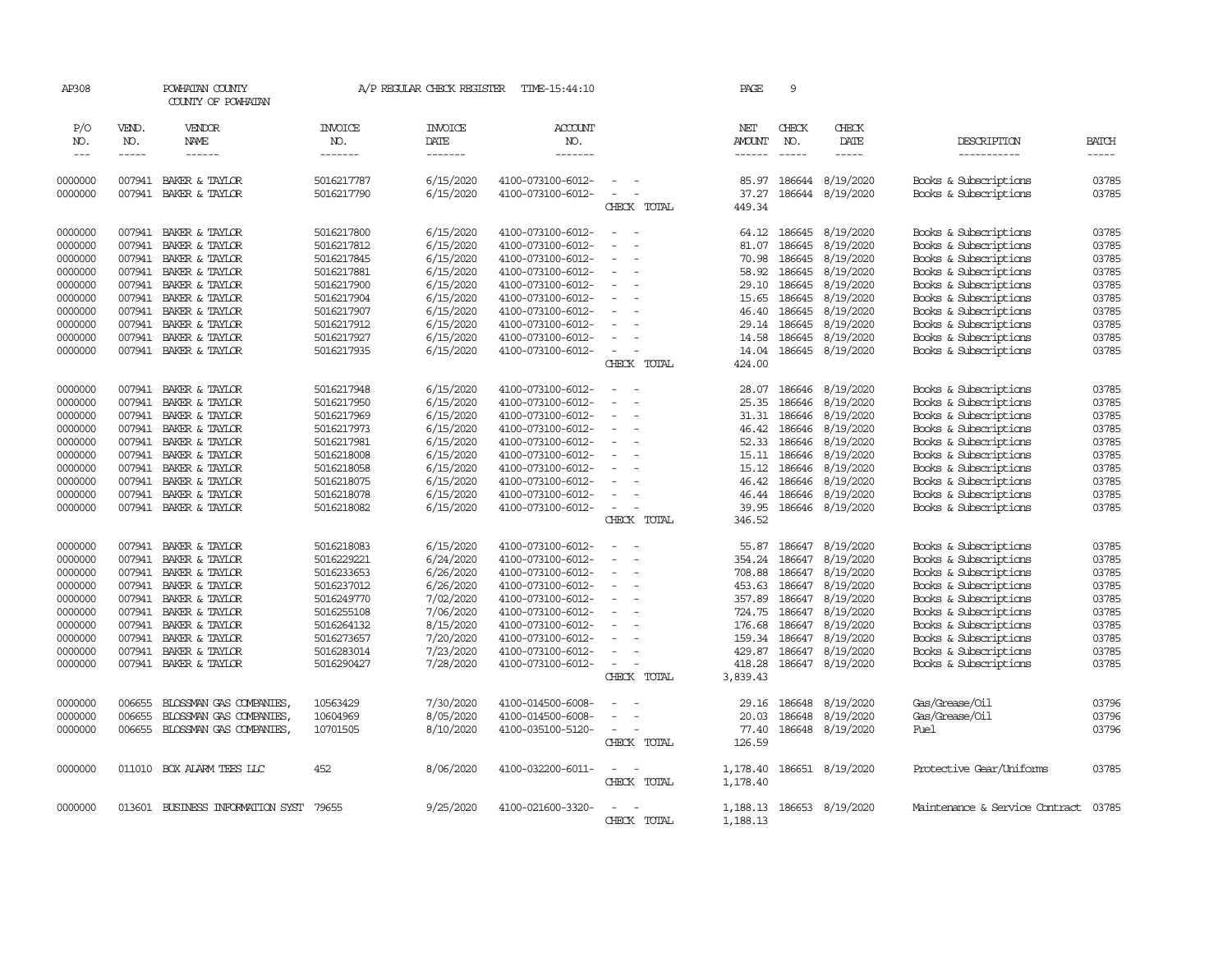| AP308               |                       | POWHATAN COUNTY<br>COUNTY OF POWHATAN                                         |                                    | A/P REGULAR CHECK REGISTER        | TIME-15:44:10                          |                                         | PAGE                                  | 10                            |                               |                                |                             |
|---------------------|-----------------------|-------------------------------------------------------------------------------|------------------------------------|-----------------------------------|----------------------------------------|-----------------------------------------|---------------------------------------|-------------------------------|-------------------------------|--------------------------------|-----------------------------|
| P/O<br>NO.<br>$---$ | VEND.<br>NO.<br>----- | VENDOR<br>NAME<br>$- - - - - -$                                               | <b>INVOICE</b><br>NO.<br>-------   | <b>INVOICE</b><br>DATE<br>------- | <b>ACCOUNT</b><br>NO.<br>-------       |                                         | NET<br><b>AMOUNT</b><br>$- - - - - -$ | CHECK<br>NO.<br>$\frac{1}{2}$ | CHECK<br>DATE<br>-----        | DESCRIPTION<br>-----------     | <b>BATCH</b><br>$- - - - -$ |
| 0000000             | 006965                | CINIAS CORPORATION                                                            | 4058467124                         | 8/12/2020                         | 4100-014100-6011-                      | $\overline{\phantom{a}}$                | 19.83                                 | 186654                        | 8/19/2020                     | Uniforms                       | 03795                       |
| 0000000<br>0000000  | 006965<br>006965      | CINIAS CORPORATION<br>CINIAS CORPORATION                                      | 4058467124<br>4058467124           | 8/12/2020<br>8/12/2020            | 4100-014500-6011-<br>4100-014300-6011- | $\overline{\phantom{a}}$<br>CHECK TOTAL | 26.21<br>24.08<br>70.12               | 186654                        | 8/19/2020<br>186654 8/19/2020 | Uniforms<br>Uniforms           | 03795<br>03795              |
| 0000000             | 007341                | CLAWS & PAWS ANIMAL CARE                                                      | ACCT #646                          | 8/01/2020                         | 4100-035100-3110-                      | $\sim$                                  | 1,402.25                              | 186655                        | 8/19/2020                     | Professional Health Services   | 03796                       |
| 0000000             | 007341                | CLAWS & PAWS ANIMAL CARE                                                      | 104427                             | 7/23/2020                         | 4100-035100-5614-                      | $\sim$<br>$\sim$                        | 25.00                                 | 186655                        | 8/19/2020                     | Initial shots/visit costs      | 03796                       |
| 0000000             |                       | 007341 CLAWS & PAWS ANIMAL CARE                                               | 104495                             | 7/31/2020                         | 4100-031200-3111-                      | $\sim$                                  | 637.83                                | 186655                        | 8/19/2020                     | Professional Health Services K | 03796                       |
| 0000000             | 007341                | CLAWS & PAWS ANIMAL CARE                                                      | 104596                             | 7/31/2020                         | 4100-031200-3111-                      | $\sim$<br>$\sim$                        | 402.35                                |                               | 186655 8/19/2020              | Professional Health Services K | 03796                       |
|                     |                       |                                                                               |                                    |                                   |                                        | CHECK TOTAL                             | 2,467.43                              |                               |                               |                                |                             |
| 0000000             |                       | 007317 COMMISSIONER OF THE                                                    | L TURNER 3577                      | 8/11/2020                         | 4100-012310-5540-                      | $\sim$<br>$\sim$<br>CHECK TOTAL         | 200.00<br>200.00                      |                               | 186656 8/19/2020              | Conferences & Training         | 03785                       |
| 0000000             |                       | 013491 COMONWEALTH DRUG AND ALC 133                                           |                                    | 8/07/2020                         | 4100-012220-3141-                      | $\overline{\phantom{a}}$                | 150.00                                |                               | 186657 8/19/2020              | Drug Testing                   | 03785                       |
|                     |                       |                                                                               |                                    |                                   |                                        | CHECK TOTAL                             | 150.00                                |                               |                               |                                |                             |
| 0000000             | 000550                | CRATER CRIMINAL JUSTICE                                                       | 2279                               | 8/10/2020                         | 4100-031200-6011-                      | $\sim$<br>$\sim$<br>CHECK TOTAL         | 147.88<br>147.88                      |                               | 186658 8/19/2020              | Uniforms                       | 03796                       |
| 0000000             | 006240                | DIAMOND SPRINGS WATER, INC 0000074017                                         |                                    | 6/11/2020                         | 4100-014300-5130-                      | $\sim$<br>$\sim$                        |                                       | 22.05 186660                  | 8/19/2020                     | Water                          | 03795                       |
| 0000000             | 006240                | DIAMOND SPRINGS WATER, INC                                                    | 0000088360                         | 6/05/2020                         | 4100-014300-5130-                      | $\sim$                                  | 11.95                                 | 186660                        | 8/19/2020                     | Water                          | 03795                       |
| 0000000             | 006240<br>006240      | DIAMOND SPRINGS WATER, INC 0000199627                                         |                                    | 7/10/2020<br>7/10/2020            | 4100-014300-5130-                      | $\sim$                                  | 22.05<br>11.95                        | 186660<br>186660              | 8/19/2020<br>8/19/2020        | Water<br>Water                 | 03795<br>03795              |
| 0000000<br>0000000  | 006240                | DIAMOND SPRINGS WATER, INC 0000208176<br>DIAMOND SPRINGS WATER, INC 513074470 |                                    | 5/14/2020                         | 4100-014300-5130-<br>4100-014300-5130- | $\sim$                                  |                                       | 14.70 186660                  | 8/19/2020                     | Water                          | 03795                       |
| 0000000             | 006240                | DIAMOND SPRINGS WATER, INC 0000346240                                         |                                    | 8/13/2020                         | 4100-031200-5130-                      | $\sim$<br>$\sim$                        | 27.96                                 |                               | 186660 8/19/2020              | Water                          | 03796                       |
|                     |                       |                                                                               |                                    |                                   |                                        | CHECK TOTAL                             | 110.66                                |                               |                               |                                |                             |
| 0000000             | 000860                | DOMINION ENERGY VIRGINIA                                                      | 0962041034 7/20                    | 7/31/2020                         | 4100-032210-5110-                      | $\overline{\phantom{a}}$<br>$\sim$      | 911.50                                | 186661                        | 8/19/2020                     | Electricity                    | 03796                       |
| 0000000             | 000860                | DOMINION ENERGY VIRGINIA                                                      | 1552444950 7/20                    | 7/31/2020                         | 4100-014100-5110-                      |                                         | 211.37                                | 186661                        | 8/19/2020                     | Electricity                    | 03796                       |
| 0000000             | 000860                | DOMINION ENERGY VIRGINIA                                                      | 2312285006 7/20                    | 7/31/2020                         | 4100-014100-5110-                      | $\sim$                                  | 78.26                                 | 186661                        | 8/19/2020                     | Electricity                    | 03796                       |
| 0000000             | 000860                | DOMINION ENERGY VIRGINIA                                                      | 2346327501 7/10                    | 7/31/2020                         | 4100-014100-5110-                      | $\overline{\phantom{a}}$                | 2,280.65                              | 186661                        | 8/19/2020                     | Electricity                    | 03796                       |
| 0000000             | 000860                | DOMINION ENERGY VIRGINIA                                                      | 2346327501 7/10                    | 7/31/2020                         | 4100-031200-5110-                      | $\sim$                                  | 2,280.65                              | 186661                        | 8/19/2020                     | Electricity                    | 03796                       |
| 0000000             | 000860<br>000860      | DOMINION ENERGY VIRGINIA                                                      | 2352270009 7/20                    | 7/31/2020                         | 4100-014100-5110-                      | $\equiv$<br>$\overline{\phantom{a}}$    | 29.65                                 | 186661                        | 8/19/2020                     | Electricity                    | 03796                       |
| 0000000<br>0000000  | 000860                | DOMINION ENERGY VIRGINIA<br>DOMINION ENERGY VIRGINIA                          | 2442170003 7/20<br>2462222502 7/20 | 7/31/2020<br>7/31/2020            | 4100-014100-5110-<br>4100-014100-5110- | $\equiv$                                | 1,584.49<br>4,134.60                  | 186661<br>186661              | 8/19/2020<br>8/19/2020        | Electricity<br>Electricity     | 03796<br>03796              |
| 0000000             | 000860                | DOMINION ENERGY VIRGINIA                                                      | 2476067034 7/20                    | 7/31/2020                         | 4100-014100-5110-                      | $\blacksquare$                          | 276.42                                | 186661                        | 8/19/2020                     | Electricity                    | 03796                       |
| 0000000             | 000860                | DOMINION ENERGY VIRGINIA                                                      | 2532167505 7/20                    | 7/31/2020                         | 4100-014100-5110-                      | $\sim$<br>$\overline{\phantom{a}}$      | 35.56                                 |                               | 186661 8/19/2020              | Electricity                    | 03796                       |
|                     |                       |                                                                               |                                    |                                   |                                        | CHECK TOTAL                             | 11,823.15                             |                               |                               |                                |                             |
| 0000000             | 000860                | DOMINION ENERGY VIRGINIA                                                      | 2912605595 7/20                    | 7/31/2020                         | 4100-014100-5110-                      | $\sim$<br>$\sim$                        | 163.37                                |                               | 186662 8/19/2020              | Electricity                    | 03796                       |
| 0000000             | 000860                | DOMINION ENERGY VIRGINIA                                                      | 2972120006 7/20                    | 7/31/2020                         | 4100-014100-5110-                      | $\overline{\phantom{a}}$<br>$\sim$      | 1,647.95                              | 186662                        | 8/19/2020                     | Electricity                    | 03796                       |
| 0000000             | 000860                | DOMINION ENERGY VIRGINIA                                                      | 3496131156 7/20                    | 7/31/2020                         | 4100-014100-5110-                      | $\overline{\phantom{a}}$                | 6.99                                  | 186662                        | 8/19/2020                     | Electricity                    | 03796                       |
| 0000000             | 000860                | DOMINION ENERGY VIRGINIA                                                      | 4472351701 7/20                    | 7/31/2020                         | 4100-014100-5110-                      | $\sim$                                  | 293.28                                | 186662                        | 8/19/2020                     | Electricity                    | 03796                       |
| 0000000             | 000860                | DOMINION ENERGY VIRGINIA                                                      | 4691491015 7/20                    | 8/03/2020                         | 4100-014600-5110-                      | $\sim$                                  | 14.75                                 | 186662                        | 8/19/2020                     | Electricity                    | 03796                       |
| 0000000             | 000860                | DOMINION ENERGY VIRGINIA                                                      | 6024003557 8/20                    | 8/03/2020                         | 4100-014100-5110-                      | $\sim$                                  | 17.07                                 | 186662                        | 8/19/2020                     | Electricity                    | 03796                       |
| 0000000             | 000860                | DOMINION ENERGY VIRGINIA                                                      | 9750120975 7/20                    | 7/31/2020                         | 4100-032220-5110-                      | $\sim$ $ -$<br>CHECK TOTAL              | 2,053.76<br>4,197.17                  |                               | 186662 8/19/2020              | Electricity                    | 03796                       |
| 0000000             |                       | 006510 EMERGENCY SERVICES                                                     | 431                                | 8/10/2020                         | 4100-032200-3140-                      | $\overline{\phantom{a}}$<br>CHECK TOTAL | 13,776.00<br>13,776.00                |                               | 186665 8/19/2020              | Professional Services          | 03785                       |
|                     |                       |                                                                               |                                    |                                   |                                        |                                         |                                       |                               |                               |                                |                             |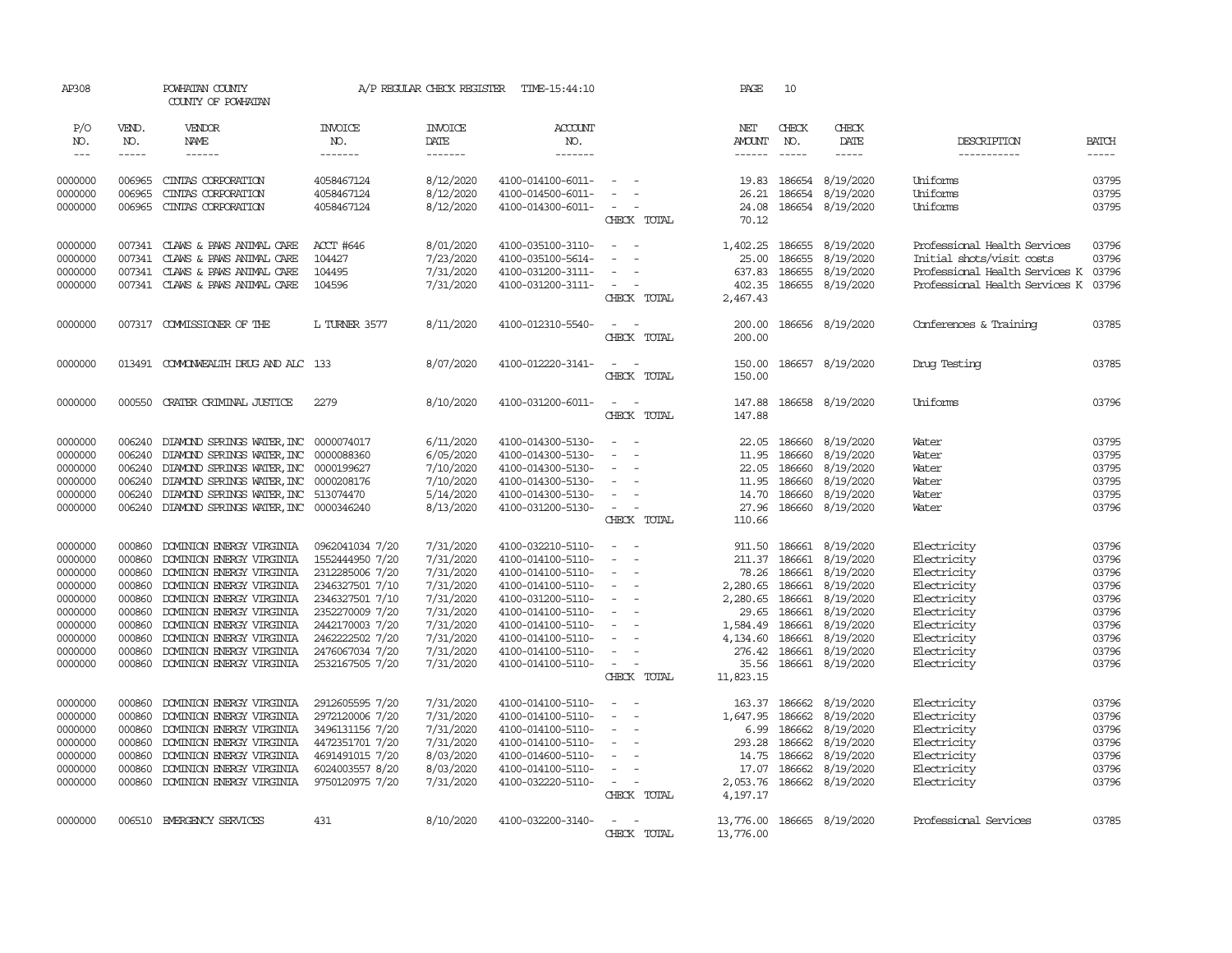| AP308                                                                     |                                                                    | POWHATAN COUNTY<br>COUNTY OF POWHATAN                                                                                                                                                                                                                        |                                                                    | A/P REGULAR CHECK REGISTER                                                              | TIME-15:44:10                                                                                                                                   |                                                                                                                                                         | PAGE                                                          | 11                                                                 |                                                                                                |                                                                                                                                                                                                 |                                                             |
|---------------------------------------------------------------------------|--------------------------------------------------------------------|--------------------------------------------------------------------------------------------------------------------------------------------------------------------------------------------------------------------------------------------------------------|--------------------------------------------------------------------|-----------------------------------------------------------------------------------------|-------------------------------------------------------------------------------------------------------------------------------------------------|---------------------------------------------------------------------------------------------------------------------------------------------------------|---------------------------------------------------------------|--------------------------------------------------------------------|------------------------------------------------------------------------------------------------|-------------------------------------------------------------------------------------------------------------------------------------------------------------------------------------------------|-------------------------------------------------------------|
| P/O<br>NO.<br>$---$                                                       | VEND.<br>NO.<br>-----                                              | VENDOR<br>NAME<br>$- - - - - -$                                                                                                                                                                                                                              | <b>INVOICE</b><br>NO.<br>-------                                   | <b>INVOICE</b><br>DATE<br>-------                                                       | <b>ACCOUNT</b><br>NO.<br>$- - - - - - -$                                                                                                        |                                                                                                                                                         | NET<br>AMOUNT<br>$- - - - - -$                                | CHECK<br>NO.<br>$\frac{1}{2}$                                      | CHECK<br>DATE<br>$- - - - -$                                                                   | DESCRIPTION<br>-----------                                                                                                                                                                      | <b>BATCH</b><br>-----                                       |
| 0000000                                                                   |                                                                    | 006074 EVIDENT, INC.                                                                                                                                                                                                                                         | 161069A                                                            | 8/06/2020                                                                               | 4100-031200-6014-                                                                                                                               | $\sim$<br>CHECK TOTAL                                                                                                                                   | 44.00<br>44.00                                                | 186667                                                             | 8/19/2020                                                                                      | Other Operating Supplies                                                                                                                                                                        | 03796                                                       |
| 0000000<br>0000000                                                        | 013552<br>013552                                                   | FIELDPRINT, INC.<br>FIELDPRINT, INC.                                                                                                                                                                                                                         | 101982<br>97804                                                    | 7/31/2020<br>5/31/2020                                                                  | 4100-032200-3140-<br>4100-032200-3140-                                                                                                          | $\frac{1}{2} \left( \frac{1}{2} \right) \left( \frac{1}{2} \right) = \frac{1}{2} \left( \frac{1}{2} \right)$<br>$\overline{\phantom{a}}$<br>CHECK TOTAL | 28.72<br>57.44<br>86.16                                       | 186668<br>186668                                                   | 8/19/2020<br>8/19/2020                                                                         | Professional Services<br>Professional Services                                                                                                                                                  | 03795<br>03795                                              |
| 0000000                                                                   | 009969                                                             | FIRST CALL ENVIRONENTAL                                                                                                                                                                                                                                      | 1010051                                                            | 5/04/2020                                                                               | 100-000100-0010-                                                                                                                                | $\sim$<br>$\sim$<br>CHECK TOTAL                                                                                                                         | 4,405.25<br>4,405.25                                          |                                                                    | 186670 8/19/2020                                                                               | Due from other funds                                                                                                                                                                            | 03785                                                       |
| 0000000                                                                   |                                                                    | 006013 GRAINGER                                                                                                                                                                                                                                              | 9605773366                                                         | 7/30/2020                                                                               | 4100-014100-3310-                                                                                                                               | $\overline{\phantom{a}}$<br>$\sim$<br>CHECK TOTAL                                                                                                       | 17.12<br>17.12                                                |                                                                    | 186671 8/19/2020                                                                               | Repairs & Maintenance                                                                                                                                                                           | 03796                                                       |
| 0000000                                                                   | 010755                                                             | <b>INOVATIVE TURF</b>                                                                                                                                                                                                                                        | 4750                                                               | 8/13/2020                                                                               | 4100-014600-3320-                                                                                                                               | $\sim$<br>$\sim$<br>CHECK TOTAL                                                                                                                         | 1,580.95<br>1,580.95                                          |                                                                    | 186672 8/19/2020                                                                               | Maintenance/Service Contracts                                                                                                                                                                   | 03796                                                       |
| 0000000                                                                   |                                                                    | 007981 LANGUAGE LINE SERVICES                                                                                                                                                                                                                                | 10057290                                                           | 7/31/2020                                                                               | 4100-031200-5230-                                                                                                                               | $\equiv$<br>$\sim$<br>CHECK TOTAL                                                                                                                       | 8.00<br>8.00                                                  |                                                                    | 186673 8/19/2020                                                                               | Telephone Services                                                                                                                                                                              | 03796                                                       |
| 0000000                                                                   |                                                                    | 006943 LIBRARY CORPORATION, THE                                                                                                                                                                                                                              | 2020100143                                                         | 7/15/2020                                                                               | 4100-073100-3320-                                                                                                                               | $\sim$ $\sim$<br>CHECK TOTAL                                                                                                                            | 701.00<br>701.00                                              |                                                                    | 186674 8/19/2020                                                                               | Maintenance & Service Contract                                                                                                                                                                  | 03785                                                       |
| 0000000                                                                   |                                                                    | 000166 LUCK STONE CORP.                                                                                                                                                                                                                                      | 101272216                                                          | 7/31/2020                                                                               | 4100-014500-3190-                                                                                                                               | $\sim$<br>$\sim$<br>CHECK TOTAL                                                                                                                         | 328.91                                                        |                                                                    | 328.91 186676 8/19/2020                                                                        | Grounds Maintenance                                                                                                                                                                             | 03796                                                       |
| 0000000                                                                   | 010290                                                             | MCINTOSH, A. CHRISTIAN                                                                                                                                                                                                                                       | FCP PVC PIPE                                                       | 7/29/2020                                                                               | 4100-014500-3190-                                                                                                                               | $\sim$<br>$\sim$<br>CHECK TOTAL                                                                                                                         | 10.77<br>10.77                                                |                                                                    | 186677 8/19/2020                                                                               | Grounds Maintenance                                                                                                                                                                             | 03796                                                       |
| 0000000                                                                   |                                                                    | 009872 MERCHANT, JONATHAN                                                                                                                                                                                                                                    | 348198                                                             | 8/09/2020                                                                               | 4100-032200-3310-                                                                                                                               | $\sim$<br>$\overline{\phantom{a}}$<br>CHECK TOTAL                                                                                                       | 30.00<br>30.00                                                |                                                                    | 186678 8/19/2020                                                                               | Equipment Repair                                                                                                                                                                                | 03785                                                       |
| 0000000<br>0000000<br>0000000<br>0000000<br>0000000<br>0000000<br>0000000 | 012274<br>012274                                                   | 012274 MITEL CLOUD SERVICES, INC<br>MITEL CLOUD SERVICES, INC<br>012274 MITEL CLOUD SERVICES, INC<br>012274 MITEL CLOUD SERVICES, INC<br>MITEL CLOUD SERVICES, INC 34530186<br>012274 MITEL CLOUD SERVICES, INC<br>012274 MITEL CLOUD SERVICES, INC 34530186 | 34530186<br>34530186<br>34530186<br>34530186<br>34530186           | 8/05/2020<br>8/05/2020<br>8/05/2020<br>8/05/2020<br>8/05/2020<br>8/05/2020<br>8/05/2020 | 4100-021100-5230-<br>4100-031200-5230-<br>4100-012410-5230-<br>4100-012520-5230-<br>4100-021100-5230-<br>4100-034100-5230-<br>4100-031200-5230- | $\sim$<br>$\equiv$<br>CHECK TOTAL                                                                                                                       | 5.51<br>5.51<br>5.51<br>5.51<br>5.51<br>5.51<br>5.51<br>38.57 | 186679<br>186679<br>186679<br>186679<br>186679<br>186679<br>186679 | 8/19/2020<br>8/19/2020<br>8/19/2020<br>8/19/2020<br>8/19/2020<br>8/19/2020<br>8/19/2020        | Telephone Services<br>Telephone Services<br>Telephone Services<br>Telephone Services<br>Telephone Services<br>Telephone Services<br>Telephone Services                                          | 03785<br>03785<br>03785<br>03785<br>03785<br>03785<br>03785 |
| 0000000                                                                   |                                                                    | 006610 MO-JOHNS SANITATION                                                                                                                                                                                                                                   | 129831                                                             | 8/18/2020                                                                               | 4100-014600-3311-                                                                                                                               | $\sim$ $-$<br>$\sim$<br>CHECK TOTAL                                                                                                                     | 50.00<br>50.00                                                |                                                                    | 186680 8/19/2020                                                                               | Portable Bathrooms                                                                                                                                                                              | 03796                                                       |
| 0000000<br>0000000<br>0000000<br>0000000<br>0000000<br>0000000<br>0000000 | 001250<br>001250<br>001250<br>001250<br>001250<br>001250<br>001250 | POWHATAN AUTO & TRACTOR<br>POWHATAN AUTO & TRACTOR<br>POWHATAN AUTO & TRACTOR<br>POWHATAN AUTO & TRACTOR<br>POWHATAN AUTO & TRACTOR<br>POWHATAN AUTO & TRACTOR<br>POWHATAN AUTO & TRACTOR                                                                    | 603761<br>605374<br>588064<br>593579<br>605712<br>604262<br>606467 | 7/07/2020<br>8/21/2020<br>3/04/2020<br>4/17/2020<br>7/23/2020<br>7/10/2020<br>7/29/2020 | 4100-032200-6009-<br>4100-032200-6009-<br>4100-014300-3310-<br>4100-014300-3310-<br>4100-014300-3310-<br>4100-014500-3319-<br>4100-014500-3319- | $\sim$<br>$\sim$<br>$\equiv$<br>$\overline{\phantom{a}}$<br>$\equiv$<br>$\equiv$<br>$\sim$<br>$\sim$                                                    | 95.94<br>144.30<br>64.98<br>35.32<br>35.40<br>26.39<br>45.03  | 186681<br>186681<br>186681<br>186681<br>186681<br>186681           | 8/19/2020<br>8/19/2020<br>8/19/2020<br>8/19/2020<br>8/19/2020<br>8/19/2020<br>186681 8/19/2020 | Auto Repairs and Parts<br>Auto Repairs and Parts<br>Repairs & Maintenance<br>Repairs & Maintenance<br>Repairs & Maintenance<br>Equipment Repairs and Maintena<br>Equipment Repairs and Maintena | 03786<br>03786<br>03795<br>03795<br>03795<br>03796<br>03796 |
|                                                                           |                                                                    |                                                                                                                                                                                                                                                              |                                                                    |                                                                                         |                                                                                                                                                 | CHECK TOTAL                                                                                                                                             | 447.36                                                        |                                                                    |                                                                                                |                                                                                                                                                                                                 |                                                             |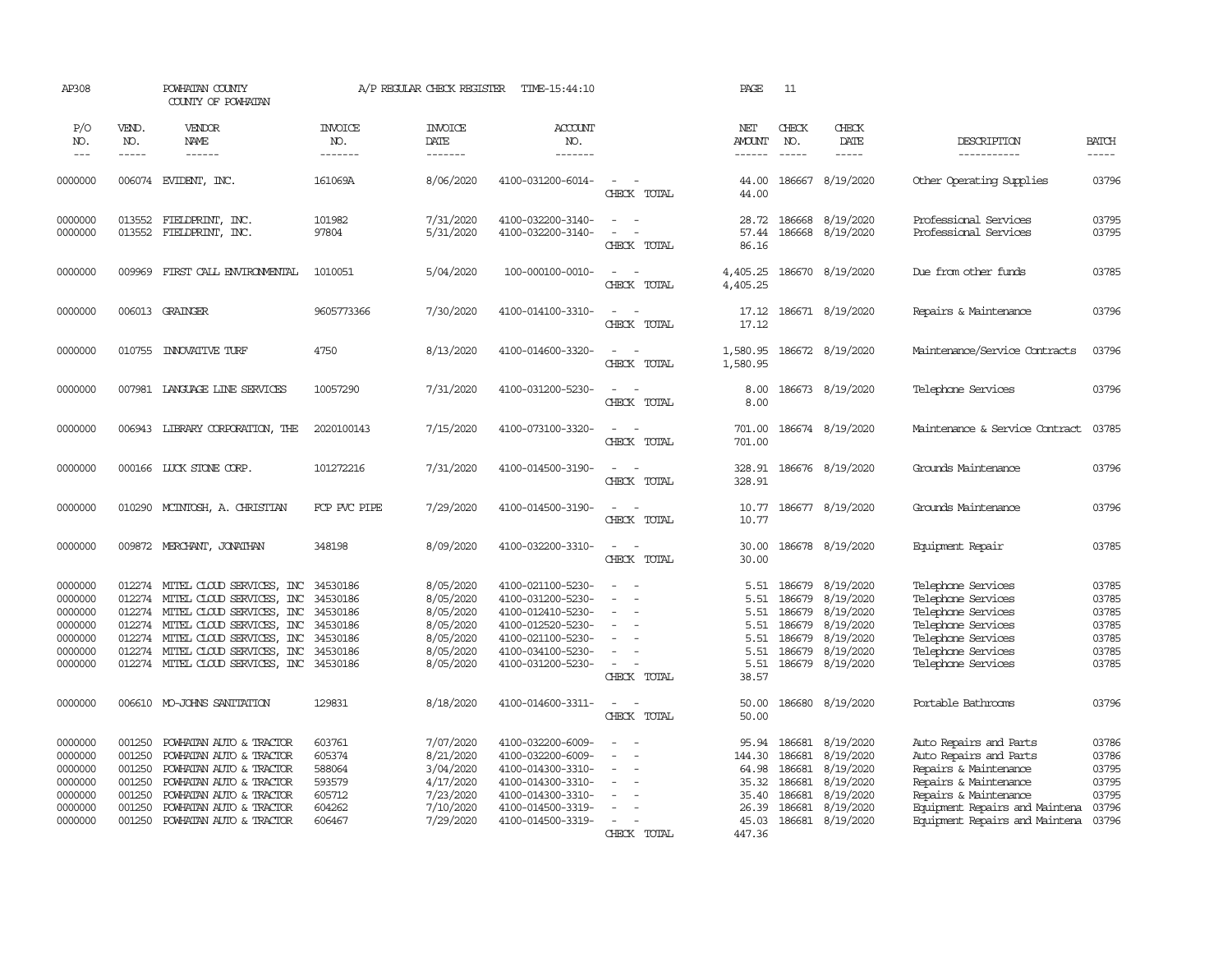| AP308                                                                                           |                                                                              | POWHATAN COUNTY<br>COUNTY OF POWHATAN                                                                                                      |                                                                                                                                                                | A/P REGULAR CHECK REGISTER                                                                                        | TIME-15:44:10                                                                                                                                                                             |                                                                                                                                                           |       | PAGE                                                                                    | 12                                                                           |                                                                                                                          |                                                                                                                                                                         |                                                                               |
|-------------------------------------------------------------------------------------------------|------------------------------------------------------------------------------|--------------------------------------------------------------------------------------------------------------------------------------------|----------------------------------------------------------------------------------------------------------------------------------------------------------------|-------------------------------------------------------------------------------------------------------------------|-------------------------------------------------------------------------------------------------------------------------------------------------------------------------------------------|-----------------------------------------------------------------------------------------------------------------------------------------------------------|-------|-----------------------------------------------------------------------------------------|------------------------------------------------------------------------------|--------------------------------------------------------------------------------------------------------------------------|-------------------------------------------------------------------------------------------------------------------------------------------------------------------------|-------------------------------------------------------------------------------|
| P/O<br>NO.<br>$\frac{1}{2}$                                                                     | VEND.<br>NO.<br>-----                                                        | VENDOR<br>NAME<br>$- - - - - -$                                                                                                            | <b>INVOICE</b><br>NO.<br>-------                                                                                                                               | <b>INVOICE</b><br>DATE<br>-------                                                                                 | <b>ACCOUNT</b><br>NO.<br>--------                                                                                                                                                         |                                                                                                                                                           |       | NET<br><b>AMOUNT</b><br>------                                                          | CHECK<br>NO.<br>$\frac{1}{2}$                                                | CHECK<br>DATE<br>$- - - - -$                                                                                             | DESCRIPTION<br>-----------                                                                                                                                              | <b>BATCH</b><br>-----                                                         |
| 0000000                                                                                         |                                                                              | 012064 POWHATAN COUNTY TREASURER 191 5/01-7/12                                                                                             |                                                                                                                                                                | 7/15/2020                                                                                                         | 4100-073100-5140-                                                                                                                                                                         | $\sim$<br>$\sim$<br>CHECK TOTAL                                                                                                                           |       | 132.31<br>132.31                                                                        | 186683                                                                       | 8/19/2020                                                                                                                | Sewer                                                                                                                                                                   | 03786                                                                         |
| 0000000                                                                                         |                                                                              | 006945 RECORDED BOOKS, LLC                                                                                                                 | 76689682                                                                                                                                                       | 8/06/2020                                                                                                         | 4100-073100-6012-                                                                                                                                                                         | $\sim$<br>$\sim$<br>CHECK                                                                                                                                 | TOTAL | 26.99<br>26.99                                                                          | 186688                                                                       | 8/19/2020                                                                                                                | Books & Subscriptions                                                                                                                                                   | 03786                                                                         |
| 0000000                                                                                         |                                                                              | 009158 RICHWEB, INC.                                                                                                                       | $20 - 223 - 5$                                                                                                                                                 | 8/10/2020                                                                                                         | 4100-073100-3140-                                                                                                                                                                         | $\sim$<br>$\sim$<br>CHECK                                                                                                                                 | TOTAL | 725.00<br>725.00                                                                        |                                                                              | 186689 8/19/2020                                                                                                         | Professional Services                                                                                                                                                   | 03786                                                                         |
| 0000000                                                                                         |                                                                              | 007062 RUIHERFORD JANITOR SUPPLY 1168754                                                                                                   |                                                                                                                                                                | 8/06/2020                                                                                                         | 4100-032220-6005-                                                                                                                                                                         | $\sim$<br>$\overline{\phantom{a}}$<br>CHECK TOTAL                                                                                                         |       | 95.00<br>95.00                                                                          |                                                                              | 186690 8/19/2020                                                                                                         | Cleaning Supplies                                                                                                                                                       | 03796                                                                         |
| 0000000                                                                                         | 006921                                                                       | SEA-CLEAR AQUARIUM                                                                                                                         | 6876                                                                                                                                                           | 7/15/2020                                                                                                         | 4100-073100-3320-                                                                                                                                                                         | $\sim$<br>$\sim$<br>CHECK TOTAL                                                                                                                           |       | 80.00<br>80.00                                                                          |                                                                              | 186691 8/19/2020                                                                                                         | Maintenance & Service Contract                                                                                                                                          | 03786                                                                         |
| 0000000<br>0000000<br>0000000<br>0000000<br>0000000<br>0000000<br>0000000<br>0000000<br>0000000 | 013065<br>013065<br>013065<br>013065<br>013065<br>013065<br>013065<br>013065 | STAPLES INC<br>STAPLES INC<br>STAPLES INC<br>STAPLES INC<br>STAPLES INC<br>STAPLES INC<br>STAPLES INC<br>STAPLES INC<br>013065 STAPLES INC | 7310110970-0-2<br>7310394346-0-1<br>7310396235-0-1<br>7310537559-0-1<br>7310557067-0-1<br>7311277911-0-1<br>7311277911-0-3<br>7311412057-0-2<br>7311412057-0-3 | 7/30/2020<br>7/22/2020<br>7/29/2020<br>7/24/2020<br>7/24/2020<br>8/05/2020<br>8/10/2020<br>8/06/2020<br>8/07/2020 | 4100-021600-6001-<br>4100-012200-6001-<br>4100-012200-6001-<br>4100-022100-6001-<br>4100-021600-6001-<br>4100-012200-6001-<br>4100-012200-6001-<br>4100-031200-6001-<br>4100-031200-6001- | $\sim$<br>$\sim$<br>$\overline{\phantom{a}}$<br>$\overline{\phantom{a}}$<br>$\sim$<br>$\overline{\phantom{a}}$<br>$\overline{\phantom{a}}$<br>CHECK TOTAL |       | 6.44<br>88.99<br>191.97<br>401.65<br>229.82<br>9.74<br>24.99<br>13.02<br>6.32<br>972.94 | 186692<br>186692<br>186692<br>186692<br>186692<br>186692<br>186692<br>186692 | 8/19/2020<br>8/19/2020<br>8/19/2020<br>8/19/2020<br>8/19/2020<br>8/19/2020<br>8/19/2020<br>8/19/2020<br>186692 8/19/2020 | Office Supplies<br>Office Supplies<br>Office Supplies<br>Office Supplies<br>Office Supplies<br>Office Supplies<br>Office Supplies<br>Office Supplies<br>Office Supplies | 03786<br>03786<br>03786<br>03786<br>03786<br>03786<br>03786<br>03796<br>03796 |
| 0000000                                                                                         |                                                                              | 007182 SUPPLY ROOM COMPANIES INC 4098830-0                                                                                                 |                                                                                                                                                                | 8/06/2020                                                                                                         | 4100-021200-6001-                                                                                                                                                                         | $\sim$ $ \sim$<br>CHECK TOTAL                                                                                                                             |       | 72.28<br>72.28                                                                          |                                                                              | 186694 8/19/2020                                                                                                         | Office Supplies                                                                                                                                                         | 03795                                                                         |
| 0000000                                                                                         | 008346                                                                       | SYCOM TECHNOLOGIES                                                                                                                         | AT57947                                                                                                                                                        | 7/23/2020                                                                                                         | 4100-012510-3320-                                                                                                                                                                         | $\sim$<br>$\sim$<br>CHECK TOTAL                                                                                                                           |       | 1,638.20<br>1,638.20                                                                    |                                                                              | 186695 8/19/2020                                                                                                         | Maintenance & Service Contract                                                                                                                                          | 03786                                                                         |
| 0000000<br>0000000<br>0000000                                                                   | 006722<br>006722                                                             | SYLNOR HYDRO INC.<br>SYLNOR HYDRO INC.<br>006722 SYLNOR HYDRO INC.                                                                         | 43591<br>43593<br>43594                                                                                                                                        | 7/30/2020<br>7/30/2020<br>7/30/2020                                                                               | 4100-032220-5140-<br>4100-014100-5140-<br>4100-014100-5140-                                                                                                                               | $\overline{\phantom{a}}$<br>CHECK TOTAL                                                                                                                   |       | 2,335.00<br>1,590.00<br>3,815.00<br>7,740.00                                            | 186696<br>186696<br>186696                                                   | 8/19/2020<br>8/19/2020<br>8/19/2020                                                                                      | Sewer<br>Sewer<br>Sewer                                                                                                                                                 | 03796<br>03796<br>03796                                                       |
| 0000000                                                                                         | 013602                                                                       | THOMAS CREATTVE APPAREL                                                                                                                    | 4442 #44 BLACK                                                                                                                                                 | 8/13/2020                                                                                                         | 4100-021200-6001-                                                                                                                                                                         | $\sim$<br>$\sim$<br>CHECK TOTAL                                                                                                                           |       | 429.50<br>429.50                                                                        |                                                                              | 186698 8/19/2020                                                                                                         | Office Supplies                                                                                                                                                         | 03786                                                                         |
| 0000000                                                                                         | 008565                                                                       | TRACTOR SUPPLY CREDIT                                                                                                                      | 100528684                                                                                                                                                      | 7/14/2020                                                                                                         | 4100-031200-6022-                                                                                                                                                                         | $\sim$<br>$\sim$<br>CHECK TOTAL                                                                                                                           |       | 89.98<br>89.98                                                                          |                                                                              | 186699 8/19/2020                                                                                                         | Dog Food & Supplies K9                                                                                                                                                  | 03796                                                                         |
| 0000000                                                                                         |                                                                              | 011193 VERIZON                                                                                                                             | 914891786 7/31                                                                                                                                                 | 7/31/2020                                                                                                         | 4100-021100-5230-                                                                                                                                                                         | $\overline{\phantom{a}}$<br>$\sim$<br>CHECK TOTAL                                                                                                         |       | 65.52<br>65.52                                                                          |                                                                              | 186701 8/19/2020                                                                                                         | Telephone Services                                                                                                                                                      | 03786                                                                         |
| 0000000<br>0000000<br>0000000<br>0000000<br>0000000                                             | 013459<br>013459<br>013459<br>013459<br>013459                               | VERIZON<br>VERIZON<br>VERIZON<br>VERIZON<br>VERIZON                                                                                        | 9859835987<br>9859835987<br>9859835987<br>9859835987<br>9859835987                                                                                             | 8/24/2020<br>8/24/2020<br>8/24/2020<br>8/24/2020<br>8/24/2020                                                     | 100-000100-0006-<br>4100-012100-5250-<br>4100-012510-5250-<br>4100-012510-5270-<br>4100-014100-5250-                                                                                      | $\sim$                                                                                                                                                    |       | 50.93<br>102.98<br>491.04                                                               | 117.13 186702<br>186702<br>186702<br>186702                                  | 8/19/2020<br>8/19/2020<br>8/19/2020<br>8/19/2020<br>920.53 186702 8/19/2020                                              | Due from Other Agencies<br>Cell Phones<br>Cell Phones<br>Network Service Connection<br>Cell Phones                                                                      | 03786<br>03786<br>03786<br>03786<br>03786                                     |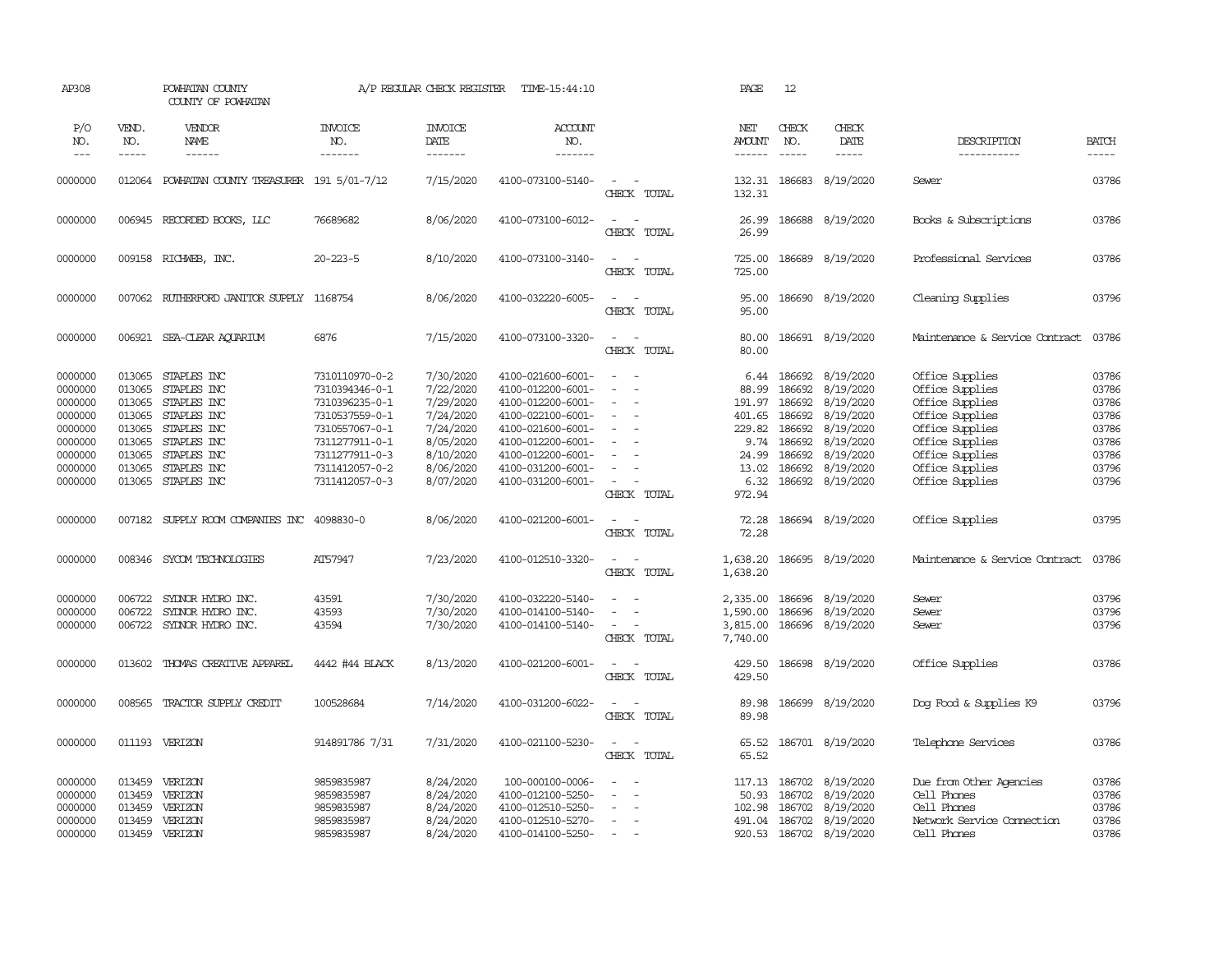| AP308               |        | POWHATAN COUNTY<br>COUNTY OF POWHATAN     |                 | A/P REGULAR CHECK REGISTER | TIME-15:44:10     |                          | PAGE          | 13            |                                                                                                                                                                                                                                                                                                                                                                                                                                                                                     |                          |              |
|---------------------|--------|-------------------------------------------|-----------------|----------------------------|-------------------|--------------------------|---------------|---------------|-------------------------------------------------------------------------------------------------------------------------------------------------------------------------------------------------------------------------------------------------------------------------------------------------------------------------------------------------------------------------------------------------------------------------------------------------------------------------------------|--------------------------|--------------|
| P/O                 | VEND.  | VENDOR                                    | <b>INVOICE</b>  | <b>INVOICE</b>             | <b>ACCOUNT</b>    |                          | NET           | CHECK         | CHECK                                                                                                                                                                                                                                                                                                                                                                                                                                                                               |                          |              |
| NO.                 | NO.    | <b>NAME</b>                               | NO.             | DATE                       | NO.               |                          | AMOUNT        | NO.           | DATE                                                                                                                                                                                                                                                                                                                                                                                                                                                                                | DESCRIPTION              | <b>BATCH</b> |
| $\qquad \qquad - -$ | -----  |                                           | -------         |                            | -------           |                          | $- - - - - -$ | $\frac{1}{2}$ | $\begin{tabular}{ccccc} \multicolumn{2}{c}{} & \multicolumn{2}{c}{} & \multicolumn{2}{c}{} & \multicolumn{2}{c}{} & \multicolumn{2}{c}{} & \multicolumn{2}{c}{} & \multicolumn{2}{c}{} & \multicolumn{2}{c}{} & \multicolumn{2}{c}{} & \multicolumn{2}{c}{} & \multicolumn{2}{c}{} & \multicolumn{2}{c}{} & \multicolumn{2}{c}{} & \multicolumn{2}{c}{} & \multicolumn{2}{c}{} & \multicolumn{2}{c}{} & \multicolumn{2}{c}{} & \multicolumn{2}{c}{} & \multicolumn{2}{c}{} & \mult$ | -----------              | $\cdots$     |
| 0000000             | 013459 | VERIZON                                   | 9859835987      | 8/24/2020                  | 4100-031210-5250- | $\sim$                   |               |               | 432.71 186702 8/19/2020                                                                                                                                                                                                                                                                                                                                                                                                                                                             | CELL PHONES              | 03786        |
| 0000000             | 013459 | VERIZON                                   | 9859835987      | 8/24/2020                  | 4100-032200-5250- |                          | 991.39        | 186702        | 8/19/2020                                                                                                                                                                                                                                                                                                                                                                                                                                                                           | Cell Phones              | 03786        |
| 0000000             | 013459 | VERIZON                                   | 9859835987      | 8/24/2020                  | 4100-031200-5250- |                          | 1,561.37      |               | 186702 8/19/2020                                                                                                                                                                                                                                                                                                                                                                                                                                                                    | Cell Phones              | 03786        |
| 0000000             | 013459 | VERIZON                                   | 9859835987      | 8/24/2020                  | 4100-033300-5250- |                          |               |               | 16.39 186702 8/19/2020                                                                                                                                                                                                                                                                                                                                                                                                                                                              | Cell Phones              | 03786        |
| 0000000             | 013459 | VERIZON                                   | 9859835987      | 8/24/2020                  | 4100-034100-5250- |                          |               |               | 240.43 186702 8/19/2020                                                                                                                                                                                                                                                                                                                                                                                                                                                             | Cell Phones              | 03786        |
| 0000000             | 013459 | VERIZON                                   | 9859835987      | 8/24/2020                  | 4100-035100-5260- |                          | 40.01         |               | 186702 8/19/2020                                                                                                                                                                                                                                                                                                                                                                                                                                                                    | Internet Services        | 03786        |
| 0000000             | 013459 | VERIZON                                   | 9859835987      | 8/24/2020                  | 4100-035500-5250- |                          | 127.21        |               | 186702 8/19/2020                                                                                                                                                                                                                                                                                                                                                                                                                                                                    | Cell Phones              | 03786        |
| 0000000             | 013459 | VERIZON                                   | 9859835987      | 8/24/2020                  | 4100-071110-5250- |                          | 70.40         |               | 186702 8/19/2020                                                                                                                                                                                                                                                                                                                                                                                                                                                                    | Cell Phones              | 03786        |
| 0000000             | 013459 | VERIZON                                   | 9859835987      | 8/24/2020                  | 4100-081100-5250- |                          | 98.56         |               | 186702 8/19/2020                                                                                                                                                                                                                                                                                                                                                                                                                                                                    | Cell Phones              | 03786        |
|                     |        |                                           |                 |                            |                   | CHECK TOTAL              | 5,261.08      |               |                                                                                                                                                                                                                                                                                                                                                                                                                                                                                     |                          |              |
| 0000000             | 001680 | WASTE MANAGEMENT OF                       | 3452246-2424-6  | 8/03/2020                  | 4100-014300-3175- | $\sim$                   |               |               | 296.00 186703 8/19/2020                                                                                                                                                                                                                                                                                                                                                                                                                                                             | Waste Disposal           | 03795        |
|                     |        |                                           |                 |                            |                   | CHECK TOTAL              | 296.00        |               |                                                                                                                                                                                                                                                                                                                                                                                                                                                                                     |                          |              |
| 0000000             | 012458 | WIMMER, WILLIE                            | 1628            | 8/10/2020                  | 4100-032200-6009- | $\overline{\phantom{a}}$ |               |               | 4,277.31 186704 8/19/2020                                                                                                                                                                                                                                                                                                                                                                                                                                                           | Auto Repairs and Parts   | 03786        |
| 0000000             | 012458 | WIMMER, WILLIE                            | 1629            | 8/10/2020                  | 4100-032200-6009- |                          |               |               | 1,357.13 186704 8/19/2020                                                                                                                                                                                                                                                                                                                                                                                                                                                           | Auto Repairs and Parts   | 03786        |
| 0000000             | 012458 | WIMMER, WILLIE                            | 1630            | 8/13/2020                  | 4100-032200-6009- |                          |               |               | 855.50 186704 8/19/2020                                                                                                                                                                                                                                                                                                                                                                                                                                                             | Auto Repairs and Parts   | 03795        |
|                     |        |                                           |                 |                            |                   | CHECK TOTAL              | 6,489.94      |               |                                                                                                                                                                                                                                                                                                                                                                                                                                                                                     |                          |              |
| 0000000             |        | 010688 A&B CLEANING SERVICE, INC. 33118   |                 | 8/19/2020                  | 4100-014100-3180- | $\sim$<br>$\sim$         |               |               | 4,696.18 186723 8/26/2020                                                                                                                                                                                                                                                                                                                                                                                                                                                           | Cleaning Service         | 03797        |
|                     |        |                                           |                 |                            |                   | CHECK TOTAL              | 4,696.18      |               |                                                                                                                                                                                                                                                                                                                                                                                                                                                                                     |                          |              |
| 0000000             |        | 010780 ALL GOOD AUTOMOTTVE LLC            | 12367           | 8/12/2020                  | 4100-031200-6009- |                          | 276.12        |               | 186725 8/26/2020                                                                                                                                                                                                                                                                                                                                                                                                                                                                    | Auto Parts/Repairs       | 03798        |
|                     |        |                                           |                 |                            |                   | CHECK TOTAL              | 276.12        |               |                                                                                                                                                                                                                                                                                                                                                                                                                                                                                     |                          |              |
| 0000000             |        | 012849 AQUA VIRGINIA                      | 0574341-08/2020 | 8/06/2020                  | 4100-022100-5130- | $\overline{\phantom{a}}$ | 26.46         |               | 186726 8/26/2020                                                                                                                                                                                                                                                                                                                                                                                                                                                                    | Water                    | 03797        |
|                     |        |                                           |                 |                            |                   | CHECK TOTAL              | 26.46         |               |                                                                                                                                                                                                                                                                                                                                                                                                                                                                                     |                          |              |
| 0000000             |        | 011585 ATLANTIC TACTICAL, INC.            | SI-80709214     | 8/13/2020                  | 4100-031200-6011- | $\sim$                   | 3,219.08      |               | 186728 8/26/2020                                                                                                                                                                                                                                                                                                                                                                                                                                                                    | Uniforms                 | 03798        |
|                     |        |                                           |                 |                            |                   | CHECK TOTAL              | 3,219.08      |               |                                                                                                                                                                                                                                                                                                                                                                                                                                                                                     |                          |              |
| 0000000             | 006655 | BLOSSMAN GAS COMPANIES,                   | 10701506        | 8/10/2020                  | 4100-014500-6008- | $\sim$                   |               |               | 20.78 186729 8/26/2020                                                                                                                                                                                                                                                                                                                                                                                                                                                              | Gas/Grease/Oil           | 03797        |
| 0000000             |        | 006655 BLOSSMAN GAS COMPANIES,            | 10745162        | 8/18/2020                  | 4100-014500-6008- | $\sim$                   | 24.45         |               | 186729 8/26/2020                                                                                                                                                                                                                                                                                                                                                                                                                                                                    | Gas/Grease/Oil           | 03797        |
|                     |        |                                           |                 |                            |                   | CHECK TOTAL              | 45.23         |               |                                                                                                                                                                                                                                                                                                                                                                                                                                                                                     |                          |              |
| 0000000             |        | 008713 BLUE RIDGE RESCUE                  | 49323           | 8/13/2020                  | 4100-032200-6011- | $\overline{\phantom{a}}$ | 4,107.02      |               | 186730 8/26/2020                                                                                                                                                                                                                                                                                                                                                                                                                                                                    | Protective Gear/Uniforms | 03797        |
|                     |        |                                           |                 |                            |                   | CHECK TOTAL              | 4,107.02      |               |                                                                                                                                                                                                                                                                                                                                                                                                                                                                                     |                          |              |
| 0000000             |        | 009991 BMS DIRECT                         | 145246          | 8/13/2020                  | 4100-012310-6014- | $\sim$<br>$\sim$         | 202.65        |               | 186731 8/26/2020                                                                                                                                                                                                                                                                                                                                                                                                                                                                    | Other Operating Supplies | 03797        |
|                     |        |                                           |                 |                            |                   | CHECK TOTAL              | 202.65        |               |                                                                                                                                                                                                                                                                                                                                                                                                                                                                                     |                          |              |
| 0000000             |        | 009984 BRAME SPECIALITY CO., INC. 7559073 |                 | 8/14/2020                  | 4100-014100-6005- | $\sim$                   |               |               | 141.75 186732 8/26/2020                                                                                                                                                                                                                                                                                                                                                                                                                                                             | Cleaning Supplies        | 03797        |
|                     |        |                                           |                 |                            |                   | CHECK TOTAL              | 141.75        |               |                                                                                                                                                                                                                                                                                                                                                                                                                                                                                     |                          |              |
| 0000000             |        | 008686 C.W. WILLIAMS & CO., INC.          | 629824          | 8/13/2020                  | 4100-032200-3310- | $\sim$ $ \sim$           |               |               | 959.26 186733 8/26/2020                                                                                                                                                                                                                                                                                                                                                                                                                                                             | Equipment Repair         | 03797        |
|                     |        |                                           |                 |                            |                   | CHECK TOTAL              | 959.26        |               |                                                                                                                                                                                                                                                                                                                                                                                                                                                                                     |                          |              |
| 0000000             | 000540 | CENTRAL VIRGINIA WASTE                    | 25766           | 8/14/2020                  | 4100-014600-3185- |                          |               |               | 615.41 186734 8/26/2020                                                                                                                                                                                                                                                                                                                                                                                                                                                             | Trash Removal            | 03797        |
| 0000000             | 000540 | CENTRAL VIRGINIA WASTE                    | 25766           | 8/14/2020                  | 4100-014100-3185- | $\equiv$                 |               |               | 175.83 186734 8/26/2020                                                                                                                                                                                                                                                                                                                                                                                                                                                             | Trash Removal            | 03797        |
| 0000000             | 000540 | CENTRAL VIRGINIA WASTE                    | 25766           | 8/14/2020                  | 4100-035100-3185- | $\overline{\phantom{a}}$ |               |               | 21.98 186734 8/26/2020                                                                                                                                                                                                                                                                                                                                                                                                                                                              | Trash Removal            | 03797        |
| 0000000             | 000540 | CENTRAL VIRGINIA WASTE                    | 25766           | 8/14/2020                  | 4100-073100-3185- | $\sim$                   |               |               | 43.95 186734 8/26/2020                                                                                                                                                                                                                                                                                                                                                                                                                                                              | Trash Removal            | 03797        |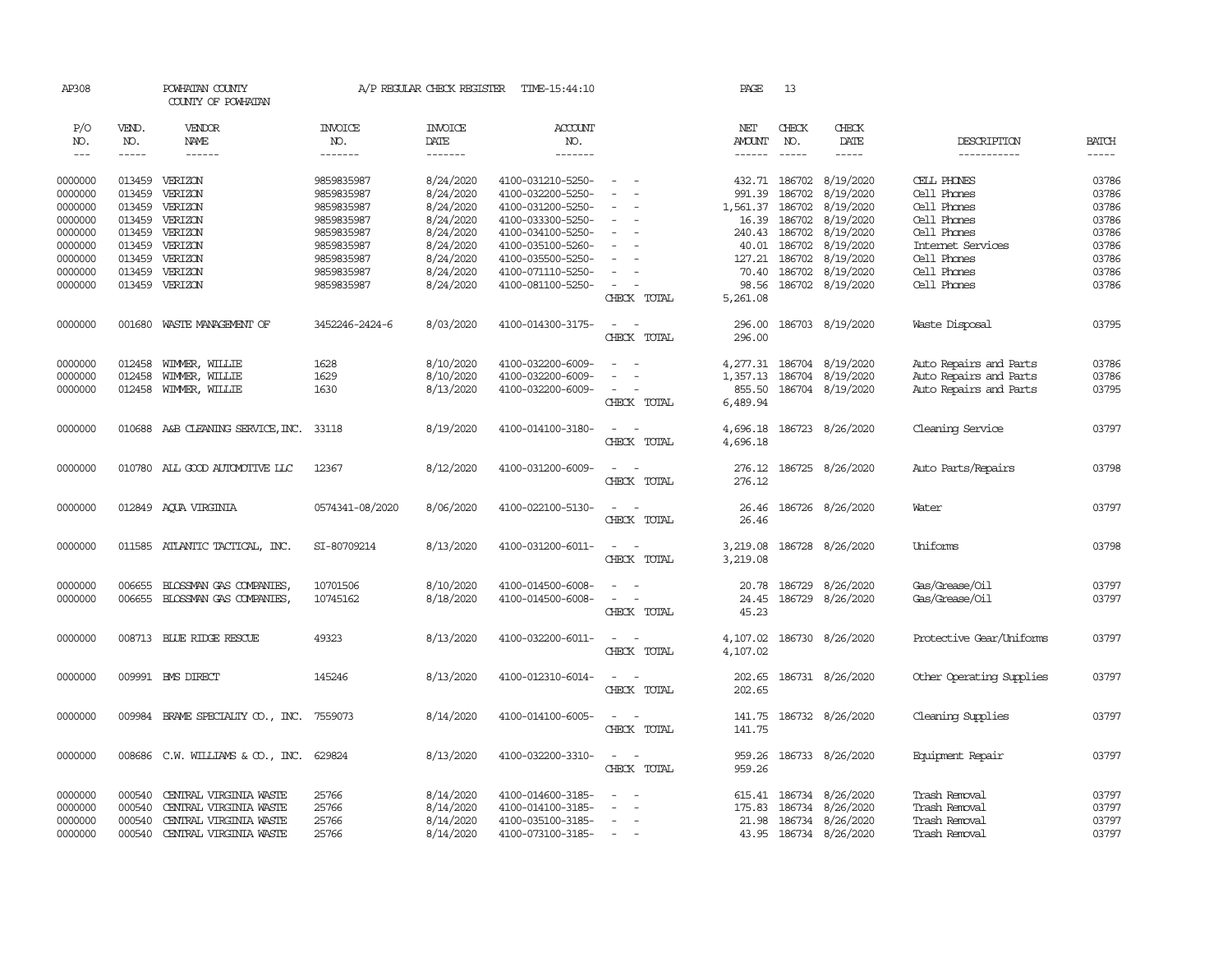| AP308                       |                       | POWHATAN COUNTY<br>COUNTY OF POWHATAN            |                                  | A/P REGULAR CHECK REGISTER        | TIME-15:44:10                          |                                    | PAGE                                  | 14                            |                         |                                      |                             |
|-----------------------------|-----------------------|--------------------------------------------------|----------------------------------|-----------------------------------|----------------------------------------|------------------------------------|---------------------------------------|-------------------------------|-------------------------|--------------------------------------|-----------------------------|
| P/O<br>NO.<br>$\frac{1}{2}$ | VEND.<br>NO.<br>----- | VENDOR<br>NAME<br>$- - - - - -$                  | <b>INVOICE</b><br>NO.<br>------- | <b>INVOICE</b><br>DATE<br>------- | <b>ACCOUNT</b><br>NO.<br>-------       |                                    | NET<br><b>AMOUNT</b><br>$- - - - - -$ | CHECK<br>NO.<br>$\frac{1}{2}$ | CHECK<br>DATE<br>-----  | DESCRIPTION<br>-----------           | <b>BATCH</b><br>$- - - - -$ |
|                             |                       |                                                  |                                  |                                   |                                        | $\overline{\phantom{a}}$           |                                       |                               |                         |                                      |                             |
| 0000000<br>0000000          | 000540<br>000540      | CENTRAL VIRGINIA WASTE<br>CENTRAL VIRGINIA WASTE | 25766<br>25766                   | 8/14/2020                         | 4100-032210-3185-<br>4100-032220-3185- |                                    | 21.98<br>21.98                        | 186734<br>186734              | 8/26/2020<br>8/26/2020  | Trash Removal<br>Trash Removal       | 03797<br>03797              |
| 0000000                     | 000540                |                                                  | 25775                            | 8/14/2020<br>8/18/2020            | 4100-014300-3176-                      | $\sim$                             | 397.28                                | 186734                        | 8/26/2020               | Recycling Pulls                      | 03797                       |
| 0000000                     | 000540                | CENTRAL VIRGINIA WASTE<br>CENTRAL VIRGINIA WASTE | 25785                            | 8/18/2020                         | 4100-014300-3175-                      | $\sim$                             | 20,424.99 186734                      |                               | 8/26/2020               | Waste Disposal                       | 03797                       |
| 0000000                     | 000540                | CENTRAL VIRGINIA WASTE                           | 25807                            | 8/20/2020                         | 4100-014300-3176-                      |                                    | 20,788.49 186734                      |                               | 8/26/2020               | Recycling Pulls                      | 03799                       |
| 0000000                     | 000540                | CENTRAL VIRGINIA WASTE                           | 25807                            | 8/20/2020                         | 4100-014300-3176-                      | $\sim$                             |                                       |                               | 895.40-186734 8/26/2020 | Recycling Pulls                      | 03799                       |
|                             |                       |                                                  |                                  |                                   |                                        | CHECK TOTAL                        | 41,616.49                             |                               |                         |                                      |                             |
| 0000000                     | 006965                | CINIAS CORPORATION                               | 4059159529                       | 8/19/2020                         | 4100-014300-6011-                      | $\overline{\phantom{a}}$<br>$\sim$ | 24.08                                 | 186735                        | 8/26/2020               | Uniforms                             | 03797                       |
| 0000000                     | 006965                | CINIAS CORPORATION                               | 4059159529                       | 8/19/2020                         | 4100-014100-6011-                      | $\sim$                             | 19.83                                 |                               | 186735 8/26/2020        | Uniforms                             | 03797                       |
| 0000000                     | 006965                | CINIAS CORPORATION                               | 4059159529                       | 8/19/2020                         | 4100-014500-6011-                      | $\sim$ $ \sim$                     |                                       |                               | 26.21 186735 8/26/2020  | Uniforms                             | 03797                       |
|                             |                       |                                                  |                                  |                                   |                                        | CHECK TOTAL                        | 70.12                                 |                               |                         |                                      |                             |
| 0000000                     |                       | 013619 CLAIMFOX, INC.                            | BANIN/P002769                    | 8/18/2020                         | 4100-031200-6014-                      | $\sim$ $ -$<br>CHECK TOTAL         | 26.75<br>26.75                        |                               | 186736 8/26/2020        | Other Operating Supplies             | 03798                       |
|                             |                       |                                                  |                                  |                                   |                                        |                                    |                                       |                               |                         |                                      |                             |
| 0000000                     |                       | 011021 COALITION OF CHURCHES                     | 038711                           | 8/13/2020                         | 4100-053910-5643-                      | $\overline{\phantom{a}}$<br>$\sim$ | 1,000.00                              |                               | 186737 8/26/2020        | POCAA Services - Federal CSBG        | 03799                       |
|                             |                       |                                                  |                                  |                                   |                                        | CHECK TOTAL                        | 1,000.00                              |                               |                         |                                      |                             |
| 0000000                     |                       | 009178 COMCAST                                   | 0089859 8/20                     | 8/07/2020                         | 4100-014300-5260-                      | $\sim$<br>$\sim$                   | 104.85                                |                               | 186738 8/26/2020        | <b>Internet</b>                      | 03797                       |
|                             |                       |                                                  |                                  |                                   |                                        | CHECK TOTAL                        | 104.85                                |                               |                         |                                      |                             |
| 0000000                     | 008615                | COUNTY OF CHESTERFIELD                           | SAUER 9/2020                     | 8/18/2020                         | 4100-031210-5540-                      | $\sim$                             | 75.00                                 |                               | 186739 8/26/2020        | Conferences and Training             | 03797                       |
| 0000000                     | 008615                | COUNTY OF CHESTERFIELD                           | SPROUSE, D.                      | 8/18/2020                         | 4100-031210-5540-                      |                                    | 75.00                                 |                               | 186739 8/26/2020        | Conferences and Training             | 03797                       |
|                             |                       |                                                  |                                  |                                   |                                        | CHECK TOTAL                        | 150.00                                |                               |                         |                                      |                             |
| 0000000                     |                       | 013494 DAVIS, JENNIFER                           | JULY/AUG 2020                    | 8/15/2020                         | 4100-053910-5647-                      | $\sim$ 100 $\sim$                  | 550.00                                |                               | 186740 8/26/2020        | CSBG - Emergency COVID               | 03797                       |
|                             |                       |                                                  |                                  |                                   |                                        | CHECK TOTAL                        | 550.00                                |                               |                         |                                      |                             |
| 0000000                     |                       | 006042 DEPT. OF MOTOR VEHICLES                   | 202021301171                     | 7/31/2020                         | 4100-012410-3320-                      | $\sim$ $ -$                        |                                       |                               | 875.00 186742 8/26/2020 | Maintenance & Service Contract       | 03798                       |
|                             |                       |                                                  |                                  |                                   |                                        | CHECK TOTAL                        | 875.00                                |                               |                         |                                      |                             |
| 0000000                     | 006240                | DIAMOND SPRINGS WATER, INC 0000294907            |                                  | 8/03/2020                         | 4100-014100-5130-                      | $\equiv$                           | 6.25                                  |                               | 186743 8/26/2020        | Water                                | 03797                       |
| 0000000                     | 006240                | DIAMOND SPRINGS WATER, INC 0000325268            |                                  | 8/03/2020                         | 4100-014100-5130-                      | $\sim$                             | 9.95                                  |                               | 186743 8/26/2020        | Water                                | 03797                       |
| 0000000                     | 006240                | DIAMOND SPRINGS WATER, INC 0000328824            |                                  | 8/07/2020                         | 4100-014100-5130-                      | $\overline{\phantom{a}}$           | 11.95                                 |                               | 186743 8/26/2020        | Water                                | 03797                       |
| 0000000                     | 006240                | DIAMOND SPRINGS WATER, INC 0000346237            |                                  | 8/13/2020                         | 4100-014100-5130-                      | $\sim$ $ -$                        | 29.40                                 |                               | 186743 8/26/2020        | Water                                | 03797                       |
|                             |                       |                                                  |                                  |                                   |                                        | CHECK TOTAL                        | 57.55                                 |                               |                         |                                      |                             |
| 0000000                     | 008669                | EMERGENCY SERVICES                               | 1 YR RENEWAL                     | 8/17/2020                         | 4100-032200-3320-                      | $\sim$                             | 810.00                                |                               | 186744 8/26/2020        | Maintenance & Service Contract       | 03798                       |
|                             |                       |                                                  |                                  |                                   |                                        | CHECK TOTAL                        | 810.00                                |                               |                         |                                      |                             |
| 0000000                     |                       | 013072 FRAISER AUTO REPAIR LLC                   | 000058                           | 8/14/2020                         | 4100-032200-6009-                      | $\sim$                             | 15.30                                 |                               | 186745 8/26/2020        | Auto Repairs and Parts               | 03798                       |
|                             |                       |                                                  |                                  |                                   |                                        | CHECK TOTAL                        | 15.30                                 |                               |                         |                                      |                             |
| 0000000                     |                       | 012905 GALLS, LLC                                | 016195637                        | 9/03/2020                         | 4100-031200-6011-                      | $\sim$<br>$\sim$                   | 97.10                                 |                               | 186746 8/26/2020        | Uniforms                             | 03798                       |
| 0000000                     |                       | 012905 GALLS, LLC                                | 016201952                        | 8/04/2020                         | 4100-031200-6011-                      | $\sim$ $ \sim$                     |                                       |                               | 100.12 186746 8/26/2020 | Uniforms                             | 03798                       |
|                             |                       |                                                  |                                  |                                   |                                        | CHECK TOTAL                        | 197.22                                |                               |                         |                                      |                             |
| 0000000                     |                       | 013007 GANNETT FLEMING INC                       | 066450.01*98993                  | 8/12/2020                         | 4100-012510-3320-                      | $\sim$<br>$\sim$                   |                                       |                               | 489.50 186747 8/26/2020 | Maintenance & Service Contract 03799 |                             |
|                             |                       |                                                  |                                  |                                   |                                        | CHECK TOTAL                        | 489.50                                |                               |                         |                                      |                             |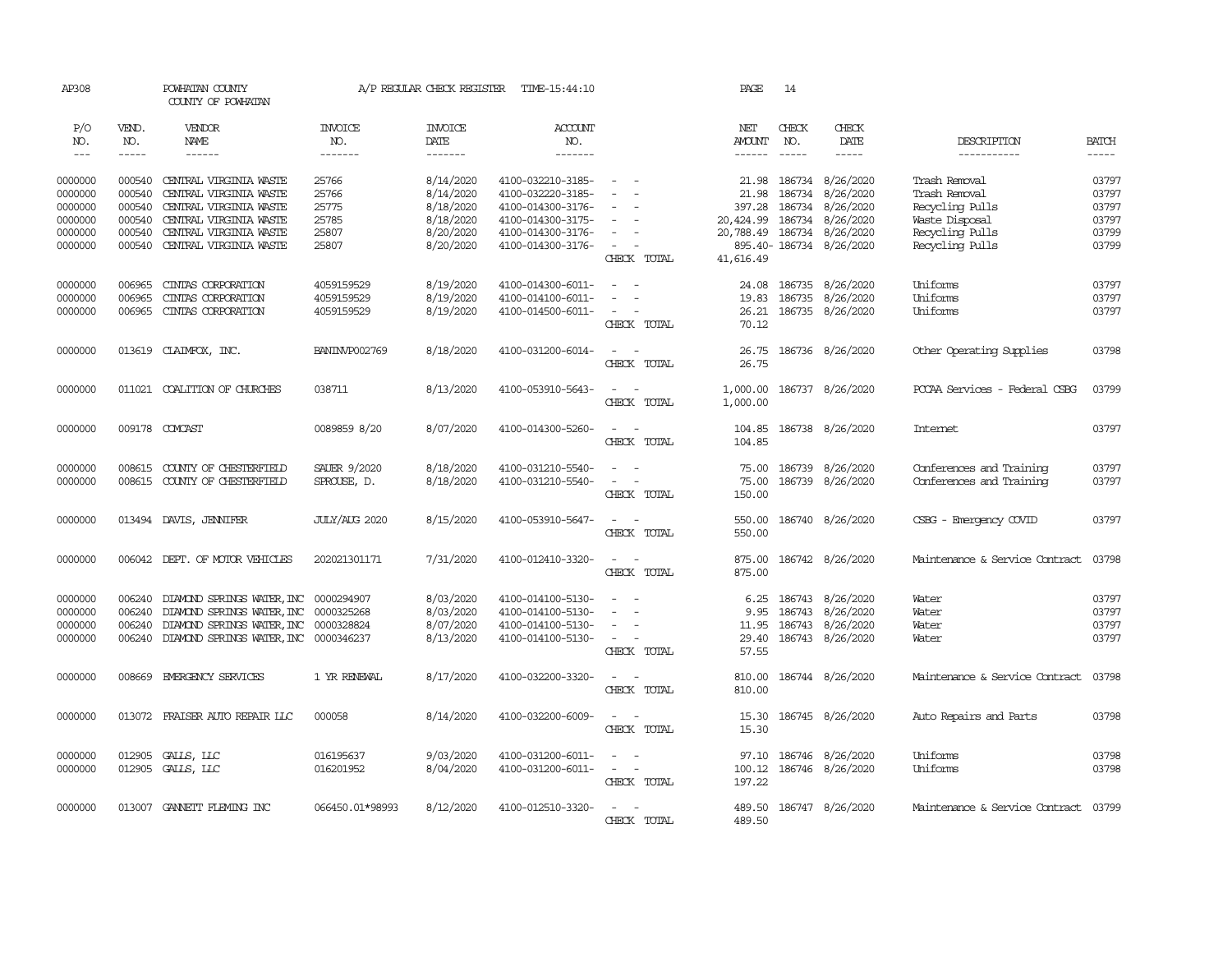| AP308                                                                     |                                                | POWHATAN COUNTY<br>COUNTY OF POWHATAN                                                                                                                                                                                                |                                                     | A/P REGULAR CHECK REGISTER                                                              | TIME-15:44:10                                                                                                                                   |                                                                                             | PAGE                                                                  | 15                                   |                                                                                                              |                                                                                                                                                                           |                                                             |
|---------------------------------------------------------------------------|------------------------------------------------|--------------------------------------------------------------------------------------------------------------------------------------------------------------------------------------------------------------------------------------|-----------------------------------------------------|-----------------------------------------------------------------------------------------|-------------------------------------------------------------------------------------------------------------------------------------------------|---------------------------------------------------------------------------------------------|-----------------------------------------------------------------------|--------------------------------------|--------------------------------------------------------------------------------------------------------------|---------------------------------------------------------------------------------------------------------------------------------------------------------------------------|-------------------------------------------------------------|
| P/O<br>NO.<br>$\frac{1}{2}$                                               | VEND.<br>NO.<br>-----                          | VENDOR<br>NAME<br>------                                                                                                                                                                                                             | <b>INVOICE</b><br>NO.<br>-------                    | <b>INVOICE</b><br>DATE<br>-------                                                       | ACCOUNT<br>NO.<br>$- - - - - - -$                                                                                                               |                                                                                             | NET<br><b>AMOUNT</b><br>$- - - - - -$                                 | CHECK<br>NO.<br>$\frac{1}{2}$        | CHECK<br>DATE<br>-----                                                                                       | DESCRIPTION<br>-----------                                                                                                                                                | <b>BATCH</b><br>$- - - - -$                                 |
| 0000000                                                                   | 011628                                         | GOINS, SHIRLEY                                                                                                                                                                                                                       | WATER MEMORIAL                                      | 8/20/2020                                                                               | 4100-014100-3400-                                                                                                                               | $\sim$<br>CHECK TOTAL                                                                       | 19.90<br>19.90                                                        |                                      | 186748 8/26/2020                                                                                             | Misc. Meetings - Set Up                                                                                                                                                   | 03798                                                       |
| 0000000                                                                   |                                                | 006013 GRAINGER                                                                                                                                                                                                                      | 9612596446                                          | 8/06/2020                                                                               | 4100-014500-6100-                                                                                                                               | $\sim$ $ \sim$<br>CHECK TOTAL                                                               | 40.92<br>40.92                                                        |                                      | 186749 8/26/2020                                                                                             | Personal Protective Equipment                                                                                                                                             | 03798                                                       |
| 0000000                                                                   |                                                | 006763 GREENBERG AND ASSOCIATES,                                                                                                                                                                                                     | 1074                                                | 8/12/2020                                                                               | 4100-031200-3110-                                                                                                                               | $\sim$ $ \sim$<br>CHECK TOTAL                                                               | 450.00<br>450.00                                                      |                                      | 186750 8/26/2020                                                                                             | Professional Health Services                                                                                                                                              | 03798                                                       |
| 0000000                                                                   |                                                | 000157 KORMAN SIGNS, INC.                                                                                                                                                                                                            | 344899                                              | 8/07/2020                                                                               | 4100-081100-6021-                                                                                                                               | $\sim$ $\sim$<br>CHECK TOTAL                                                                | 402.42<br>402.42                                                      |                                      | 186752 8/26/2020                                                                                             | Street Signs                                                                                                                                                              | 03798                                                       |
| 0000000                                                                   |                                                | 011840 MCI COMM SERVICE                                                                                                                                                                                                              | 8045981340 8/20                                     | 8/17/2020                                                                               | 4100-021100-5230-                                                                                                                               | $\sim$ $  -$<br>CHECK TOTAL                                                                 | 33.36<br>33.36                                                        |                                      | 186753 8/26/2020                                                                                             | Telephone Services                                                                                                                                                        | 03799                                                       |
| 0000000                                                                   |                                                | 007141 MIDLOTHIAN BUSINESS FORMS                                                                                                                                                                                                     | 2300                                                | 8/10/2020                                                                               | 4100-031200-6001-                                                                                                                               | $\sim$<br>$\sim$<br>CHECK TOTAL                                                             | 371.95<br>371.95                                                      |                                      | 186754 8/26/2020                                                                                             | Office Supplies                                                                                                                                                           | 03798                                                       |
| 0000000                                                                   |                                                | 013621 MOBILE ONE COURIER SERVIC 698-1044                                                                                                                                                                                            |                                                     | 8/18/2020                                                                               | 4100-021200-5210-                                                                                                                               | $\sim$<br>$\sim$<br>CHECK TOTAL                                                             | 67.86<br>67.86                                                        |                                      | 186755 8/26/2020                                                                                             | Postage                                                                                                                                                                   | 03799                                                       |
| 0000000                                                                   |                                                | 007297 NAFECO, INC.                                                                                                                                                                                                                  | 1049629                                             | 8/10/2020                                                                               | 4100-032200-6011-                                                                                                                               | $\sim$ $ \sim$<br>CHECK TOTAL                                                               | 620.82<br>620.82                                                      |                                      | 186756 8/26/2020                                                                                             | Protective Gear/Uniforms                                                                                                                                                  | 03798                                                       |
| 0000000                                                                   |                                                | 010581 OAK HALL INDUSTRIES, L.P.                                                                                                                                                                                                     | 531870                                              | 7/14/2020                                                                               | 4100-021200-6001-                                                                                                                               | $\sim$<br>$\sim$<br>CHECK TOTAL                                                             | 442.95<br>442.95                                                      |                                      | 186757 8/26/2020                                                                                             | Office Supplies                                                                                                                                                           | 03799                                                       |
| 0000000                                                                   |                                                | 000375 PIEDMONT REGIONAL JAIL                                                                                                                                                                                                        | 3415                                                | 7/31/2020                                                                               | 4100-033400-3841-                                                                                                                               | $\sim$ $ -$<br>CHECK TOTAL                                                                  | 27,588.00<br>27,588.00                                                |                                      | 186758 8/26/2020                                                                                             | Detention of Adults                                                                                                                                                       | 03798                                                       |
| 0000000                                                                   | 012340                                         | PRICE SUPPLY COMPANY, INC                                                                                                                                                                                                            | 2007-086160                                         | 7/21/2020                                                                               | 4100-014100-3310-                                                                                                                               | $\sim$ $ \sim$<br>CHECK TOTAL                                                               | 317.82<br>317.82                                                      |                                      | 186760 8/26/2020                                                                                             | Repairs & Maintenance                                                                                                                                                     | 03798                                                       |
| 0000000                                                                   |                                                | 013454 QUADLIENT LEASING USA, IN P8437575                                                                                                                                                                                            |                                                     | 8/13/2020                                                                               | 100-000100-0017-                                                                                                                                | $\sim$<br>$\sim$<br>CHECK TOTAL                                                             | 101.38<br>101.38                                                      |                                      | 186761 8/26/2020                                                                                             | Postage Lease                                                                                                                                                             | 03799                                                       |
| 0000000<br>0000000                                                        | 000780<br>000780                               | <b>QUILL CORPORATION</b><br><b>CUILL CORPORATION</b>                                                                                                                                                                                 | 8570825<br>8599088                                  | 7/14/2020<br>7/15/2020                                                                  | 4100-014400-6001-<br>4100-014400-6001-                                                                                                          | $\sim$ $ \sim$<br>$\sim$ $ -$<br>CHECK TOTAL                                                | 16.75<br>30.36                                                        |                                      | 13.61 186762 8/26/2020<br>186762 8/26/2020                                                                   | Stationery/Office Supplies<br>Stationery/Office Supplies                                                                                                                  | 03798<br>03798                                              |
| 0000000<br>0000000<br>0000000<br>0000000<br>0000000<br>0000000<br>0000000 | 000620<br>000620<br>000620<br>000620<br>000620 | 000620 R.C. GOODWYN & SONS, INC<br>R. C. GOODWIN & SONS, INC<br>R. C. GOODWIN & SONS, INC 0921001<br>R. C. GOODWIN & SONS, INC<br>R. C. GOODWYN & SONS, INC<br>R. C. GOODWIN & SONS, INC<br>000620 R. C. GOODWIN & SONS, INC 0921567 | 0919770<br>0920110<br>0921072<br>0921206<br>0921423 | 8/03/2020<br>8/05/2020<br>8/10/2020<br>8/11/2020<br>8/11/2020<br>8/12/2020<br>8/13/2020 | 4100-014100-3310-<br>4100-014100-3310-<br>4100-032210-3310-<br>4100-032210-3310-<br>4100-032210-3310-<br>4100-014500-3190-<br>4100-014100-3310- | $\sim$<br>$\equiv$<br>$\sim$<br>$\sim$<br>$\sim$<br>$\overline{\phantom{a}}$<br>CHECK TOTAL | 12.98<br>6.75<br>137.12<br>10.07<br>42.13<br>45.90<br>28.65<br>283.60 | 186763<br>186763<br>186763<br>186763 | 186763 8/26/2020<br>8/26/2020<br>186763 8/26/2020<br>8/26/2020<br>8/26/2020<br>8/26/2020<br>186763 8/26/2020 | Repairs & Maintenance<br>Repairs & Maintenance<br>Repairs & Maintenance<br>Repairs & Maintenance<br>Repairs & Maintenance<br>Grounds Maintenance<br>Repairs & Maintenance | 03798<br>03798<br>03798<br>03798<br>03798<br>03798<br>03798 |
| 0000000                                                                   |                                                | 012509 RICHMOND SUBURBAN NEWS                                                                                                                                                                                                        | I0001147850722                                      | 7/22/2020                                                                               | 4100-081100-3600-                                                                                                                               | $\sim$ $ \sim$<br>CHECK TOTAL                                                               | 551.50                                                                |                                      | 551.50 186764 8/26/2020                                                                                      | Advertising                                                                                                                                                               | 03799                                                       |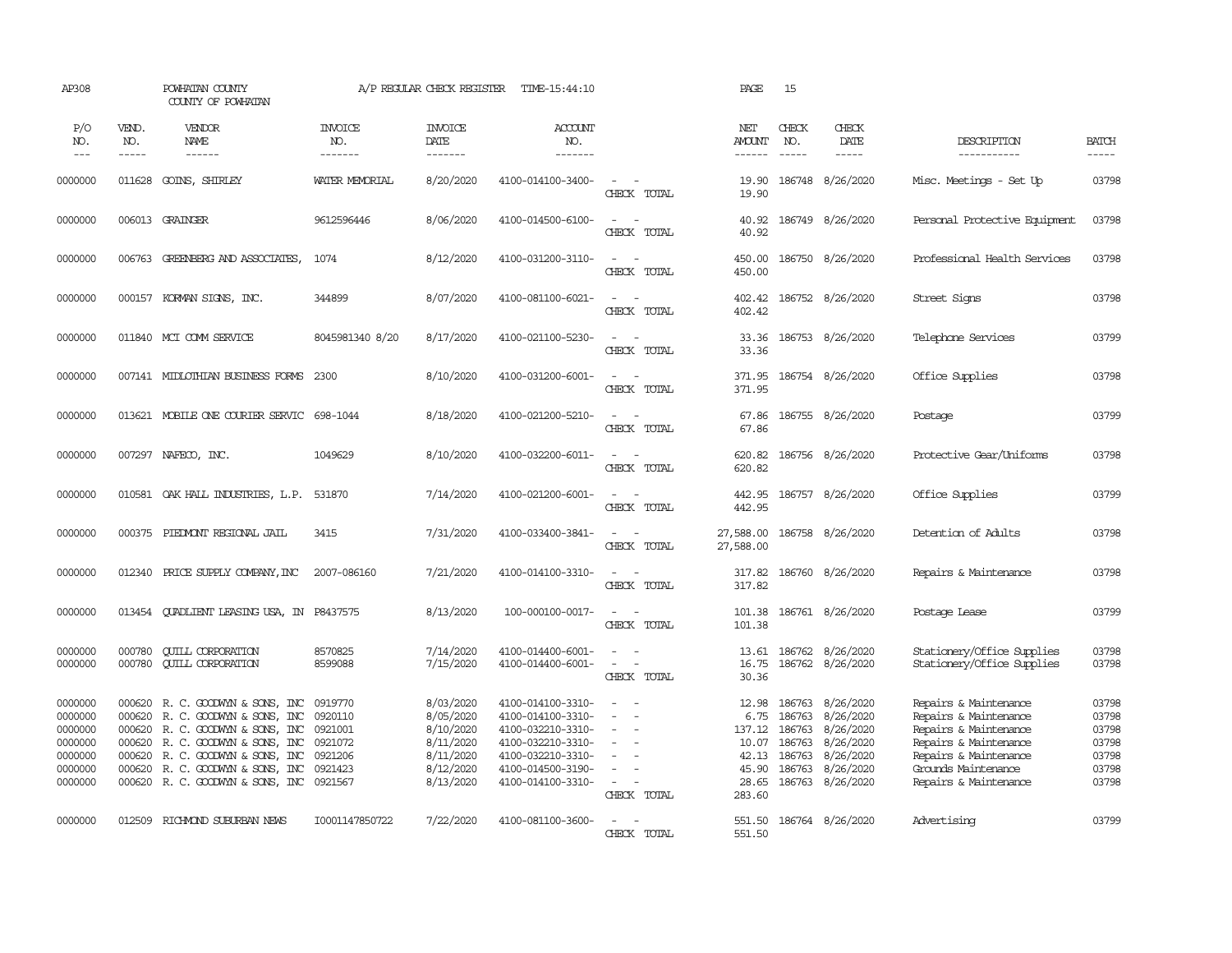| AP308                                                          |                                                          | POWHATAN COUNTY<br>COUNTY OF POWHATAN                                                                    |                                                                                                          | A/P REGULAR CHECK REGISTER                                                 | TIME-15:44:10                                                                                                              |                                                                                                                                                                                       | PAGE                                                                                                                                                                                                                                                                                                                                                                                                                                                                                                           | 16                                             |                                                                                   |                                                                                                                |                                                    |
|----------------------------------------------------------------|----------------------------------------------------------|----------------------------------------------------------------------------------------------------------|----------------------------------------------------------------------------------------------------------|----------------------------------------------------------------------------|----------------------------------------------------------------------------------------------------------------------------|---------------------------------------------------------------------------------------------------------------------------------------------------------------------------------------|----------------------------------------------------------------------------------------------------------------------------------------------------------------------------------------------------------------------------------------------------------------------------------------------------------------------------------------------------------------------------------------------------------------------------------------------------------------------------------------------------------------|------------------------------------------------|-----------------------------------------------------------------------------------|----------------------------------------------------------------------------------------------------------------|----------------------------------------------------|
| P/O<br>NO.<br>$\frac{1}{2}$                                    | VEND.<br>NO.<br>-----                                    | VENDOR<br><b>NAME</b>                                                                                    | <b>INVOICE</b><br>NO.<br>-------                                                                         | <b>INVOICE</b><br>DATE<br>-------                                          | <b>ACCOUNT</b><br>NO.                                                                                                      |                                                                                                                                                                                       | NET<br><b>AMOUNT</b><br>$\begin{array}{cccccccccc} \multicolumn{2}{c}{} & \multicolumn{2}{c}{} & \multicolumn{2}{c}{} & \multicolumn{2}{c}{} & \multicolumn{2}{c}{} & \multicolumn{2}{c}{} & \multicolumn{2}{c}{} & \multicolumn{2}{c}{} & \multicolumn{2}{c}{} & \multicolumn{2}{c}{} & \multicolumn{2}{c}{} & \multicolumn{2}{c}{} & \multicolumn{2}{c}{} & \multicolumn{2}{c}{} & \multicolumn{2}{c}{} & \multicolumn{2}{c}{} & \multicolumn{2}{c}{} & \multicolumn{2}{c}{} & \multicolumn{2}{c}{} & \mult$ | CHECK<br>NO.<br>$\frac{1}{2}$                  | CHECK<br>DATE<br>$\frac{1}{2}$                                                    | DESCRIPTION<br>-----------                                                                                     | <b>BATCH</b><br>$- - - - -$                        |
| 0000000                                                        |                                                          | 007096 SBA TOWERS, INC.                                                                                  | IN30516709                                                                                               | 9/01/2020                                                                  | 4100-031210-5421-                                                                                                          | $\sim$ $ -$<br>CHECK TOTAL                                                                                                                                                            | 2,000.02<br>2,000.02                                                                                                                                                                                                                                                                                                                                                                                                                                                                                           |                                                | 186765 8/26/2020                                                                  | Rent - Towers                                                                                                  | 03799                                              |
| 0000000                                                        |                                                          | 011800 SCHARDEIN, BRET                                                                                   | JUNE'20 MILEAGE                                                                                          | 6/30/2020                                                                  | 4100-081500-5510-                                                                                                          | $\sim$<br>$\sim$ $-$<br>CHECK TOTAL                                                                                                                                                   | 547.11                                                                                                                                                                                                                                                                                                                                                                                                                                                                                                         |                                                | 547.11 186766 8/26/2020                                                           | Travel/Mileage/Parking/Tolls                                                                                   | 03799                                              |
| 0000000                                                        |                                                          | 007157 SHORES COLLISION, INC.                                                                            | 20-13470                                                                                                 | 5/19/2020                                                                  | 3100-041010-0001-                                                                                                          | $\sim$ $ -$<br>CHECK TOTAL                                                                                                                                                            | 1,340.00<br>1,340.00                                                                                                                                                                                                                                                                                                                                                                                                                                                                                           |                                                | 186767 8/26/2020                                                                  | Insurance Recoveries                                                                                           | 03799                                              |
| 0000000<br>0000000<br>0000000<br>0000000                       | 006594<br>006594<br>006594<br>006594                     | SOUTHSIDE ELECTRIC COOP<br>SOUTHSIDE ELECTRIC COOP<br>SOUTHSIDE ELECTRIC COOP<br>SOUTHSIDE ELECTRIC COOP | 63504009 8/20<br>63504010 8/20<br>63504011 8/20<br>63504005 8/20                                         | 8/13/2020<br>8/13/2020<br>8/13/2020<br>8/13/2020                           | 4100-014600-5110-<br>4100-014600-5110-<br>4100-014100-5110-<br>4100-031210-5110-                                           | $\frac{1}{2} \left( \frac{1}{2} \right) \left( \frac{1}{2} \right) = \frac{1}{2} \left( \frac{1}{2} \right)$<br>$\sim$<br>$\overline{\phantom{a}}$<br>$\sim$<br>$\sim$<br>CHECK TOTAL | 3,863.55<br>35.91<br>48.37<br>135.26<br>4,083.09                                                                                                                                                                                                                                                                                                                                                                                                                                                               | 186769<br>186769<br>186769                     | 8/26/2020<br>8/26/2020<br>8/26/2020<br>186769 8/26/2020                           | Electricity<br>Electricity<br>Electricity<br>Electricity - Comunications H                                     | 03798<br>03798<br>03798<br>03799                   |
| 0000000                                                        | 012802                                                   | SOUTHSIDE VETERINARY                                                                                     | 07/31/2020                                                                                               | 7/31/2020                                                                  | 4100-035100-3110-                                                                                                          | $\sim$ 100 $\sim$<br>CHECK TOTAL                                                                                                                                                      | 125.00<br>125.00                                                                                                                                                                                                                                                                                                                                                                                                                                                                                               |                                                | 186770 8/26/2020                                                                  | Professional Health Services                                                                                   | 03799                                              |
| 0000000                                                        | 001940                                                   | STANDBY SYSTEMS, INC.                                                                                    | 07201341                                                                                                 | 7/31/2020                                                                  | 4100-032220-3310-                                                                                                          | $\sim$<br>$\sim$ $-$<br>CHECK TOTAL                                                                                                                                                   | 2,364.44<br>2,364.44                                                                                                                                                                                                                                                                                                                                                                                                                                                                                           |                                                | 186771 8/26/2020                                                                  | Repairs & Maintenance                                                                                          | 03798                                              |
| 0000000<br>0000000<br>0000000<br>0000000<br>0000000<br>0000000 | 013065<br>013065<br>013065<br>013065<br>013065<br>013065 | STAPLES INC<br>STAPLES INC<br>STAPLES INC<br>STAPLES INC<br>STAPLES INC<br>STAPLES INC                   | 7305819231-0-2<br>7309810893-0-1<br>7309810893-0-2<br>7309810893-0-3<br>7310243753-0-1<br>7310685359-0-1 | 8/12/2020<br>7/30/2020<br>7/30/2020<br>7/29/2020<br>7/27/2020<br>7/28/2020 | 4100-073100-6001-<br>4100-073100-6001-<br>4100-073100-6001-<br>4100-073100-6001-<br>4100-073100-6001-<br>4100-073100-6001- | $\overline{\phantom{a}}$<br>$\sim$<br>$\sim$<br>$\overline{\phantom{a}}$<br>$\overline{\phantom{0}}$<br>$\sim$<br>$\sim$<br>$\sim$<br>CHECK TOTAL                                     | 4.99<br>14.20<br>21.30<br>14.20<br>19.49<br>7.49<br>81.67                                                                                                                                                                                                                                                                                                                                                                                                                                                      | 186772<br>186772<br>186772<br>186772<br>186772 | 8/26/2020<br>8/26/2020<br>8/26/2020<br>8/26/2020<br>8/26/2020<br>186772 8/26/2020 | Office Supplies<br>Office Supplies<br>Office Supplies<br>Office Supplies<br>Office Supplies<br>Office Supplies | 03799<br>03799<br>03799<br>03799<br>03799<br>03799 |
| 0000000                                                        |                                                          | 007543 SYDNOR, LEON                                                                                      | BPO & EVOC                                                                                               | 8/17/2020                                                                  | 4100-032200-5815-                                                                                                          | $\sim$<br>$\sim$<br>CHECK TOTAL                                                                                                                                                       | 660.00<br>660.00                                                                                                                                                                                                                                                                                                                                                                                                                                                                                               |                                                | 186773 8/26/2020                                                                  | Training/Seminars                                                                                              | 03799                                              |
| 0000000<br>0000000                                             | 007905<br>007905                                         | TREASURER OF VIRGINIA<br>TREASURER OF VIRGINIA                                                           | GREEN 07/2020<br>RAMSEY 8/20                                                                             | 7/14/2020<br>8/01/2020                                                     | 4100-035300-3110-<br>4100-035300-3110-                                                                                     | $\sim$<br>$\omega_{\rm{max}}$ and $\omega_{\rm{max}}$<br>CHECK TOTAL                                                                                                                  | 20.00<br>20.00<br>40.00                                                                                                                                                                                                                                                                                                                                                                                                                                                                                        | 186775                                         | 8/26/2020<br>186775 8/26/2020                                                     | Professional Health Services<br>Professional Health Services                                                   | 03798<br>03798                                     |
| 0000000                                                        |                                                          | 008795 VIRGINIA COMUNITY                                                                                 | 1ST QTR DUES                                                                                             | 8/22/2020                                                                  | 4100-053910-5643-                                                                                                          | $\sim$ $-$<br>$\sim$<br>CHECK TOTAL                                                                                                                                                   | 673.00<br>673.00                                                                                                                                                                                                                                                                                                                                                                                                                                                                                               |                                                | 186777 8/26/2020                                                                  | PCCAA Services - Federal CSBG                                                                                  | 03799                                              |
| 0000000                                                        |                                                          | 011181 WELLS FARGO FINANCIAL                                                                             | 5011308155                                                                                               | 7/24/2020                                                                  | 4100-021600-8002-                                                                                                          | $\sim$<br>$\sim$<br>CHECK TOTAL                                                                                                                                                       | 260.72<br>260.72                                                                                                                                                                                                                                                                                                                                                                                                                                                                                               |                                                | 186779 8/26/2020                                                                  | Copier Lease                                                                                                   | 03797                                              |
| 0000000                                                        |                                                          | 012458 WIMMER, WILLIE                                                                                    | 1637                                                                                                     | 8/14/2020                                                                  | 4100-032200-6009-                                                                                                          | $\sim$ $-$<br>$\sim$<br>CHECK TOTAL                                                                                                                                                   | 1,969.70                                                                                                                                                                                                                                                                                                                                                                                                                                                                                                       |                                                | 1,969.70 186780 8/26/2020                                                         | Auto Repairs and Parts                                                                                         | 03799                                              |
| 0000000                                                        |                                                          | 006551 YARD WORKS, LLC                                                                                   | 9651594-IN                                                                                               | 8/18/2020                                                                  | 4100-014500-3190-                                                                                                          | $\overline{\phantom{a}}$<br>CHECK TOTAL                                                                                                                                               | 48.00<br>48.00                                                                                                                                                                                                                                                                                                                                                                                                                                                                                                 |                                                | 186781 8/26/2020                                                                  | Grounds Maintenance                                                                                            | 03798                                              |

CHECK TYPE TOTAL 266,165.36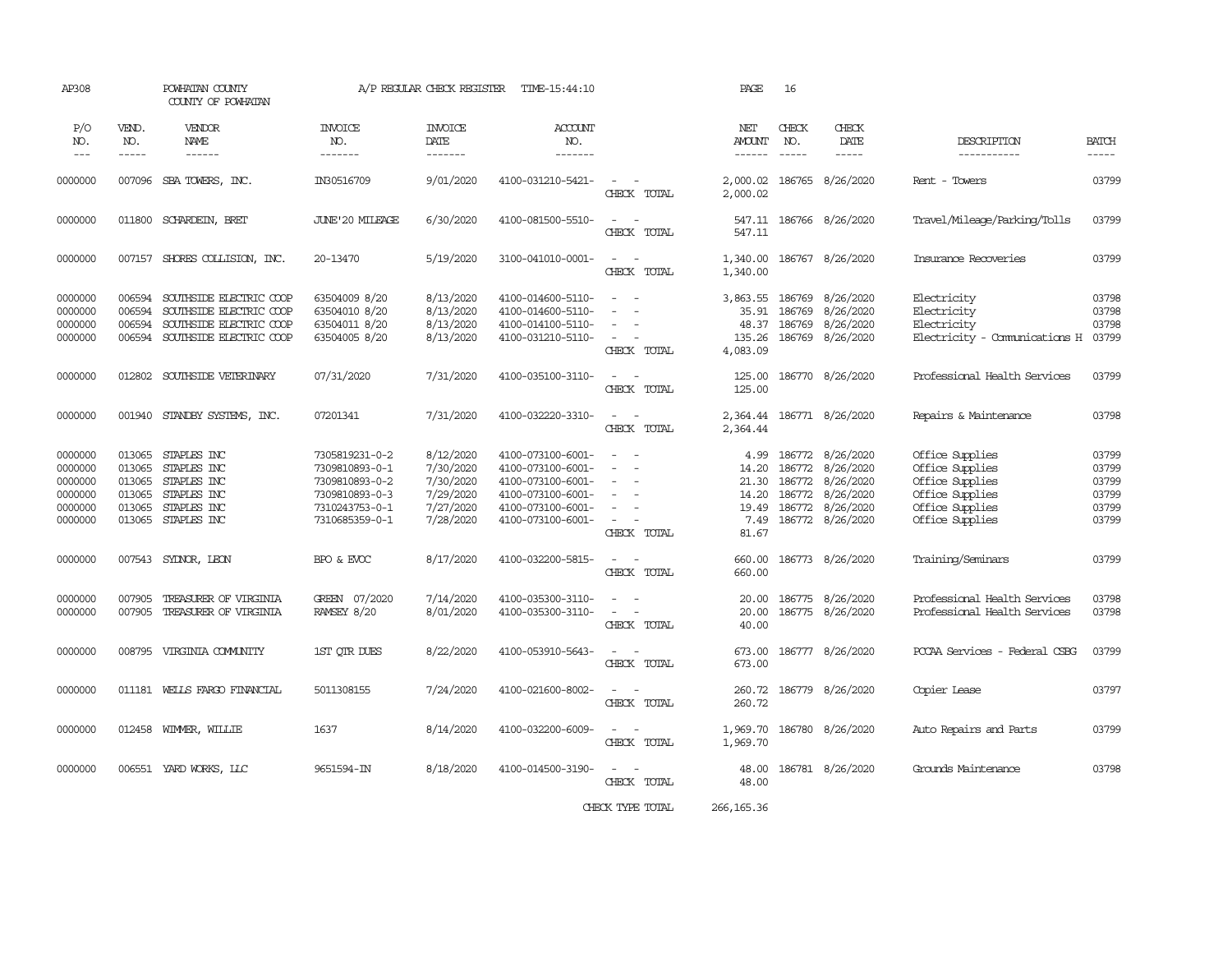| AP308               |                       | POWHATAN COUNTY<br>COUNTY OF POWHATAN |                                  |                                   | A/P VOID CHECK REGISTER TIME-15:44:10 |                              | PAGE<br>17                                                    |                        |                              |                             |
|---------------------|-----------------------|---------------------------------------|----------------------------------|-----------------------------------|---------------------------------------|------------------------------|---------------------------------------------------------------|------------------------|------------------------------|-----------------------------|
| P/O<br>NO.<br>$---$ | VEND.<br>NO.<br>----- | VENDOR<br>NAME<br>------              | <b>INVOICE</b><br>NO.<br>------- | <b>INVOICE</b><br>DATE<br>------- | ACCOUNT<br>NO.<br>-------             |                              | CHECK<br>NET<br><b>AMOUNT</b><br>NO.<br>$- - - - -$<br>------ | CHECK<br>DATE<br>----- | DESCRIPTION<br>-----------   | <b>BATCH</b><br>$- - - - -$ |
| 0000000             | 006717                | REYNOLDS, MATTHEW SHALN               | REIMB 11/19/19                   | 12/10/2019                        | 4100-081100-5510-                     | $ -$<br>CHECK TOTAL          | 134.55-183779 1/08/2020<br>134.55-                            |                        | Travel/Mileage/Parking/Tolls | 00514                       |
| 0000000             | 013506                | KENDALL C. PETERSON                   | 2 FINAL                          | 7/13/2020                         | 4100-011010-5550-                     | $\sim$ $\sim$<br>CHECK TOTAL | 1,450.00-186309 7/22/2020<br>1,450.00-                        |                        | <b>BOS</b> Retreat           | 00512                       |
|                     |                       |                                       |                                  |                                   |                                       | CHECK TYPE TOTAL             | 1,584.55-                                                     |                        |                              |                             |
|                     |                       |                                       |                                  |                                   |                                       | FINAL TOTAL                  | 264,580.81                                                    |                        |                              |                             |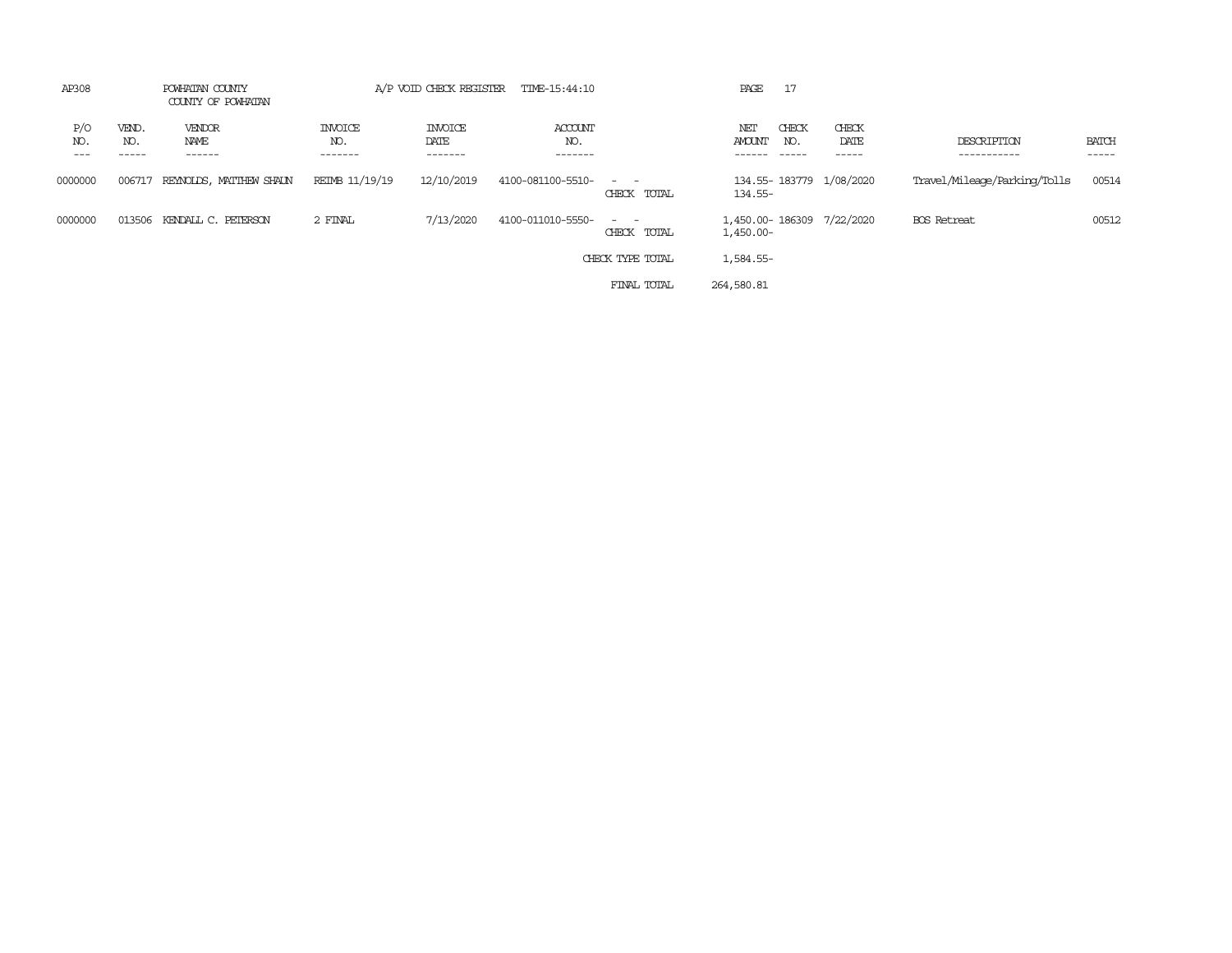| AP308                                    |                             | POWHATAN COUNTY<br>COUNTY OF POWHATAN                                                                                         |                                              | A/P REGULAR CHECK REGISTER                       | TIME-15:45:21                                                                    |                                                                                                                                                 | PAGE                                  | $\mathbf{1}$            |                                                                              |                                                                              |                                  |
|------------------------------------------|-----------------------------|-------------------------------------------------------------------------------------------------------------------------------|----------------------------------------------|--------------------------------------------------|----------------------------------------------------------------------------------|-------------------------------------------------------------------------------------------------------------------------------------------------|---------------------------------------|-------------------------|------------------------------------------------------------------------------|------------------------------------------------------------------------------|----------------------------------|
| P/O<br>NO.<br>$---$                      | VEND.<br>NO.<br>$- - - - -$ | VENDOR<br>NAME<br>$- - - - - -$                                                                                               | <b>INVOICE</b><br>NO.<br>-------             | <b>INVOICE</b><br>DATE<br>-------                | <b>ACCOUNT</b><br>NO.<br>--------                                                |                                                                                                                                                 | NET<br>AMOUNT<br>$- - - - - -$        | CHECK<br>NO.<br>------  | CHECK<br>DATE<br>$- - - - -$                                                 | DESCRIPTION<br>-----------                                                   | <b>BATCH</b><br>$- - - - -$      |
| 0000000                                  |                             | 011434 AGA JANITORIAL SOLUTIONS,                                                                                              | 00914                                        | 8/04/2020                                        | 4116-012200-0001-                                                                | $\overline{\phantom{a}}$<br>$\sim$<br>CHECK TOTAL                                                                                               | 7,500.00                              |                         | 7,500.00 186564 8/13/2020                                                    | Cares Act - COVID Expd                                                       | 03780                            |
| 0000000<br>0000000                       | 009183<br>009183            | AIR, WATER & SOIL LABORA- V20003927<br>AIR, WATER & SOIL LABORA- V20003928                                                    |                                              | 6/09/2020<br>6/09/2020                           | 4501-043600-3142-<br>4501-043600-3142-                                           | $\omega_{\rm{max}}$ and $\omega_{\rm{max}}$                                                                                                     | 265.20                                | 362.40 186565<br>186565 | 8/13/2020<br>8/13/2020                                                       | Professional Services - Sewer<br>Professional Services - Sewer               | 03780<br>03780                   |
| 0000000<br>0000000                       | 009183<br>009183            | AIR, WATER & SOIL LABORA- V20005221<br>AIR, WATER & SOIL LABORA- V20005223                                                    |                                              | 7/27/2020<br>7/27/2020                           | 4501-043600-3142-<br>4501-043600-3142-                                           | $\sim$                                                                                                                                          | 133.60<br>111.80                      | 186565<br>186565        | 8/13/2020<br>8/13/2020                                                       | Professional Services - Sewer<br>Professional Services - Sewer               | 03780<br>03780<br>03780          |
| 0000000<br>0000000                       | 009183                      | AIR, WATER & SOIL LABORA- V20005306<br>009183 AIR, WATER & SOIL LABORA- V20005307                                             |                                              | 7/30/2020<br>7/30/2020                           | 4501-043600-3142-<br>4501-043600-3142-                                           | CHECK TOTAL                                                                                                                                     | 40.00<br>40.00<br>953.00              | 186565                  | 8/13/2020<br>186565 8/13/2020                                                | Professional Services - Sewer<br>Professional Services - Sewer               | 03780                            |
| 0000000<br>0000000<br>0000000<br>0000000 | 007296                      | 007296 BOUND TREE MEDICAL, LLC<br>BOUND TREE MEDICAL, LLC<br>007296 BOUND TREE MEDICAL, LLC<br>007296 BOUND TREE MEDICAL, LLC | 83688613<br>83690429<br>83695896<br>83706247 | 7/08/2020<br>7/09/2020<br>7/14/2020<br>7/22/2020 | 4120-032301-6013-<br>4120-032301-6013-<br>4120-032301-6013-<br>4120-032301-6013- | $\sim$<br>$\sim$<br>$\frac{1}{2} \left( \frac{1}{2} \right) \left( \frac{1}{2} \right) = \frac{1}{2} \left( \frac{1}{2} \right)$<br>CHECK TOTAL | 215.88<br>983.41<br>55.98<br>1,951.85 | 186570                  | 8/13/2020<br>696.58 186570 8/13/2020<br>186570 8/13/2020<br>186570 8/13/2020 | Medical Supplies<br>Medical Supplies<br>Medical Supplies<br>Medical Supplies | 03780<br>03780<br>03780<br>03780 |
| 0000000                                  |                             | 011610 BUSINESS CARD                                                                                                          | 07/27/2020                                   | 7/27/2020                                        | 4116-031212-6015-                                                                | $\sim$ $\sim$<br>CHECK TOTAL                                                                                                                    | 143.48                                |                         | 143.48 186572 8/13/2020                                                      | Ancillary Expenses                                                           | 03789                            |
| 0000000<br>0000000                       |                             | 008686 C.W. WILLIAMS & CO., INC.<br>008686 C.W. WILLIAMS & CO., INC.                                                          | 629097<br>629310                             | 7/15/2020<br>7/23/2020                           | 4301-012400-8301-<br>4301-012400-8301-                                           | $\sim$<br>$\omega_{\rm{max}}$ and $\omega_{\rm{max}}$<br>CHECK TOTAL                                                                            | 178.81                                |                         | 80.34 186574 8/13/2020<br>98.47 186574 8/13/2020                             | Fire Department Equipment<br>Fire Department Equipment                       | 03780<br>03780                   |
| 0000000<br>0000000<br>0000000            | 006965<br>006965<br>006965  | CINTAS CORPORATION<br>CINIAS CORPORATION<br>CINIAS CORPORATION                                                                | 4056554690<br>4057189268<br>4057842896       | 7/22/2020<br>7/29/2020<br>8/05/2020              | 4501-043400-6011-<br>4501-043400-6011-<br>4501-043400-6011-                      | $\sim$<br>$\overline{\phantom{a}}$<br>$\overline{\phantom{a}}$<br>$\sim$ 100 $\mu$<br>CHECK TOTAL                                               | 43.92                                 |                         | 14.64 186576 8/13/2020<br>14.64 186576 8/13/2020<br>14.64 186576 8/13/2020   | Uniforms<br>Uniforms<br>Uniforms                                             | 03780<br>03780<br>03780          |
| 0000000                                  |                             | 011021 COALITION OF CHURCHES                                                                                                  | CARES ACT                                    | 7/15/2020                                        | 4116-012200-0001-                                                                | $\overline{\phantom{a}}$<br>CHECK TOTAL                                                                                                         | 25,000.00                             |                         | 25,000.00 186577 8/13/2020                                                   | Cares Act - COVID Expd                                                       | 03780                            |
| 0000000                                  |                             | 011861 COMUNITY LIFE CHURCH                                                                                                   | CARES ACT                                    | 7/13/2020                                        | 4116-012200-0001-                                                                | $\overline{\phantom{a}}$<br>$\sim$<br>CHECK TOTAL                                                                                               | 25,000.00<br>25,000.00                |                         | 186581 8/13/2020                                                             | Cares Act - COVID Expd                                                       | 03780                            |
| 0000000                                  |                             | 000860 DOMINION ENERGY VIRGINIA                                                                                               | 2907028530 7/29                              | 7/29/2020                                        | 4501-043400-5110-                                                                | $\frac{1}{2} \left( \frac{1}{2} \right) \left( \frac{1}{2} \right) = \frac{1}{2} \left( \frac{1}{2} \right)$<br>CHECK TOTAL                     | 36.59<br>36.59                        |                         | 186584 8/13/2020                                                             | Electricity                                                                  | 03780                            |
| 0000000<br>0000000                       | 011224                      | ELECTRONIC SYSTEMS, INC.<br>011224 ELECTRONIC SYSTEMS, INC.                                                                   | IN1628675<br>IN1632907                       | 7/29/2020<br>8/05/2020                           | 4501-043400-3320-<br>4501-043400-3320-                                           | $\sim$<br>$\sim$<br>$\sim$<br>CHECK TOTAL                                                                                                       | 45.25<br>45.25<br>90.50               |                         | 186586 8/13/2020<br>186586 8/13/2020                                         | Maintenance and Service Contra<br>Maintenance and Service Contra             | 03780<br>03780                   |
| 0000000                                  |                             | 009093 FARMVILLE WHOLESALE                                                                                                    | 693399                                       | 7/22/2020                                        | 4501-043600-3310-                                                                | $\sim$ $\sim$<br>CHECK TOTAL                                                                                                                    | 115.95<br>115.95                      |                         | 186587 8/13/2020                                                             | Repairs and Maintenance                                                      | 03780                            |
| 0000000                                  |                             | 011563 FEEDING POWHATAN, INC.                                                                                                 | CARES ACT                                    | 7/13/2020                                        | 4116-012200-0001-                                                                | $\sim$ $ -$<br>CHECK TOTAL                                                                                                                      | 25,000.00<br>25,000.00                |                         | 186588 8/13/2020                                                             | Cares Act - COVID Expd                                                       | 03780                            |
| 0000000                                  |                             | 008314 FREE CLINIC OF POWHATAN                                                                                                | CARES ACT                                    | 8/03/2020                                        | 4116-012200-0001-                                                                | $\frac{1}{2} \left( \frac{1}{2} \right) \left( \frac{1}{2} \right) = \frac{1}{2} \left( \frac{1}{2} \right)$<br>CHECK TOTAL                     | 25,000.00                             |                         | 25,000.00 186590 8/13/2020                                                   | Cares Act - COVID Expd                                                       | 03780                            |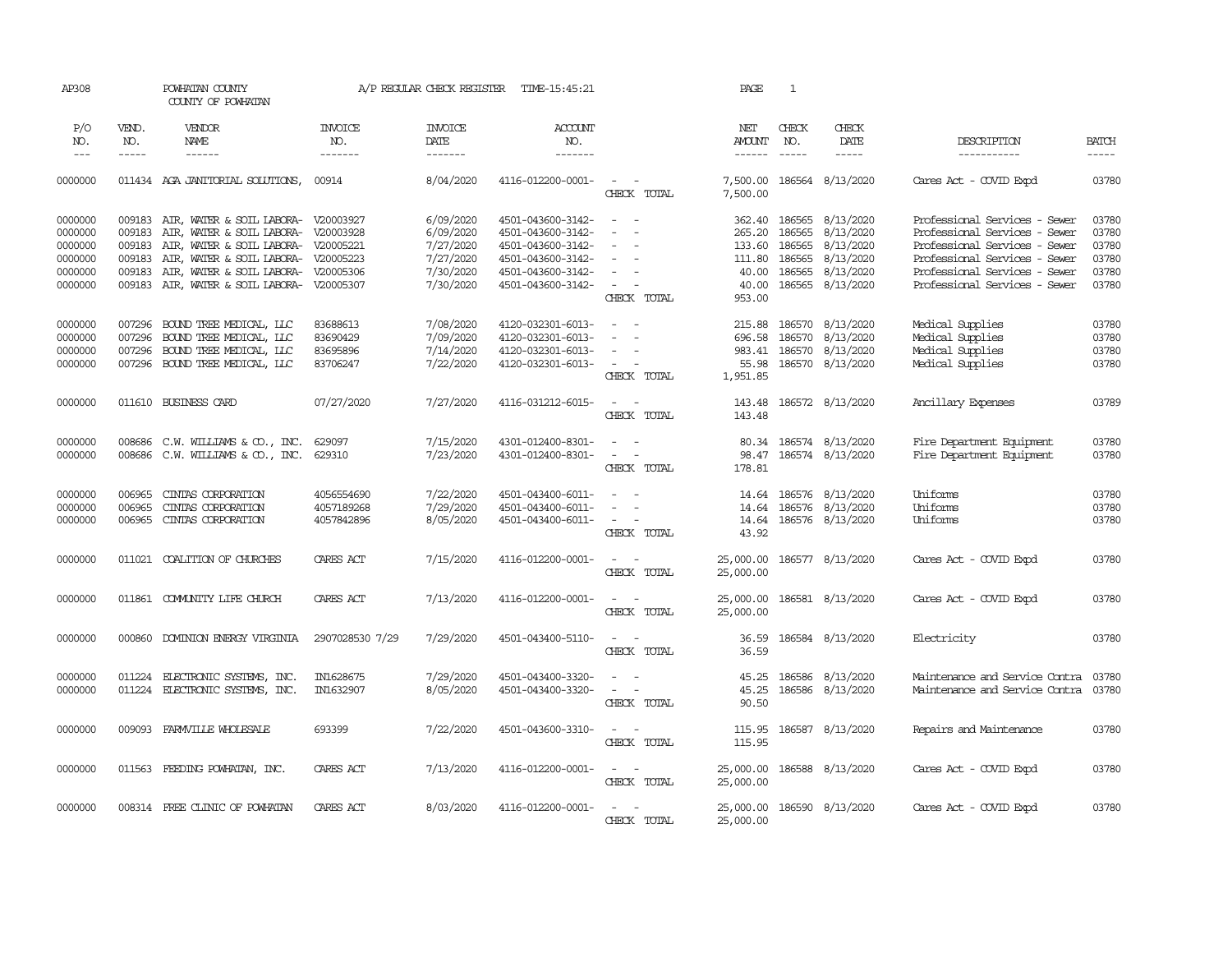| AP308                                    |                                      | POWHATAN COUNTY<br>COUNTY OF POWHATAN                                                    |                                        | A/P REGULAR CHECK REGISTER                       | TIME-15:45:21                                                                    |                                                                          | PAGE                              | 2                                    |                                                  |                                                                              |                                  |
|------------------------------------------|--------------------------------------|------------------------------------------------------------------------------------------|----------------------------------------|--------------------------------------------------|----------------------------------------------------------------------------------|--------------------------------------------------------------------------|-----------------------------------|--------------------------------------|--------------------------------------------------|------------------------------------------------------------------------------|----------------------------------|
| P/O<br>NO.<br>$---$                      | VEND.<br>NO.<br>$\cdots$             | VENDOR<br>NAME<br>------                                                                 | <b>INVOICE</b><br>NO.<br>-------       | <b>INVOICE</b><br>DATE<br>$- - - - - - -$        | <b>ACCOUNT</b><br>NO.<br>-------                                                 |                                                                          | NET<br><b>AMOUNT</b><br>-------   | CHECK<br>NO.<br>$\frac{1}{2}$        | CHECK<br>DATE<br>$- - - - -$                     | DESCRIPTION<br>-----------                                                   | <b>BATCH</b><br>-----            |
| 0000000                                  | 010966                               | HABITAT FOR HUMANITY-                                                                    | CARES ACT                              | 7/21/2020                                        | 4116-012200-0001-                                                                | $\overline{\phantom{a}}$<br>CHECK TOTAL                                  | 25,000.00<br>25,000.00            |                                      | 186594 8/13/2020                                 | Cares Act - COVID Expd                                                       | 03780                            |
| 0000000                                  | 013599                               | IMPERIAL SUPPLIES HOLDING I000Z93403                                                     |                                        | 7/22/2020                                        | 4116-012200-0001-                                                                | $\sim$<br>$\sim$<br>CHECK TOTAL                                          | 125.94                            |                                      | 125.94 186597 8/13/2020                          | Cares Act - COVID Expd                                                       | 03780                            |
| 0000000                                  |                                      | 013314 JOBE, DOUGLAS                                                                     | REFUND SVC FEE                         | 11/28/2019                                       | 3120-016050-0001-                                                                | $\overline{\phantom{a}}$<br>$\overline{\phantom{a}}$<br>CHECK TOTAL      | 48.96<br>48.96                    |                                      | 186599 8/13/2020                                 | Fees for Rescue Transport Serv                                               | 03780                            |
| 0000000                                  |                                      | 009010 LONESOME DOVE EQUESTRIAN                                                          | CARES ACT                              | 8/04/2020                                        | 4116-012200-0001-                                                                | $\sim$ $\sim$<br>CHECK TOTAL                                             | 25,000.00<br>25,000.00            |                                      | 186602 8/13/2020                                 | Cares Act - COVID Expd                                                       | 03780                            |
| 0000000                                  | 006928                               | POWHATAN COUNTY DEPT. OF                                                                 | CARES ACT                              | 8/04/2020                                        | 4116-012200-0001-                                                                | $\sim$<br>$\sim$<br>CHECK TOTAL                                          | 25,000.00<br>25,000.00            |                                      | 186612 8/13/2020                                 | Cares Act - COVID Expd                                                       | 03781                            |
| 0000000                                  |                                      | 000620 R. C. GOODWYN & SONS, INC 0917894                                                 |                                        | 7/22/2020                                        | 4501-043600-3310-                                                                | $\overline{a}$<br>$\sim$<br>CHECK TOTAL                                  | 6.99<br>6.99                      |                                      | 186617 8/13/2020                                 | Repairs and Maintenance                                                      | 03781                            |
| 0000000<br>0000000<br>0000000<br>0000000 | 007325<br>007325<br>007325<br>007325 | RICHMOND OXYGEN CO.<br>RICHMOND OXYGEN CO.<br>RICHMOND OXYGEN CO.<br>RICHMOND OXYGEN CO. | 339956<br>339957<br>341864<br>341865   | 7/01/2020<br>7/01/2020<br>7/15/2020<br>7/15/2020 | 4120-032301-6013-<br>4120-032301-6013-<br>4120-032301-6013-<br>4120-032301-6013- | $\sim$<br>$\sim$                                                         | 23.00<br>48.00<br>16.00<br>31.00  | 186618<br>186618<br>186618<br>186618 | 8/13/2020<br>8/13/2020<br>8/13/2020<br>8/13/2020 | Medical Supplies<br>Medical Supplies<br>Medical Supplies<br>Medical Supplies | 03781<br>03781<br>03781<br>03781 |
| 0000000<br>0000000<br>0000000            | 007325<br>007325<br>007325           | RICHMOND OXYGEN CO.<br>RICHMOND OXYGEN CO.<br>RICHMOND OXYGEN CO.                        | 342256<br>342257<br>343330             | 7/29/2020<br>7/29/2020<br>7/31/2020              | 4120-032301-6013-<br>4120-032301-6013-<br>4120-032301-6013-                      | $\overline{\phantom{a}}$<br>$\overline{\phantom{a}}$<br>CHECK TOTAL      | 23.00<br>8.00<br>277.50<br>426.50 | 186618<br>186618<br>186618           | 8/13/2020<br>8/13/2020<br>8/13/2020              | Medical Supplies<br>Medical Supplies<br>Medical Supplies                     | 03781<br>03781<br>03781          |
| 0000000                                  |                                      | 007450 THOMSON REUTERS -                                                                 | 842749061                              | 8/01/2020                                        | 4116-021100-6012-                                                                | $\overline{\phantom{a}}$<br>$\sim$<br>CHECK TOTAL                        | 462.90<br>462.90                  |                                      | 186625 8/13/2020                                 | Law Library Expenses                                                         | 03781                            |
| 0000000                                  |                                      | 011193 VERIZON                                                                           | 13574714 7/27                          | 7/27/2020                                        | 4501-043400-5230-                                                                | $\sim$<br>$\overline{\phantom{a}}$<br>CHECK TOTAL                        | 48.68<br>48.68                    |                                      | 186627 8/13/2020                                 | Telephone System                                                             | 03781                            |
| 0000000                                  |                                      | 013459 VERIZON                                                                           | <b>BALANCE DUE</b>                     | 7/30/2020                                        | 4501-043400-5250-                                                                | $\overline{\phantom{a}}$<br>$\sim$<br>CHECK TOTAL                        | 7,086.05<br>7,086.05              |                                      | 186629 8/13/2020                                 | Cell Phones                                                                  | 03790                            |
| 0000000<br>0000000                       | 007415                               | VIRGINIA UTILITY<br>007415 VIRGINIA UTILITY                                              | 07200358<br>07200358                   | 7/31/2020<br>7/31/2020                           | 4501-043500-3140-<br>4501-043600-3142-                                           | $\omega_{\rm{max}}$ and $\omega_{\rm{max}}$<br>CHECK TOTAL               | 27.82<br>27.83<br>55.65           | 186630                               | 8/13/2020<br>186630 8/13/2020                    | Professional Services - Water<br>Professional Services - Sewer               | 03781<br>03781                   |
| 0000000<br>0000000                       | 008668<br>008668                     | BANK OF AMERICA<br>BANK OF AMERICA                                                       | 08/03/2020<br>08/03/2020               | 8/03/2020<br>8/03/2020                           | 4116-035500-0008-<br>4116-035500-0008-                                           | $\overline{\phantom{a}}$<br>$\sim$<br>$\overline{\phantom{a}}$<br>$\sim$ | 136.03<br>69.96                   | 186635                               | 186635 8/14/2020<br>8/14/2020                    | Emerg Perform Grant<br>Emerg Perform Grant                                   | 03791<br>03791                   |
| 0000000<br>0000000<br>0000000            | 008668<br>008668<br>008668           | BANK OF AMERICA<br>BANK OF AMERICA<br>BANK OF AMERICA                                    | 08/03/2020<br>08/03/2020<br>08/03/2020 | 8/03/2020<br>8/03/2020<br>8/03/2020              | 4116-035500-0008-<br>4116-035500-0008-<br>4116-035500-0008-                      | $\equiv$<br>$\equiv$<br>$\equiv$<br>÷,                                   | 32.40<br>32.65<br>364.63          | 186635<br>186635<br>186635           | 8/14/2020<br>8/14/2020<br>8/14/2020              | Emerg Perform Grant<br>Emerg Perform Grant<br>Emerg Perform Grant            | 03791<br>03791<br>03791          |
| 0000000<br>0000000<br>0000000            | 008668<br>008668<br>008668           | BANK OF AMERICA<br>BANK OF AMERICA<br>BANK OF AMERICA                                    | 08/03/2020<br>08/03/2020<br>08/03/2020 | 8/03/2020<br>8/03/2020<br>8/03/2020              | 4116-035500-0008-<br>4116-035500-0008-<br>4116-035500-0008-                      | $\equiv$                                                                 | 287.83<br>65.29<br>24.70          | 186635<br>186635<br>186635           | 8/14/2020<br>8/14/2020<br>8/14/2020              | Emerg Perform Grant<br>Emerg Perform Grant<br>Emerg Perform Grant            | 03791<br>03791<br>03791          |
| 0000000<br>0000000                       | 008668<br>008668                     | BANK OF AMERICA<br>BANK OF AMERICA                                                       | 08/03/2020<br>08/03/2020               | 8/03/2020<br>8/03/2020                           | 4116-035500-0008-<br>4116-035500-0008-                                           | $\sim$<br>$\sim$                                                         | 24.25<br>114.86                   | 186635<br>186635                     | 8/14/2020<br>8/14/2020                           | Emerg Perform Grant<br>Emerg Perform Grant                                   | 03791<br>03791                   |
| 0000000                                  | 008668                               | BANK OF AMERICA                                                                          | 08/03/2020                             | 8/03/2020                                        | 4116-035500-0008-                                                                |                                                                          |                                   |                                      | 171.81 186635 8/14/2020                          | Emerg Perform Grant                                                          | 03791                            |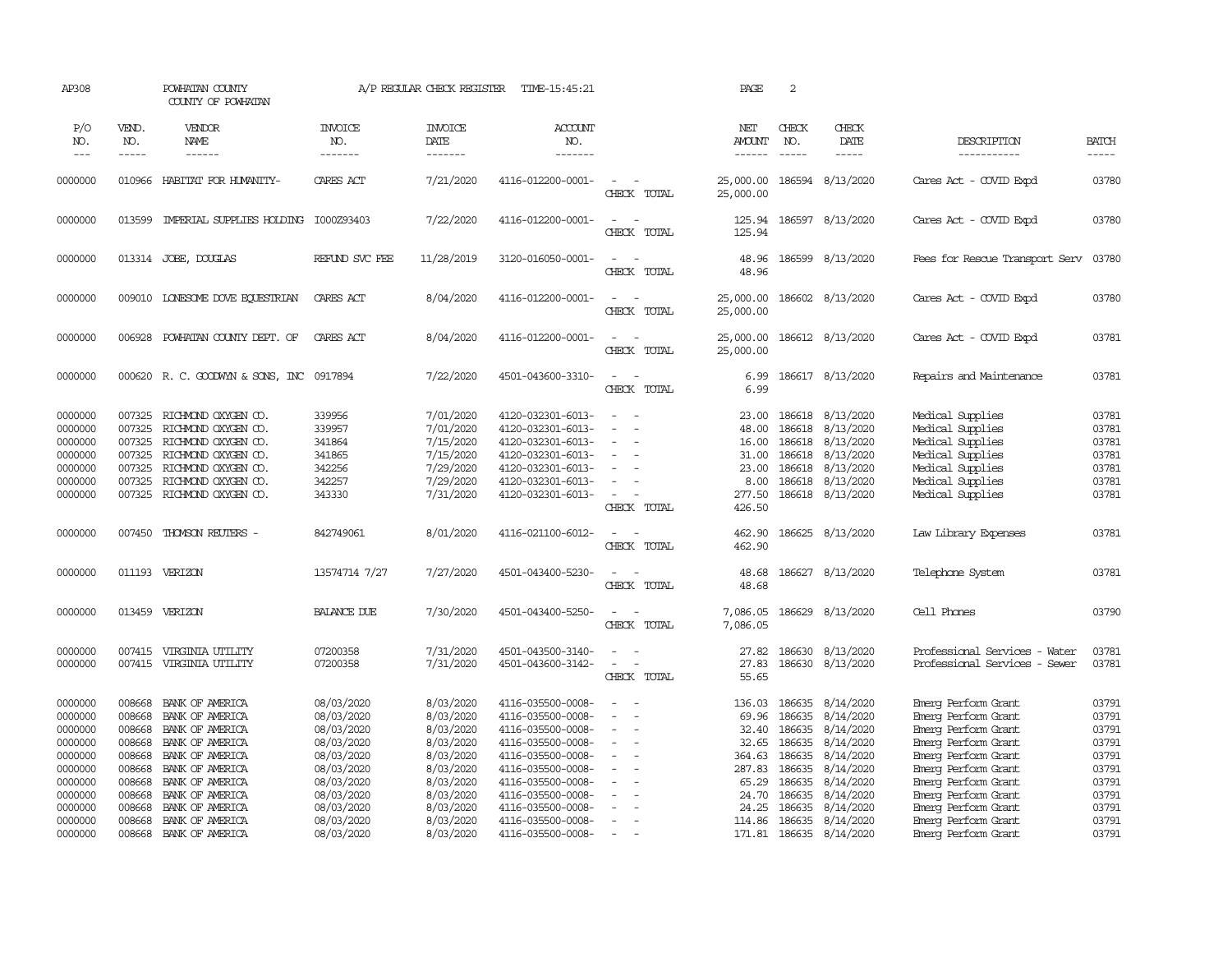| AP308              |                  | POWHATAN COUNTY<br>COUNTY OF POWHATAN |                          | A/P REGULAR CHECK REGISTER | TIME-15:45:21                          |                          |             | PAGE              | 3                |                           |                                  |                |
|--------------------|------------------|---------------------------------------|--------------------------|----------------------------|----------------------------------------|--------------------------|-------------|-------------------|------------------|---------------------------|----------------------------------|----------------|
| P/O<br>NO.         | VEND.<br>NO.     | <b>VENDOR</b><br>NAME                 | <b>INVOICE</b><br>NO.    | <b>INVOICE</b><br>DATE     | ACCOUNT<br>NO.                         |                          |             | NET<br>AMOUNT     | CHECK<br>NO.     | CHECK<br>DATE             | DESCRIPTION                      | <b>BATCH</b>   |
| $---$              | $- - - - -$      | $- - - - - -$                         | -------                  | -------                    | -------                                |                          |             | ------            | $\frac{1}{2}$    | -----                     | -----------                      | $- - - - -$    |
| 0000000            | 008668           | BANK OF AMERICA                       | 08/03/2020               | 8/03/2020                  | 4116-012200-0001-                      |                          |             | 2, 191.14 186635  |                  | 8/14/2020                 | Cares Act - COVID Expd           | 03791          |
| 0000000            | 008668           | BANK OF AMERICA                       | 08/03/2020               | 8/03/2020                  | 4116-032200-0010-                      |                          |             | 1,232.00-186635   |                  | 8/14/2020                 | SAFER Expenses                   | 03791          |
| 0000000            | 008668           | BANK OF AMERICA                       | 08/03/2020               | 8/03/2020                  | 4116-032200-0010-                      |                          |             | 1,332.00-186635   |                  | 8/14/2020                 | SAFER Expenses                   | 03791          |
| 0000000            | 008668           | BANK OF AMERICA                       | 08/03/2020               | 8/03/2020                  | 4116-032200-0010-                      |                          |             | 1,332.00-186635   |                  | 8/14/2020                 | SAFER Expenses                   | 03791          |
| 0000000            | 008668           | BANK OF AMERICA                       | 08/03/2020               | 8/03/2020                  | 4116-032200-0010-                      |                          |             | 1,272.00- 186635  |                  | 8/14/2020                 | SAFER Expenses                   | 03791          |
| 0000000            | 008668           | BANK OF AMERICA                       | 08/03/2020               | 8/03/2020                  | 4116-032200-0010-                      |                          |             | 1,332.00-186635   |                  | 8/14/2020                 | SAFER Expenses                   | 03791          |
| 0000000            | 008668           | BANK OF AMERICA                       | 08/03/2020               | 8/03/2020                  | 4116-032200-0010-                      |                          |             | 1,332.00-186635   |                  | 8/14/2020                 | SAFER Expenses                   | 03791          |
| 0000000            | 008668           | BANK OF AMERICA                       | 08/03/2020               | 8/03/2020                  | 4116-012200-0001-                      | $\sim$                   |             | 20,573.50 186635  |                  | 8/14/2020                 | Cares Act - COVID Expd           | 03791          |
| 0000000            | 008668           | BANK OF AMERICA                       | 08/03/2020               | 8/03/2020                  | 4116-012200-0001-                      |                          |             | 1,199.70          | 186635           | 8/14/2020                 | Cares Act - COVID Expd           | 03791          |
| 0000000            | 008668           | BANK OF AMERICA                       | 08/03/2020               | 8/03/2020                  | 4116-012200-0001-                      |                          |             | 8,052.91 186635   |                  | 8/14/2020                 | Cares Act - COVID Expd           | 03791          |
| 0000000            | 008668           | BANK OF AMERICA                       | 08/03/2020               | 8/03/2020                  | 4116-012200-0001-                      |                          |             |                   | 404.11- 186635   | 8/14/2020                 | Cares Act - COVID Expd           | 03791          |
| 0000000            | 008668           | BANK OF AMERICA                       | 08/03/2020               | 8/03/2020                  | 4116-012200-0001-                      |                          |             | 8,028.91 186635   |                  | 8/14/2020                 | Cares Act - COVID Expd           | 03791          |
| 0000000            | 008668           | BANK OF AMERICA                       | 08/03/2020               | 8/03/2020                  | 4116-012200-0001-                      |                          |             | 5,140.00          | 186635           | 8/14/2020                 | Cares Act - COVID Expd           | 03791          |
| 0000000            | 008668           | BANK OF AMERICA                       | 08/03/2020               | 8/03/2020                  | 4116-012200-0001-                      |                          |             | 730.00            | 186635           | 8/14/2020                 | Cares Act - COVID Expd           | 03791          |
| 0000000            | 008668           | BANK OF AMERICA                       | 08/03/2020               | 8/03/2020                  | 4116-012200-0001-                      | $\overline{\phantom{a}}$ |             | 2,122.00          | 186635           | 8/14/2020                 | Cares Act - COVID Expd           | 03791          |
| 0000000            | 008668           | BANK OF AMERICA                       | 08/03/2020               | 8/03/2020                  | 4116-012200-0001-                      |                          |             | 4,375.00          | 186635           | 8/14/2020                 | Cares Act - COVID Expd           | 03791          |
| 0000000            | 008668           | BANK OF AMERICA                       | 08/03/2020               | 8/03/2020<br>8/03/2020     | 4120-032301-8215-                      |                          |             | 865.61            | 186635<br>186635 | 8/14/2020                 | Capital Outlay                   | 03791<br>03791 |
| 0000000            | 008668<br>008668 | BANK OF AMERICA                       | 08/03/2020<br>08/03/2020 |                            | 4120-032301-8215-                      |                          |             | 79.73<br>1,550.62 | 186635           | 8/14/2020<br>8/14/2020    | Capital Outlay<br>Capital Outlay | 03791          |
| 0000000<br>0000000 | 008668           | BANK OF AMERICA<br>BANK OF AMERICA    | 08/03/2020               | 8/03/2020<br>8/03/2020     | 4120-032301-8215-<br>4301-062100-8304- |                          |             | 637.12            | 186635           | 8/14/2020                 | <b>PMS</b> Repurpose             | 03791          |
| 0000000            | 008668           | BANK OF AMERICA                       | 08/03/2020               | 8/03/2020                  | 4301-062100-8304-                      |                          |             | 356.00            | 186635           | 8/14/2020                 | PMS Repurpose                    | 03791          |
| 0000000            | 008668           | BANK OF AMERICA                       | 08/03/2020               | 8/03/2020                  | 4301-062100-8304-                      | $\overline{\phantom{a}}$ |             | 286.00            | 186635           | 8/14/2020                 | PMS Repurpose                    | 03791          |
| 0000000            | 008668           | BANK OF AMERICA                       | 08/03/2020               | 8/03/2020                  | 4301-012400-8301-                      |                          |             | 1,044.95          | 186635           | 8/14/2020                 | Fire Department Equipment        | 03791          |
| 0000000            | 008668           | BANK OF AMERICA                       | 08/03/2020               | 8/03/2020                  | 4301-062100-8304-                      |                          |             | 361.43            | 186635           | 8/14/2020                 | PMS Repurpose                    | 03791          |
| 0000000            | 008668           | BANK OF AMERICA                       | 08/03/2020               | 8/03/2020                  | 4301-062100-8304-                      |                          |             |                   | 21.80-186635     | 8/14/2020                 | PMS Repurpose                    | 03791          |
| 0000000            | 008668           | BANK OF AMERICA                       | 08/03/2020               | 8/03/2020                  | 4501-043400-3310-                      | $\sim$                   |             |                   | 17.86 186635     | 8/14/2020                 | Repairs and Maintenance          | 03791          |
| 0000000            | 008668           | BANK OF AMERICA                       | 08/03/2020               | 8/03/2020                  | 4501-043400-5130-                      |                          |             | 23.88             | 186635           | 8/14/2020                 | Water                            | 03791          |
| 0000000            | 008668           | BANK OF AMERICA                       | 08/03/2020               | 8/03/2020                  | 4501-043400-6015-                      |                          |             | 81.38             | 186635           | 8/14/2020                 | Lab Supplies                     | 03791          |
| 0000000            | 008668           | BANK OF AMERICA                       | 08/03/2020               | 8/03/2020                  | 4501-043500-6015-                      | $\sim$                   |             | 129.05            | 186635           | 8/14/2020                 | Lab Supplies                     | 03791          |
| 0000000            | 008668           | BANK OF AMERICA                       | 08/03/2020               | 8/03/2020                  | 4501-043600-3310-                      |                          |             | 10.99             | 186635           | 8/14/2020                 | Repairs and Maintenance          | 03791          |
| 0000000            | 008668           | BANK OF AMERICA                       | 08/03/2020               | 8/03/2020                  | 4501-043500-3310-                      |                          |             | 564.41            | 186635           | 8/14/2020                 | Repairs and Maintenance          | 03791          |
| 0000000            | 008668           | BANK OF AMERICA                       | 08/03/2020               | 8/03/2020                  | 4501-043400-5540-                      |                          |             | 500.00            | 186635           | 8/14/2020                 | Conferences & Training           | 03791          |
| 0000000            | 008668           | BANK OF AMERICA                       | 08/03/2020               | 8/03/2020                  | 4501-043400-3146-                      | $\equiv$                 |             | 142.80            |                  | 186635 8/14/2020          | Professional Services            | 03791          |
|                    |                  |                                       |                          |                            |                                        |                          | CHECK TOTAL | 52, 131.49        |                  |                           |                                  |                |
| 0000000            |                  | 006175 ADAMS OIL COMPANY, INC.        | 36829                    | 6/09/2020                  | 4501-043400-6008-                      | $\sim$                   |             | 81.93             |                  | 186637 8/19/2020          | Gas/Grease/Oil/Vehicle Repairs   | 03795          |
|                    |                  |                                       |                          |                            |                                        |                          | CHECK TOTAL | 81.93             |                  |                           |                                  |                |
|                    |                  |                                       |                          |                            |                                        |                          |             |                   |                  |                           |                                  |                |
| 0000000            | 009183           | AIR, WATER & SOIL LABORA- V20005423   |                          | 8/04/2020                  | 4501-043600-3142-                      |                          |             | 133.60            | 186638           | 8/19/2020                 | Professional Services - Sewer    | 03785          |
| 0000000            | 009183           | AIR, WATER & SOIL LABORA- V20005424   |                          | 8/04/2020                  | 4501-043600-3142-                      | $\sim$                   |             | 111.80            | 186638           | 8/19/2020                 | Professional Services - Sewer    | 03785          |
| 0000000            | 009183           | AIR, WATER & SOIL LABORA-             | V20005486                | 8/06/2020                  | 4501-043600-3142-                      |                          |             | 40.00             | 186638           | 8/19/2020                 | Professional Services - Sewer    | 03785          |
| 0000000            | 009183           | AIR, WATER & SOIL LABORA- V20005487   |                          | 8/06/2020                  | 4501-043600-3142-                      |                          |             | 40.00             | 186638           | 8/19/2020                 | Professional Services - Sewer    | 03785          |
| 0000000            | 009183           | AIR, WATER & SOIL LABORA- V20005582   |                          | 8/11/2020                  | 4501-043600-3142-                      |                          |             | 362.40            | 186638           | 8/19/2020                 | Professional Services - Sewer    | 03795          |
| 0000000            | 009183           | AIR, WATER & SOIL LABORA- V20005583   |                          | 8/11/2020                  | 4501-043600-3142-                      |                          |             | 265.20            | 186638           | 8/19/2020                 | Professional Services - Sewer    | 03795          |
| 0000000            | 009183           | AIR, WATER & SOIL LABORA- V20005693   |                          | 8/13/2020                  | 4501-043600-3142-                      |                          |             | 40.00             | 186638           | 8/19/2020                 | Professional Services - Sewer    | 03795          |
| 0000000            | 009183           | AIR, WATER & SOIL LABORA- V20005694   |                          | 8/13/2020                  | 4501-043600-3142-                      |                          | CHECK TOTAL | 40.00<br>1,033.00 |                  | 186638 8/19/2020          | Professional Services - Sewer    | 03795          |
|                    |                  |                                       |                          |                            |                                        |                          |             |                   |                  |                           |                                  |                |
| 0000000            |                  | 013616 ALLIANCE FORESTRY              | 191225449                | 8/13/2020                  | 501-000200-0003-                       |                          |             |                   |                  | 1,270.55 186639 8/19/2020 | Customer Deposits Payable        | 03796          |
|                    |                  |                                       |                          |                            |                                        |                          | CHECK TOTAL | 1,270.55          |                  |                           |                                  |                |
|                    |                  |                                       |                          |                            |                                        |                          |             |                   |                  |                           |                                  |                |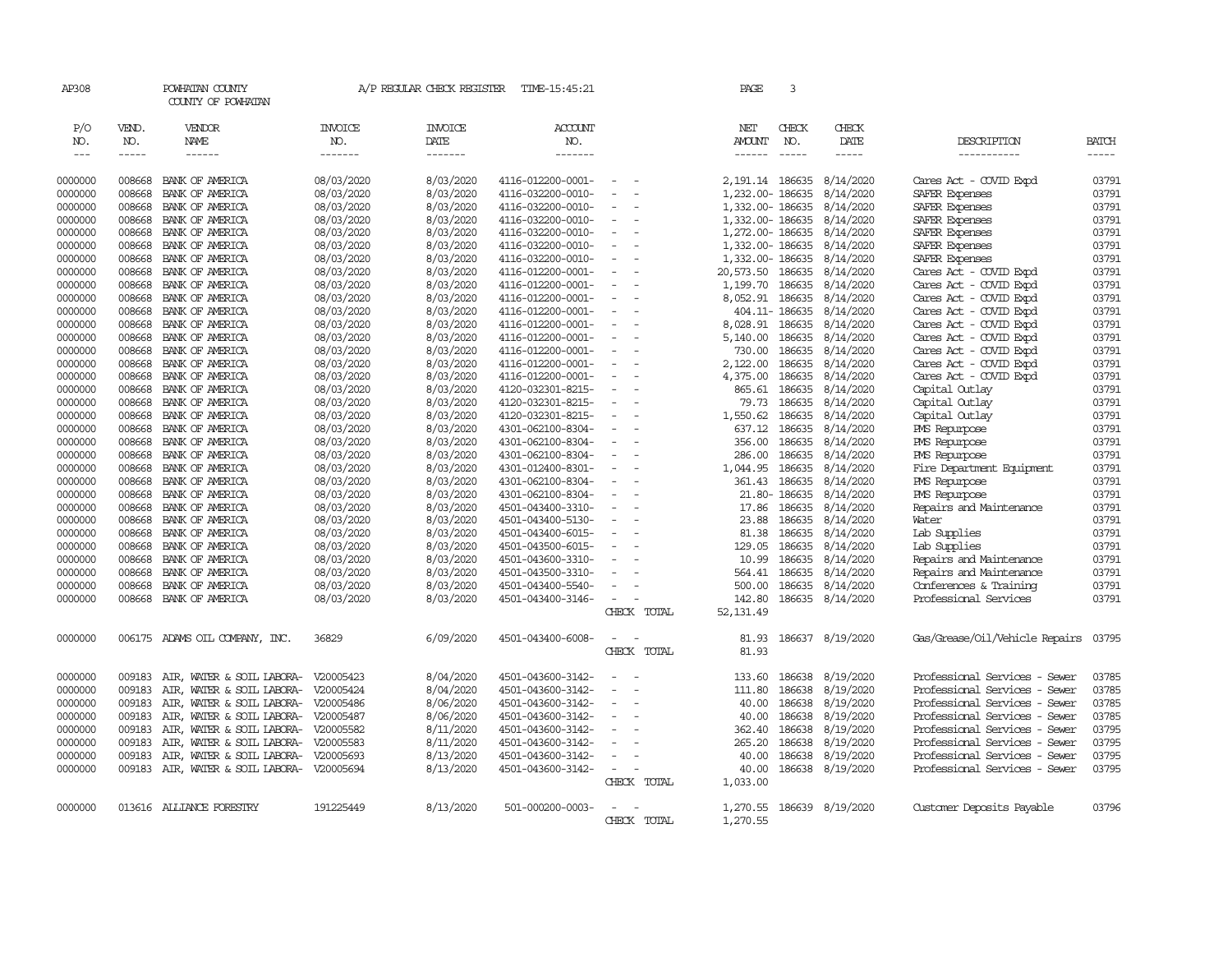| AP308                         |                               | POWHATAN COUNTY<br>COUNTY OF POWHATAN                                                                 |                                                       | A/P REGULAR CHECK REGISTER          | TIME-15:45:21                                               |                                                                                                                                                                                                                               | PAGE                                    | $\overline{4}$ |                                                            |                                                                            |                         |
|-------------------------------|-------------------------------|-------------------------------------------------------------------------------------------------------|-------------------------------------------------------|-------------------------------------|-------------------------------------------------------------|-------------------------------------------------------------------------------------------------------------------------------------------------------------------------------------------------------------------------------|-----------------------------------------|----------------|------------------------------------------------------------|----------------------------------------------------------------------------|-------------------------|
| P/O<br>NO.<br>$---$           | VEND.<br>NO.<br>$\frac{1}{2}$ | VENDOR<br>NAME                                                                                        | <b>INVOICE</b><br>NO.<br>-------                      | <b>INVOICE</b><br>DATE<br>-------   | <b>ACCOUNT</b><br>NO.<br>$- - - - - - -$                    |                                                                                                                                                                                                                               | NET<br><b>AMOUNT</b><br>$- - - - - -$   | CHECK<br>NO.   | CHECK<br>DATE<br>$- - - - -$                               | DESCRIPTION<br>-----------                                                 | <b>BATCH</b><br>-----   |
| 0000000                       |                               | 007436 AQUA VIRGINIA, INC.                                                                            | 0574661 8/2020                                        | 8/06/2020                           | 4501-043400-5130-                                           | $\sim$<br>$\sim$ $-$<br>CHECK TOTAL                                                                                                                                                                                           | 22.30<br>22.30                          |                | 186640 8/19/2020                                           | Water                                                                      | 03795                   |
| 0000000                       |                               | 007436 AQUA VIRGINIA, INC.                                                                            | 1188328 8/2020                                        | 8/06/2020                           | 4501-043600-5130-                                           | $\sim$ $ -$<br>CHECK TOTAL                                                                                                                                                                                                    | 17.62<br>17.62                          |                | 186641 8/19/2020                                           | Water - Sewer Facilities                                                   | 03795                   |
| 0000000                       |                               | 011585 ATLANTIC TACTICAL, INC.                                                                        | SO-80560385                                           | 8/10/2020                           | 4116-012200-0001-                                           | $\sim$ $  -$<br>CHECK TOTAL                                                                                                                                                                                                   | 25,638.35<br>25,638.35                  |                | 186642 8/19/2020                                           | Cares Act - COVID Expd                                                     | 03795                   |
| 0000000                       |                               | 009991 BMS DIRECT                                                                                     | 145044                                                | 7/31/2020                           | 4501-043400-5210-                                           | $\sim$ $ \sim$<br>CHECK TOTAL                                                                                                                                                                                                 | 252.00<br>252.00                        |                | 186649 8/19/2020                                           | Postage                                                                    | 03795                   |
| 0000000                       |                               | 007296 BOUND TREE MEDICAL, LLC                                                                        | 83723831                                              | 8/05/2020                           | 4120-032301-6013-                                           | $\sim$ $ \sim$<br>CHECK TOTAL                                                                                                                                                                                                 | 296.42                                  |                | 296.42 186650 8/19/2020                                    | Medical Supplies                                                           | 03795                   |
| 0000000<br>0000000<br>0000000 | 009984<br>009984<br>009984    | BRAME SPECIALITY CO., INC. 7555377<br>BRAME SPECIALITY CO., INC.<br>BRAME SPECIALIY CO., INC. 7557311 | 7556555                                               | 8/05/2020<br>7/27/2020<br>8/05/2020 | 4116-012200-0001-<br>4116-012200-0001-<br>4116-012200-0001- | $\omega_{\rm{max}}$ and $\omega_{\rm{max}}$<br>$\overline{\phantom{a}}$<br>$\sim$<br>$\frac{1}{2} \left( \frac{1}{2} \right) \left( \frac{1}{2} \right) \left( \frac{1}{2} \right) \left( \frac{1}{2} \right)$<br>CHECK TOTAL | 152.74<br>126.00<br>2,777.87            | 186652         | 2,499.13 186652 8/19/2020<br>8/19/2020<br>186652 8/19/2020 | Cares Act - COVID Expd<br>Cares Act - COVID Expd<br>Cares Act - COVID Expd | 03796<br>03796<br>03796 |
| 0000000                       | 006965                        | CINIAS CORPORATION                                                                                    | 4058467124                                            | 8/12/2020                           | 4501-043400-6011-                                           | $\sim$ $ \sim$<br>CHECK TOTAL                                                                                                                                                                                                 | 14.64                                   |                | 14.64 186654 8/19/2020                                     | Uniforms                                                                   | 03795                   |
| 0000000<br>0000000            |                               | 000076 DELL MARKETING L.P.<br>000076 DELL MARKETING L.P.                                              | 10406432630<br>10408327423                            | 7/09/2020<br>7/16/2020              | 4301-012510-8304-<br>4301-012510-8304-                      | $\sim$ $ \sim$<br>$\sim$ $ \sim$<br>CHECK TOTAL                                                                                                                                                                               | 1,531.00<br>1,531.00<br>3,062.00        |                | 186659 8/19/2020<br>186659 8/19/2020                       | PC Replacement<br>PC Replacement                                           | 03785<br>03785          |
| 0000000                       | 000860                        | DOMINION ENERGY VIRGINIA                                                                              | 0998223150 8/20                                       | 8/05/2020                           | 4501-043600-5110-                                           | $\sim$ $ \sim$ $-$<br>CHECK TOTAL                                                                                                                                                                                             | 82.62<br>82.62                          |                | 186661 8/19/2020                                           | Electricity                                                                | 03795                   |
| 0000000<br>0000000<br>0000000 | 000860<br>000860<br>000860    | DOMINION ENERGY VIRGINIA<br>DOMINION ENERGY VIRGINIA<br>DOMINION ENERGY VIRGINIA                      | 6656300552 8/20<br>7897055856 8/20<br>9052426195 8/20 | 8/03/2020<br>8/03/2020<br>8/03/2020 | 4501-043500-5110-<br>4501-043600-5110-<br>4501-043600-5110- | $\sim$<br>$\sim$<br>$\sim$<br>$\sim$<br>$\sim$<br>$\sim$ $-$<br>CHECK TOTAL                                                                                                                                                   | 193.83<br>2,213.03<br>47.30<br>2,454.16 | 186662         | 186662 8/19/2020<br>8/19/2020<br>186662 8/19/2020          | Electricity<br>Electricity<br>Electricity                                  | 03795<br>03795<br>03795 |
| 0000000<br>0000000            |                               | 007147 DRAPER ADEN ASSOCIATES<br>007147 DRAPER ADEN ASSOCIATES,                                       | 2020070142<br>2020070142                              | 7/31/2020<br>7/31/2020              | 4501-043500-3140-<br>4501-043600-3142-                      | $\sim$ $ -$<br>$\sim$ $ -$<br>CHECK TOTAL                                                                                                                                                                                     | 950.00<br>1,900.00                      |                | 950.00 186663 8/19/2020<br>186663 8/19/2020                | Professional Services - Water<br>Professional Services - Sewer             | 03795<br>03795          |
| 0000000                       | 008600                        | ECONOMIC DEVELOPMENT                                                                                  | CARES ACT                                             | 7/27/2020                           | 4116-012200-0001-                                           | $\sim$ $ -$<br>CHECK TOTAL                                                                                                                                                                                                    | 517,404.60<br>517,404.60                |                | 186664 8/19/2020                                           | Cares Act - COVID Expd                                                     | 03785                   |
| 0000000                       |                               | 006510 EMERGENCY SERVICES                                                                             | 431                                                   | 8/10/2020                           | 4120-032300-3110-                                           | $\sim$ $ -$<br>CHECK TOTAL                                                                                                                                                                                                    | 28,890.00<br>28,890.00                  |                | 186665 8/19/2020                                           | Contract Services-Daytime Cove 03785                                       |                         |
| 0000000                       | 009639                        | EMS MANAGEMENT &                                                                                      | 040120                                                | 7/31/2020                           | 4120-032300-5845-                                           | $\sim$ $ -$<br>CHECK TOTAL                                                                                                                                                                                                    | 2,062.82<br>2,062.82                    |                | 186666 8/19/2020                                           | EMS Transport Third Party Bill 03785                                       |                         |
| 0000000                       |                               | 013553 FINLEY ASPHALT & CONCRETE APP#3                                                                |                                                       | 8/11/2020                           | 4301-032200-6002-                                           | $\sim$ $ -$<br>CHECK TOTAL                                                                                                                                                                                                    | 9,159.81                                |                | 9,159.81 186669 8/19/2020                                  | Fire Station Driveway Improvem 03785                                       |                         |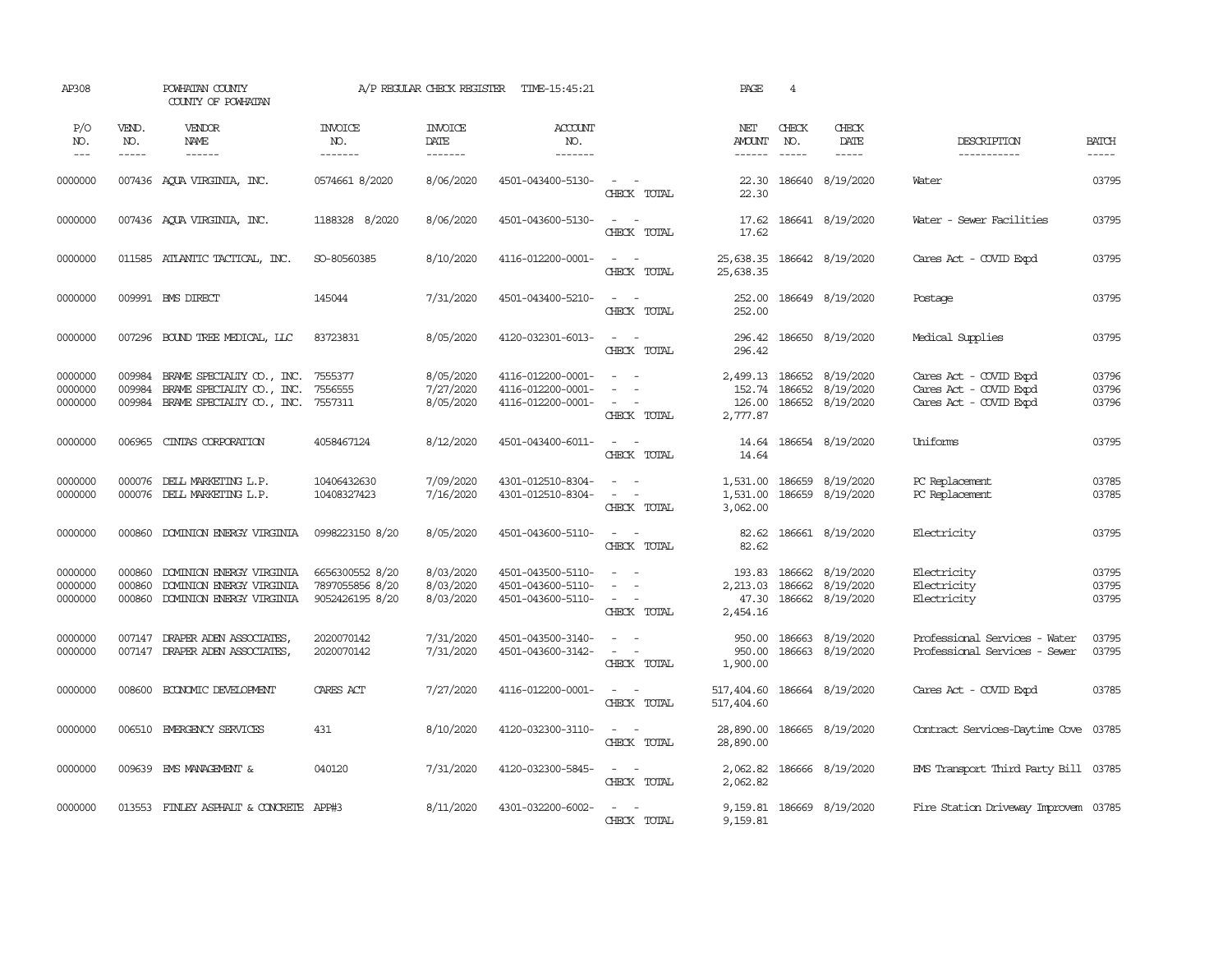| AP308                                                          |                                                          | POWHATAN COUNTY<br>COUNTY OF POWHATAN                                                                                                                                                                                                  |                                    | A/P REGULAR CHECK REGISTER                                                 | TIME-15:45:21                                                                                                              |                                                                                             | PAGE                                | 5                                                                                                                                                                                                                                                                                                                                                                                                            |                                                                                                                                                 |                                                                                                                                                                                                    |                                                    |
|----------------------------------------------------------------|----------------------------------------------------------|----------------------------------------------------------------------------------------------------------------------------------------------------------------------------------------------------------------------------------------|------------------------------------|----------------------------------------------------------------------------|----------------------------------------------------------------------------------------------------------------------------|---------------------------------------------------------------------------------------------|-------------------------------------|--------------------------------------------------------------------------------------------------------------------------------------------------------------------------------------------------------------------------------------------------------------------------------------------------------------------------------------------------------------------------------------------------------------|-------------------------------------------------------------------------------------------------------------------------------------------------|----------------------------------------------------------------------------------------------------------------------------------------------------------------------------------------------------|----------------------------------------------------|
| P/O<br>NO.<br>$\qquad \qquad - -$                              | VEND.<br>NO.<br>$- - - - -$                              | VENDOR<br>NAME                                                                                                                                                                                                                         | <b>INVOICE</b><br>NO.<br>-------   | <b>INVOICE</b><br>DATE<br>-------                                          | <b>ACCOUNT</b><br>NO.<br>-------                                                                                           |                                                                                             | NET<br>AMOUNT                       | CHECK<br>NO.<br>$\frac{1}{2} \frac{1}{2} \frac{1}{2} \frac{1}{2} \frac{1}{2} \frac{1}{2} \frac{1}{2} \frac{1}{2} \frac{1}{2} \frac{1}{2} \frac{1}{2} \frac{1}{2} \frac{1}{2} \frac{1}{2} \frac{1}{2} \frac{1}{2} \frac{1}{2} \frac{1}{2} \frac{1}{2} \frac{1}{2} \frac{1}{2} \frac{1}{2} \frac{1}{2} \frac{1}{2} \frac{1}{2} \frac{1}{2} \frac{1}{2} \frac{1}{2} \frac{1}{2} \frac{1}{2} \frac{1}{2} \frac{$ | CHECK<br>DATE<br>-----                                                                                                                          | DESCRIPTION<br>-----------                                                                                                                                                                         | <b>BATCH</b><br>$- - - - -$                        |
| 0000000                                                        | 000160                                                   | <b>LIEWELLYN'S TOWING &amp;</b>                                                                                                                                                                                                        | 8944819                            | 8/14/2020                                                                  | 501-000200-0003-                                                                                                           | $\sim$ $ \sim$<br>CHECK TOTAL                                                               | 1,284.01                            |                                                                                                                                                                                                                                                                                                                                                                                                              | 1,284.01 186675 8/19/2020                                                                                                                       | Customer Deposits Payable                                                                                                                                                                          | 03796                                              |
| 0000000<br>0000000                                             | 006928<br>006928                                         | POWHATAN COUNTY DEPT. OF<br>POWHATAN COUNTY DEPT. OF                                                                                                                                                                                   | CARES ACT PMT#2<br>CARES ACT PMI#3 | 8/11/2020<br>8/11/2020                                                     | 4116-012200-0001-<br>4116-012200-0001-                                                                                     | $\sim$ $ \sim$<br>$\sim$<br>$\sim$<br>CHECK TOTAL                                           | 25,000.00<br>35,000.00              |                                                                                                                                                                                                                                                                                                                                                                                                              | 10,000.00 186682 8/19/2020<br>186682 8/19/2020                                                                                                  | Cares Act - COVID Expd<br>Cares Act - COVID Expd                                                                                                                                                   | 03786<br>03786                                     |
| 0000000                                                        | 011020                                                   | POWHATAN SHERIFF'S DEPT-                                                                                                                                                                                                               | CARES ACT PMT#1                    | 8/11/2020                                                                  | 4116-012200-0001-                                                                                                          | $\sim$<br>$\sim$<br>CHECK TOTAL                                                             | 10,000.00                           |                                                                                                                                                                                                                                                                                                                                                                                                              | 10,000.00 186684 8/19/2020                                                                                                                      | Cares Act - COVID Expd                                                                                                                                                                             | 03786                                              |
| 0000000<br>0000000                                             | 010938<br>010938                                         | POWHATAN YMCA<br>POWHATAN YMCA                                                                                                                                                                                                         | CARES ACT<br>CARES ACT PMT#2       | 8/11/2020<br>8/11/2020                                                     | 4116-012200-0001-<br>4116-012200-0001-                                                                                     | $\sim$<br>$\sim$ $ -$<br>CHECK TOTAL                                                        | 22,000.00<br>11,000.00<br>33,000.00 |                                                                                                                                                                                                                                                                                                                                                                                                              | 186685 8/19/2020<br>186685 8/19/2020                                                                                                            | Cares Act - COVID Expd<br>Cares Act - COVID Expd                                                                                                                                                   | 03786<br>03786                                     |
| 0000000                                                        | 009055                                                   | QUANTUM CONTROLS, INC.                                                                                                                                                                                                                 | 014175                             | 8/12/2020                                                                  | 4501-043600-3310-                                                                                                          | $\sim$ $ \sim$<br>CHECK TOTAL                                                               | 240.00<br>240.00                    |                                                                                                                                                                                                                                                                                                                                                                                                              | 186686 8/19/2020                                                                                                                                | Repairs and Maintenance                                                                                                                                                                            | 03795                                              |
| 0000000                                                        |                                                          | 000620 R.C. GOODWYN & SONS, INC 0918815                                                                                                                                                                                                |                                    | 7/28/2020                                                                  | 4501-043600-3310-                                                                                                          | $\sim$ $\sim$<br>CHECK TOTAL                                                                | 13.38<br>13.38                      |                                                                                                                                                                                                                                                                                                                                                                                                              | 186687 8/19/2020                                                                                                                                | Repairs and Maintenance                                                                                                                                                                            | 03795                                              |
| 0000000                                                        | 011988                                                   | SUMIT MEDIA LLC                                                                                                                                                                                                                        | 501401-7                           | 7/31/2020                                                                  | 4116-032200-0010-                                                                                                          | $\sim$<br>$\sim$<br>CHECK TOTAL                                                             | 99.00<br>99.00                      |                                                                                                                                                                                                                                                                                                                                                                                                              | 186693 8/19/2020                                                                                                                                | SAFER Expenses                                                                                                                                                                                     | 03786                                              |
| 0000000                                                        | 007843                                                   | TENCARVA MACHINERY CO.                                                                                                                                                                                                                 | 846588                             | 8/04/2020                                                                  | 4501-043600-3310-                                                                                                          | $\sim$ $ -$<br>CHECK TOTAL                                                                  | 617.50<br>617.50                    |                                                                                                                                                                                                                                                                                                                                                                                                              | 186697 8/19/2020                                                                                                                                | Repairs and Maintenance                                                                                                                                                                            | 03786                                              |
| 0000000                                                        |                                                          | 013548 PRODUCTIVE AV                                                                                                                                                                                                                   | I20-10377                          | 8/12/2020                                                                  | 4301-012510-0001-                                                                                                          | $\sim$ $  -$<br>CHECK TOTAL                                                                 | 885.70<br>885.70                    |                                                                                                                                                                                                                                                                                                                                                                                                              | 186700 8/19/2020                                                                                                                                | Radio Towers/Broadband                                                                                                                                                                             | 03786                                              |
| 0000000<br>0000000                                             | 013459<br>013459                                         | VERIZON<br>VERIZON                                                                                                                                                                                                                     | 9859835987<br>9859835987           | 8/24/2020<br>8/24/2020                                                     | 4501-043400-5250-<br>4501-043400-5270-                                                                                     | $\sim$<br>$\sim$<br>$\sim$ $ -$<br>CHECK TOTAL                                              | 123.76<br>560.93<br>684.69          |                                                                                                                                                                                                                                                                                                                                                                                                              | 186702 8/19/2020<br>186702 8/19/2020                                                                                                            | Cell Phones<br>Network Service Connection                                                                                                                                                          | 03786<br>03786                                     |
| 0000000<br>0000000<br>0000000<br>0000000<br>0000000<br>0000000 | 009183<br>009183<br>009183<br>009183<br>009183<br>009183 | AIR, WATER & SOIL LABORA- V20005756<br>AIR, WATER & SOIL LABORA- V20005787<br>AIR, WATER & SOIL LABORA- V20005807<br>AIR, WATER & SOIL LABORA- V20005867<br>AIR, WATER & SOIL LABORA- V20005881<br>AIR, WATER & SOIL LABORA- V20005900 |                                    | 8/14/2020<br>8/18/2020<br>8/18/2020<br>8/20/2020<br>8/20/2020<br>8/20/2020 | 4501-043500-3140-<br>4501-043600-3142-<br>4501-043600-3142-<br>4501-043600-3142-<br>4501-043600-3142-<br>4501-043500-3140- | $\sim$ $ \sim$<br>$\sim$<br>$\sim$<br>$\sim$<br>$\equiv$<br>$\sim$<br>$\sim$<br>CHECK TOTAL | 40.00<br>40.00<br>805.40            |                                                                                                                                                                                                                                                                                                                                                                                                              | 440.00 186724 8/26/2020<br>111.80 186724 8/26/2020<br>133.60 186724 8/26/2020<br>40.00 186724 8/26/2020<br>186724 8/26/2020<br>186724 8/26/2020 | Professional Services - Water<br>Professional Services - Sewer<br>Professional Services - Sewer<br>Professional Services - Sewer<br>Professional Services - Sewer<br>Professional Services - Water | 03797<br>03797<br>03797<br>03799<br>03799<br>03799 |
| 0000000                                                        |                                                          | 013617 ARC DOCUMENT SOLUTIONS LL 63VAI9031028                                                                                                                                                                                          |                                    | 8/14/2020                                                                  | 4116-012200-0001-                                                                                                          | $\overline{\phantom{a}}$<br>$\sim$<br>CHECK TOTAL                                           | 7,036.98<br>7,036.98                |                                                                                                                                                                                                                                                                                                                                                                                                              | 186727 8/26/2020                                                                                                                                | Cares Act - COVID Expd                                                                                                                                                                             | 03797                                              |
| 0000000                                                        |                                                          | 008686 C.W. WILLIAMS & CO., INC. 629821                                                                                                                                                                                                |                                    | 8/12/2020                                                                  | 4120-032200-8215-                                                                                                          | $\sim$<br>$\sim$<br>CHECK TOTAL                                                             | 3,874.10                            |                                                                                                                                                                                                                                                                                                                                                                                                              | 3,874.10 186733 8/26/2020                                                                                                                       | State Dept of Fire Programs Fu                                                                                                                                                                     | 03797                                              |
| 0000000                                                        | 000540                                                   | CENTRAL VIRGINIA WASTE                                                                                                                                                                                                                 | 25766                              | 8/14/2020                                                                  | 4501-043400-3185-                                                                                                          | $\sim$ $-$<br>CHECK TOTAL                                                                   | 65.93<br>65.93                      |                                                                                                                                                                                                                                                                                                                                                                                                              | 186734 8/26/2020                                                                                                                                | Trash Removal                                                                                                                                                                                      | 03797                                              |
| 0000000                                                        | 006965                                                   | CINIAS CORPORATION                                                                                                                                                                                                                     | 4059159529                         | 8/19/2020                                                                  | 4501-043400-6011-                                                                                                          | $\overline{\phantom{a}}$<br>$\sim$<br>CHECK TOTAL                                           | 14.64<br>14.64                      |                                                                                                                                                                                                                                                                                                                                                                                                              | 186735 8/26/2020                                                                                                                                | Uniforms                                                                                                                                                                                           | 03797                                              |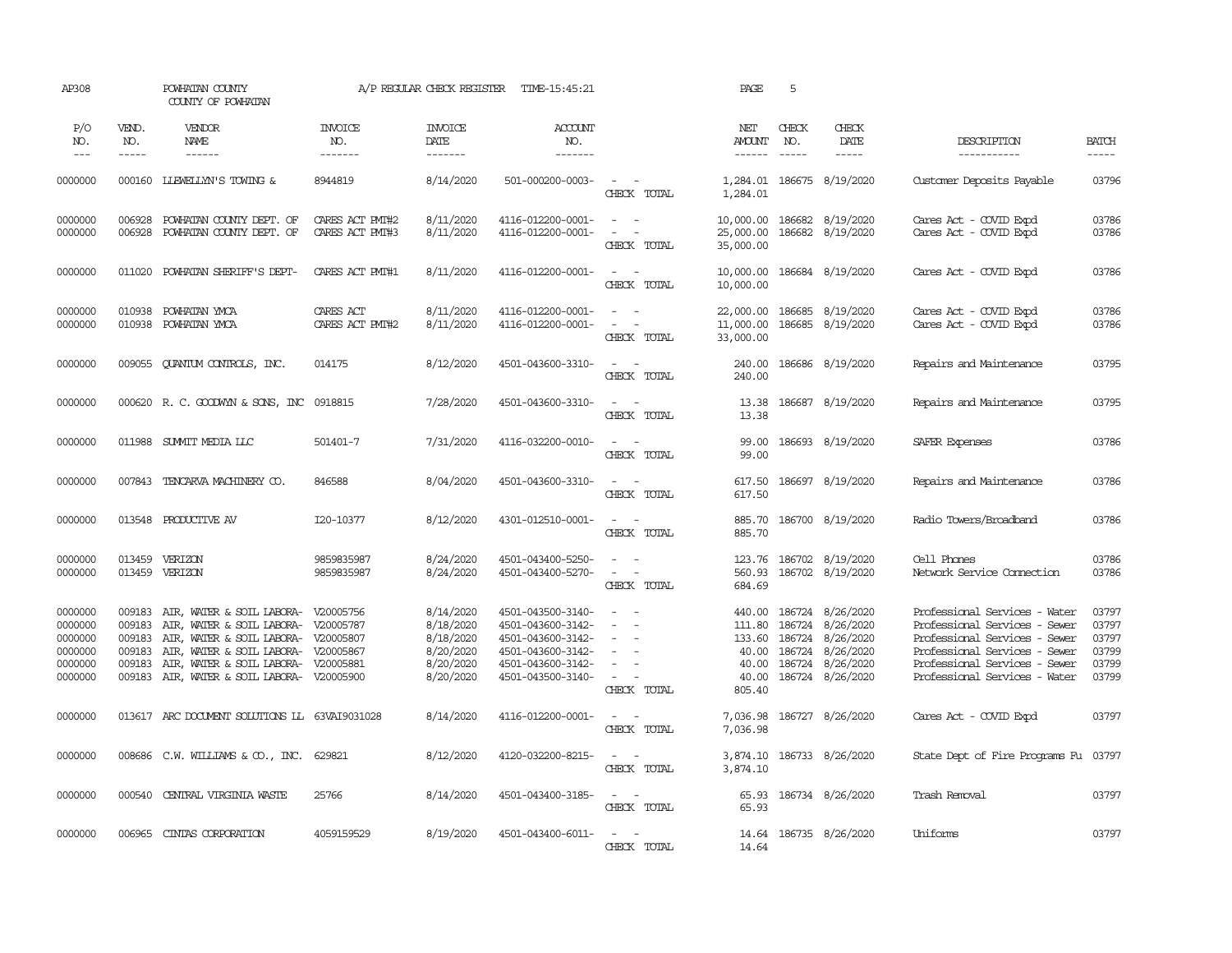| AP308         |             | POWHATAN COUNTY<br>COUNTY OF POWHATAN |                | A/P REGULAR CHECK REGISTER | TIME-15:45:21     |                                                                                                                                                                                                                                                  | PAGE          | 6     |                            |                        |       |
|---------------|-------------|---------------------------------------|----------------|----------------------------|-------------------|--------------------------------------------------------------------------------------------------------------------------------------------------------------------------------------------------------------------------------------------------|---------------|-------|----------------------------|------------------------|-------|
| P/O           | VEND.       | VENDOR                                | <b>INVOICE</b> | <b>INVOICE</b>             | ACCOUNT           |                                                                                                                                                                                                                                                  | NET           | CHECK | CHECK                      |                        |       |
| NO.           | NO.         | NAME                                  | NO.            | DATE                       | NO.               |                                                                                                                                                                                                                                                  | AMOUNT        | NO.   | DATE                       | DESCRIPTION            | BATCH |
| $\frac{1}{2}$ | $- - - - -$ | ------                                | -------        | -------                    | -------           |                                                                                                                                                                                                                                                  | $- - - - - -$ |       | $\qquad \qquad - - - -$    | -----------            | ----- |
| 0000000       | 000076      | DELL MARKETING L.P.                   | 10406432622    | 7/09/2020                  | 4301-012510-8304- | $\frac{1}{2} \left( \frac{1}{2} \right) \left( \frac{1}{2} \right) = \frac{1}{2} \left( \frac{1}{2} \right)$                                                                                                                                     | 6,345.00      |       | 186741 8/26/2020           | PC Replacement         | 03797 |
| 0000000       |             | 000076 DELL MARKETING L.P.            | 10407613284    | 7/14/2020                  | 4301-012510-8304- | $\omega_{\rm{max}}$ and $\omega_{\rm{max}}$                                                                                                                                                                                                      |               |       | 2,000.00 186741 8/26/2020  | PC Replacement         | 03797 |
|               |             |                                       |                |                            |                   | CHECK TOTAL                                                                                                                                                                                                                                      | 8,345.00      |       |                            |                        |       |
| 0000000       | 013618      | JOHNNY ON THE SPOT SERVIC             | 23895          | 8/17/2020                  | 4116-012200-0001- | $\omega_{\rm{max}}$ and $\omega_{\rm{max}}$                                                                                                                                                                                                      | 4,900.00      |       | 186751 8/26/2020           | Cares Act - COVID Expd | 03797 |
| 0000000       | 013618      | JOHNNY ON THE SPOT SERVIC             | 23899          | 8/18/2020                  | 4116-012200-0001- | $\sim$                                                                                                                                                                                                                                           | 1,950.00      |       | 186751 8/26/2020           | Cares Act - COVID Expd | 03797 |
| 0000000       | 013618      | JOHNNY ON THE SPOT SERVIC             | 23929          | 8/20/2020                  | 4116-012200-0001- | $\frac{1}{2} \left( \frac{1}{2} \right) \left( \frac{1}{2} \right) = \frac{1}{2} \left( \frac{1}{2} \right)$                                                                                                                                     | 2,085.00      |       | 186751 8/26/2020           | Cares Act - COVID Expd | 03797 |
| 0000000       | 013618      | JOHNNY ON THE SPOT SERVIC 23962       |                | 8/21/2020                  | 4116-012200-0001- | $\sim$ $ -$                                                                                                                                                                                                                                      | 12,890.00     |       | 186751 8/26/2020           | Cares Act - COVID Expd | 03797 |
|               |             |                                       |                |                            |                   | CHECK TOTAL                                                                                                                                                                                                                                      | 21,825.00     |       |                            |                        |       |
| 0000000       |             | 007297 NAFECO, INC.                   | 1049629        | 8/10/2020                  | 4116-032200-0010- | <b><i><u>Part Contract Contract Contract Contract Contract Contract Contract Contract Contract Contract Contract Contract Contract Contract Contract Contract Contract Contract Contract Contract Contract Contract Contract Contrac</u></i></b> |               |       | 406.00 186756 8/26/2020    | SAFER Expenses         | 03798 |
|               |             |                                       |                |                            |                   | CHECK TOTAL                                                                                                                                                                                                                                      | 406.00        |       |                            |                        |       |
| 0000000       |             | 006840 POWHATAN LION'S CLUB           | <b>BENCH</b>   | 8/24/2020                  | 4116-031212-6015- | $\sim$ 100 $\sim$                                                                                                                                                                                                                                |               |       | 400.00 186759 8/26/2020    | Ancillary Expenses     | 03799 |
|               |             |                                       |                |                            |                   | CHECK TOTAL                                                                                                                                                                                                                                      | 400.00        |       |                            |                        |       |
| 0000000       | 000780      | <b>CUILL CORPORATION</b>              | 1068605        | 8/17/2020                  | 4116-012200-0001- | $\frac{1}{2} \left( \frac{1}{2} \right) \left( \frac{1}{2} \right) = \frac{1}{2} \left( \frac{1}{2} \right)$                                                                                                                                     |               |       | 509.97-186762 8/26/2020    | Cares Act - COVID Expd | 03798 |
| 0000000       | 000780      | <b>CUILL CORPORATION</b>              | 8570825        | 7/14/2020                  | 4116-012200-0001- | $\sim$                                                                                                                                                                                                                                           |               |       | 19.03 186762 8/26/2020     | Cares Act - COVID Expd | 03798 |
| 0000000       | 000780      | <b>CUILL CORPORATION</b>              | 8599088        | 7/15/2020                  | 4116-012200-0001- | $\overline{\phantom{a}}$                                                                                                                                                                                                                         | 49.95         |       | 186762 8/26/2020           | Cares Act - COVID Expd | 03798 |
| 0000000       | 000780      | <b>CUILL CORPORATION</b>              | 9160861        | 8/03/2020                  | 4116-012200-0001- | $\sim$ $ -$                                                                                                                                                                                                                                      |               |       | 509.97 186762 8/26/2020    | Cares Act - COVID Expd | 03798 |
|               |             |                                       |                |                            |                   | CHECK TOTAL                                                                                                                                                                                                                                      | 68.98         |       |                            |                        |       |
| 0000000       |             | 011935 SOUKUP, MICHELLE               | REIMBURSEMENT  | 8/15/2020                  | 4116-012200-0001- | $\sim$ $ -$                                                                                                                                                                                                                                      | 26.27         |       | 186768 8/26/2020           | Cares Act - COVID Expd | 03799 |
|               |             |                                       |                |                            |                   | CHECK TOTAL                                                                                                                                                                                                                                      | 26.27         |       |                            |                        |       |
| 0000000       | 006594      | SOUTHSIDE ELECTRIC COOP               | 63504003 8/20  | 8/13/2020                  | 4501-043600-5110- | $\omega_{\rm{max}}$ and $\omega_{\rm{max}}$                                                                                                                                                                                                      | 1,752.19      |       | 186769 8/26/2020           | Electricity            | 03799 |
| 0000000       |             | 006594 SOUTHSIDE ELECTRIC COOP        | 63504013 8/20  | 8/13/2020                  | 4501-043500-5110- | $\sim$ $ -$                                                                                                                                                                                                                                      |               |       | 204.35 186769 8/26/2020    | Electricity            | 03799 |
|               |             |                                       |                |                            |                   | CHECK TOTAL                                                                                                                                                                                                                                      | 1,956.54      |       |                            |                        |       |
|               |             |                                       |                |                            |                   |                                                                                                                                                                                                                                                  |               |       |                            |                        |       |
| 0000000       |             | 013065 STAPLES INC                    | 7305429280-0-1 | 3/03/2020                  | 4116-012200-0001- | $\sim$ $ -$                                                                                                                                                                                                                                      | 42.60         |       | 186772 8/26/2020           | Cares Act - COVID Expd | 03799 |
|               |             |                                       |                |                            |                   | CHECK TOTAL                                                                                                                                                                                                                                      | 42.60         |       |                            |                        |       |
| 0000000       |             | 013620 THE OLSON GROUP, LID           | 10084.001-01   | 7/31/2020                  | 4116-012200-0001- | $\sim$ $ -$                                                                                                                                                                                                                                      | 762.40        |       | 186774 8/26/2020           | Cares Act - COVID Expd | 03799 |
|               |             |                                       |                |                            |                   | CHECK TOTAL                                                                                                                                                                                                                                      | 762.40        |       |                            |                        |       |
| 0000000       |             | 013545 FASTSIGNS                      | SS-63357       | 8/21/2020                  | 4116-012200-0001- | $\sim$ $  -$                                                                                                                                                                                                                                     |               |       | 2,131.89 186776 8/26/2020  | Cares Act - COVID Expd | 03798 |
|               |             |                                       |                |                            |                   | CHECK TOTAL                                                                                                                                                                                                                                      | 2,131.89      |       |                            |                        |       |
| 0000000       |             | 012366 VIRGINIA DRY CLEANING          | 18430A         | 7/20/2020                  | 4116-012200-0001- | $\sim$ $ \sim$                                                                                                                                                                                                                                   |               |       | 21,680.48 186778 8/26/2020 | Cares Act - COVID Expd | 03798 |
|               |             |                                       |                |                            |                   | CHECK TOTAL                                                                                                                                                                                                                                      | 21,680.48     |       |                            |                        |       |
| 0000000       |             | 013492 ZEE COMPANY, INC.              | 2559410WII     | 8/17/2020                  | 4501-043600-6016- | $\sim$ $ -$                                                                                                                                                                                                                                      |               |       | 855.00 186782 8/26/2020    | Chemicals              | 03799 |
|               |             |                                       |                |                            |                   | CHECK TOTAL                                                                                                                                                                                                                                      | 855.00        |       |                            |                        |       |
|               |             |                                       |                |                            |                   | CHECK TYPE TOTAL                                                                                                                                                                                                                                 | 994, 949.44   |       |                            |                        |       |